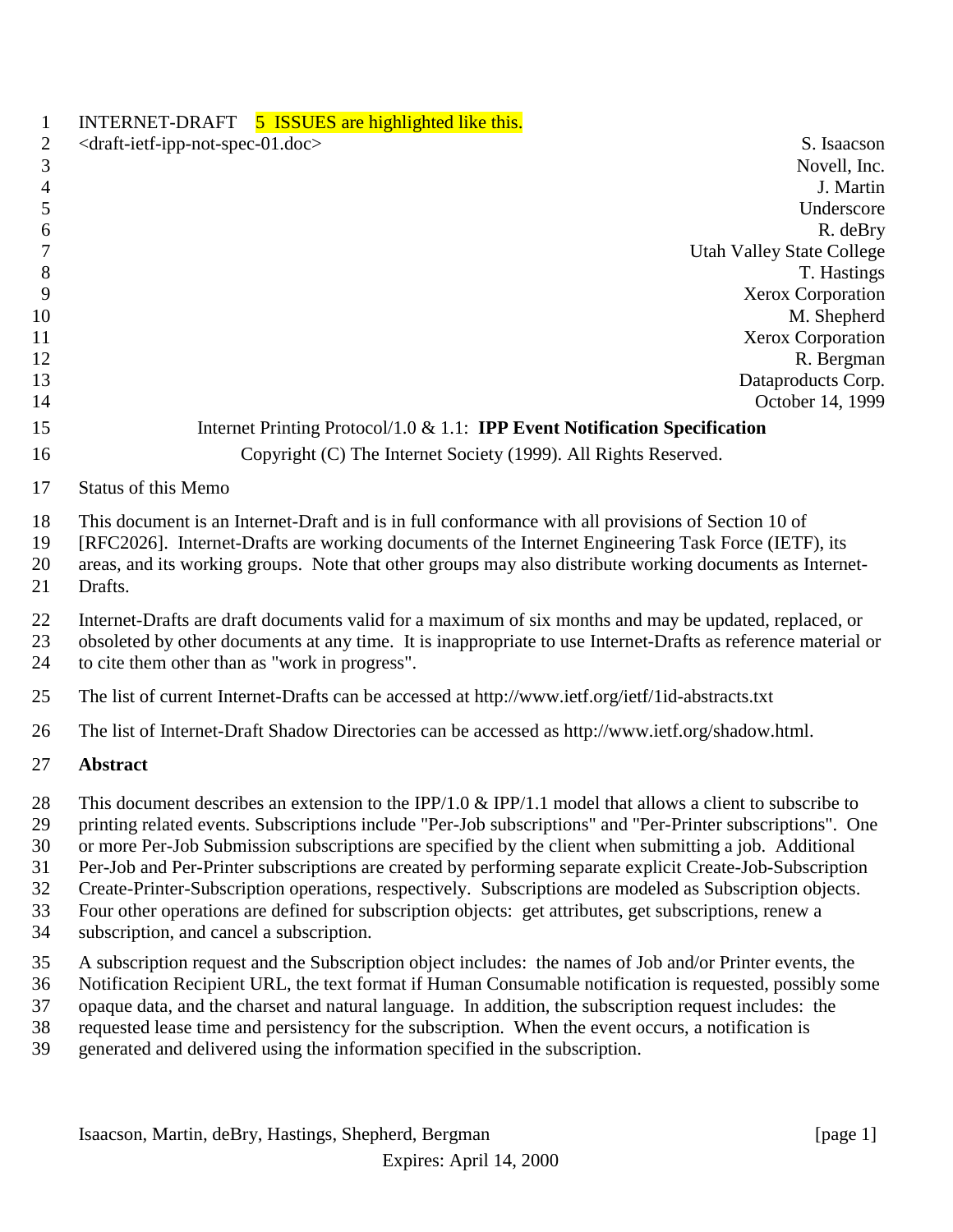- The full set of IPP documents includes:
- Design Goals for an Internet Printing Protocol [IPP-REQ]
- Rationale for the Structure and Model and Protocol for the Internet Printing Protocol [IPP-RAT]
- Internet Printing Protocol/1.1: Model and Semantics [IPP-MOD]
- Internet Printing Protocol/1.1: Encoding and Transport [IPP-PRO]
- Internet Printing Protocol/1.0: Implementer's Guide [IPP-IIG]
- Mapping between LPD and IPP Protocols [IPP LPD]
- 

The "Design Goals for an Internet Printing Protocol" document takes a broad look at distributed printing

- functionality, and it enumerates real-life scenarios that help to clarify the features that need to be included
- in a printing protocol for the Internet. It identifies requirements for three types of users: end users,

operators, and administrators. It calls out a subset of end user requirements that are satisfied in IPP/1.0.

- Operator and administrator requirements are out of scope for version 1.0. A few OPTIONAL operator
- operations have been added to IPP/1.1.
- The "Rationale for the Structure and Model and Protocol for the Internet Printing Protocol" document describes IPP from a high level view, defines a roadmap for the various documents that form the suite of
- IPP specifications, and gives background and rationale for the IETF working group's major decisions.
- The "Internet Printing Protocol/1.1: Model and Semantics", describes a simplified model with abstract
- objects, their attributes, and their operations that are independent of encoding and transport. It introduces a Printer and a Job object. The Job object optionally supports multiple documents per Job. It also addresses
- 
- security, internationalization, and directory issues.
- The "Internet Printing Protocol/1.1: Encoding and Transport" document is a formal mapping of the abstract operations and attributes defined in the model document onto HTTP/1.1. It defines the encoding rules for a new Internet MIME media type called "application/ipp". This document also defines the rules for transporting over HTTP a message body whose Content-Type is "application/ipp". This document defines a new scheme named 'ipp' for identifying IPP printers and jobs. Finally, this document defines
- interoperability rules for supporting IPP/1.0 clients.
- The "Internet Printing Protocol/1.0: Implementer's Guide" document gives insight and advice to
- implementers of IPP clients and IPP objects. It is intended to help them understand IPP/1.0 and some of
- the considerations that may assist them in the design of their client and/or IPP object implementations. For
- example, a typical order of processing requests is given, including error checking. Motivation for some of
- the specification decisions is also included.
- The "Mapping between LPD and IPP Protocols" document gives some advice to implementers of gateways between IPP and LPD (Line Printer Daemon) implementations.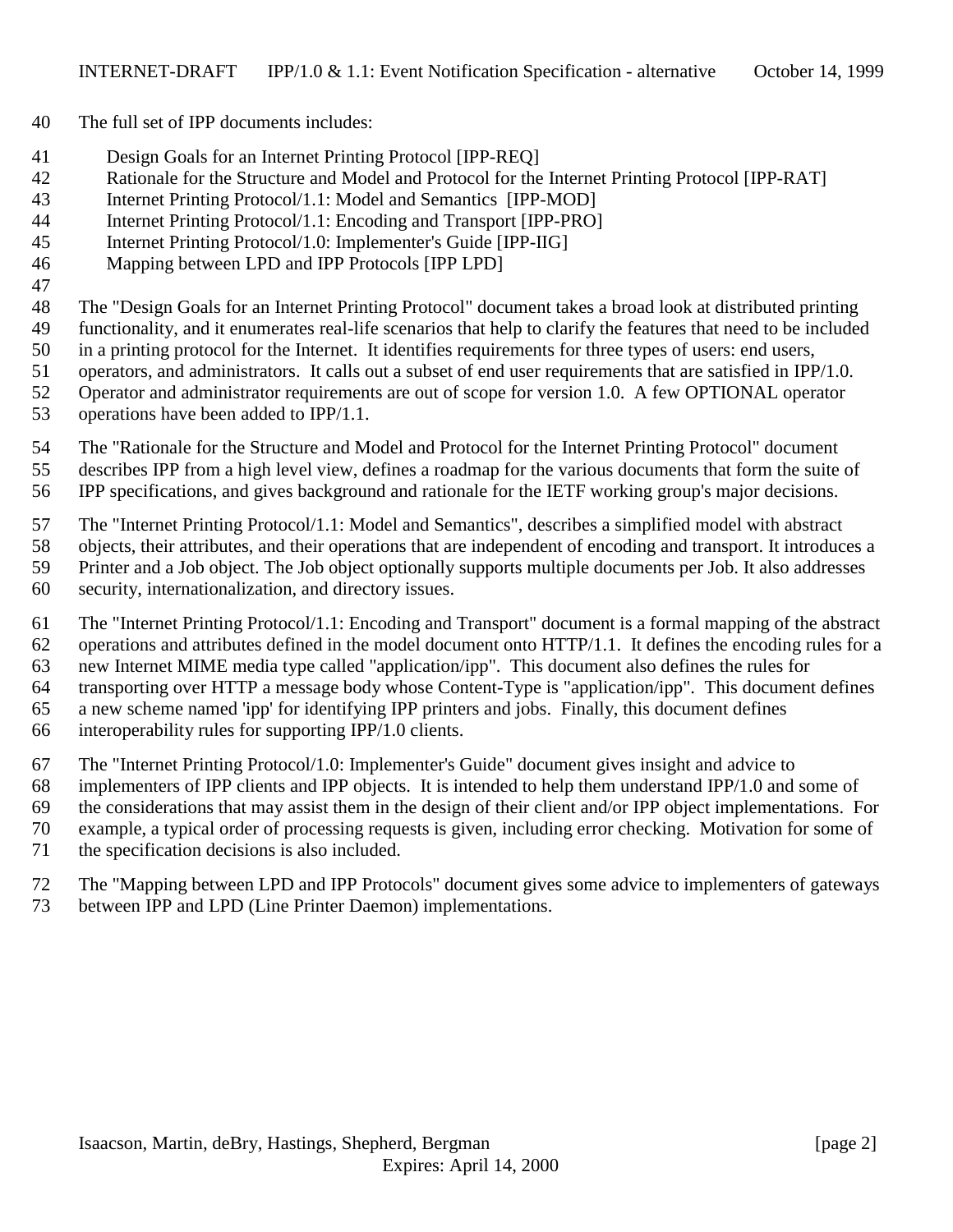| 74         |   |                                                                                      |  |
|------------|---|--------------------------------------------------------------------------------------|--|
| 75         |   | <b>Table of Contents</b>                                                             |  |
| 76         | 1 |                                                                                      |  |
| 77         |   |                                                                                      |  |
| 78         | 2 |                                                                                      |  |
| 79         |   |                                                                                      |  |
| 80         |   |                                                                                      |  |
| 81         |   | 2.3 Relationship between the Printer object and the Notification Delivery Service 11 |  |
| 82         |   | 2.3.1                                                                                |  |
| 83         |   |                                                                                      |  |
| 84         | 3 |                                                                                      |  |
| 85         |   |                                                                                      |  |
| 86         |   |                                                                                      |  |
| 87         | 4 |                                                                                      |  |
| 88         |   |                                                                                      |  |
| 89         | 5 |                                                                                      |  |
| 90         |   |                                                                                      |  |
| 91         |   |                                                                                      |  |
| 92         |   |                                                                                      |  |
| 93         |   |                                                                                      |  |
| 94         |   |                                                                                      |  |
| 95         |   |                                                                                      |  |
| 96         |   |                                                                                      |  |
| 97         |   |                                                                                      |  |
| 98<br>99   |   |                                                                                      |  |
| 100        |   |                                                                                      |  |
| 101        |   |                                                                                      |  |
| 102        |   |                                                                                      |  |
| 103        |   |                                                                                      |  |
| 104        |   |                                                                                      |  |
| 105        |   |                                                                                      |  |
| 106        |   |                                                                                      |  |
| 107        |   |                                                                                      |  |
| 108        |   |                                                                                      |  |
| 109        |   |                                                                                      |  |
| 110        |   |                                                                                      |  |
| 111        |   |                                                                                      |  |
| 112        |   |                                                                                      |  |
| 113        |   |                                                                                      |  |
| 114<br>115 |   |                                                                                      |  |
| 116        |   |                                                                                      |  |
|            |   |                                                                                      |  |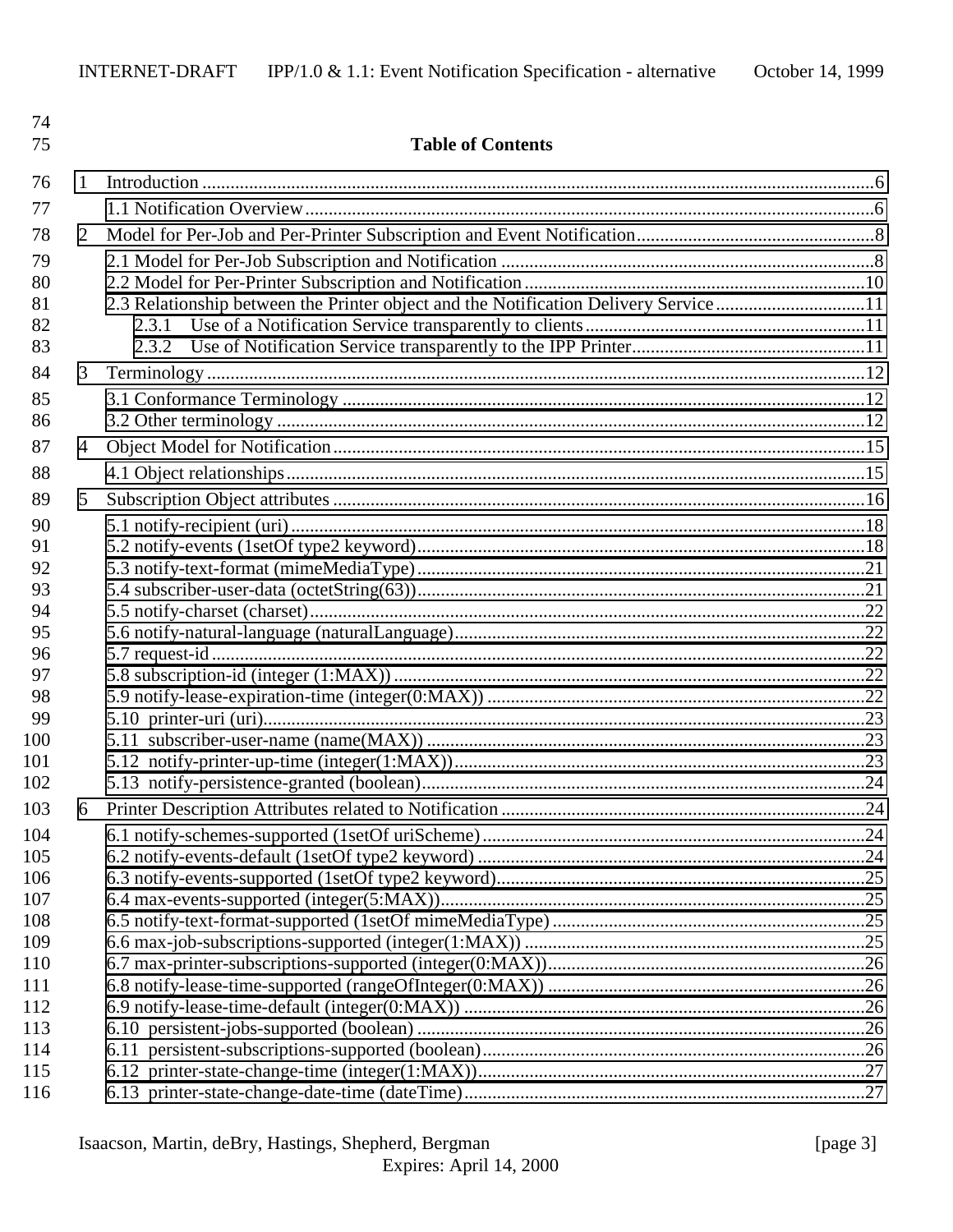| 117 | 7  |                                                                                         |  |
|-----|----|-----------------------------------------------------------------------------------------|--|
| 118 |    |                                                                                         |  |
| 119 |    |                                                                                         |  |
| 120 |    |                                                                                         |  |
| 121 |    |                                                                                         |  |
| 122 |    |                                                                                         |  |
| 123 |    |                                                                                         |  |
| 124 | 8  |                                                                                         |  |
| 125 |    |                                                                                         |  |
| 126 |    | Job Creation Operations (Create-Job, Print-Job, Print-URI) and Validate-Job 31<br>8.1.1 |  |
| 127 |    |                                                                                         |  |
| 128 |    |                                                                                         |  |
| 129 |    | 8.2.1                                                                                   |  |
| 130 |    |                                                                                         |  |
| 131 |    | 8.3.1                                                                                   |  |
| 132 |    | 8.3.2                                                                                   |  |
| 133 |    | 8.3.3                                                                                   |  |
| 134 |    | 8.3.4                                                                                   |  |
| 135 | 9  |                                                                                         |  |
| 136 | 10 |                                                                                         |  |
| 137 | 11 |                                                                                         |  |
| 138 | 12 |                                                                                         |  |
| 139 | 13 |                                                                                         |  |
| 140 | 14 |                                                                                         |  |
| 141 |    |                                                                                         |  |
| 142 |    |                                                                                         |  |
| 143 |    |                                                                                         |  |
| 144 |    |                                                                                         |  |
| 145 | 15 |                                                                                         |  |
| 146 | 16 |                                                                                         |  |
| 147 | 17 |                                                                                         |  |
| 148 |    |                                                                                         |  |
|     | A. |                                                                                         |  |
| 149 | 18 |                                                                                         |  |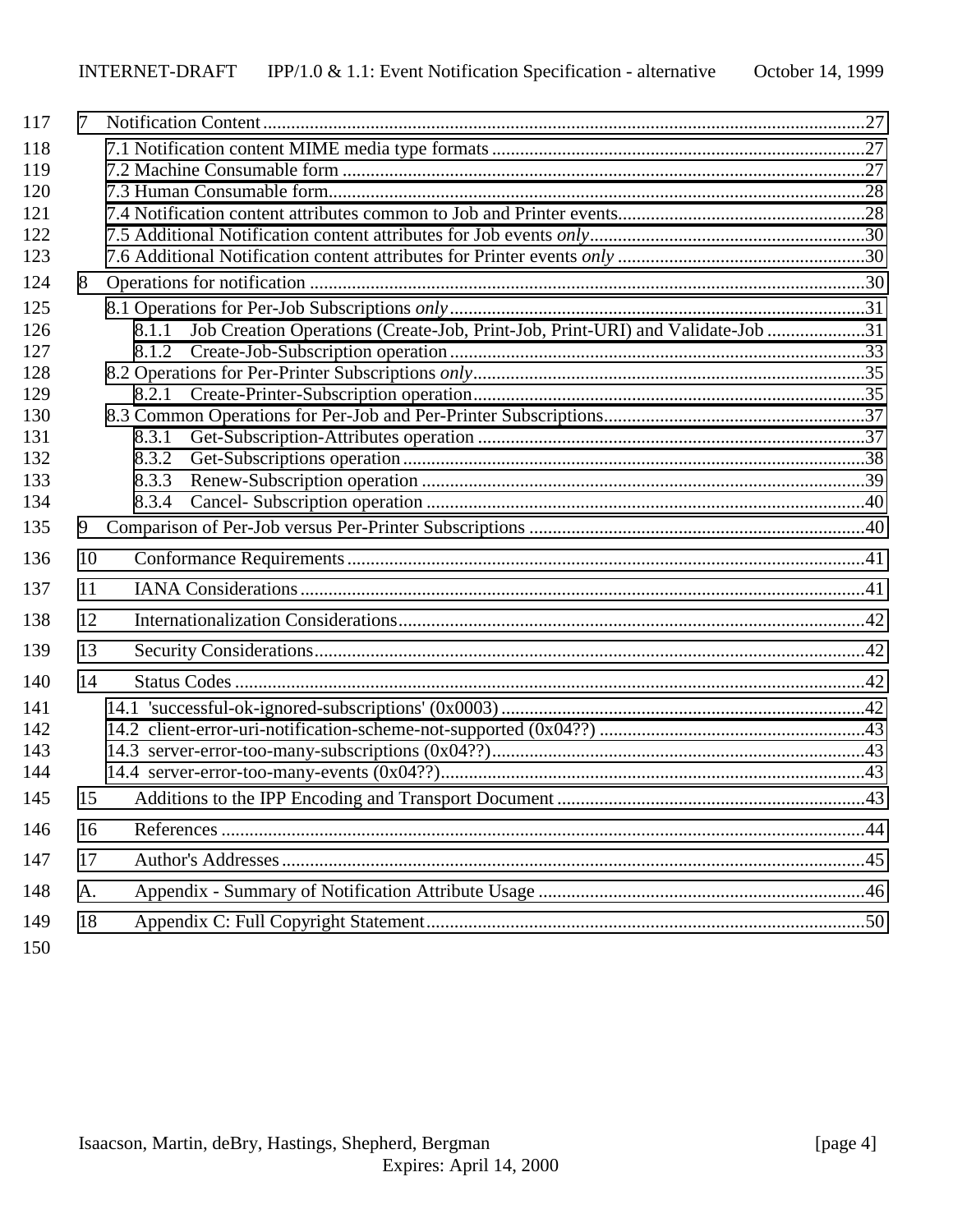| 151 | <b>Tables</b>  |  |
|-----|----------------|--|
| 152 |                |  |
| 153 |                |  |
| 154 |                |  |
| 155 |                |  |
| 156 |                |  |
| 157 |                |  |
| 158 |                |  |
| 159 |                |  |
| 160 | <b>Figures</b> |  |
| 161 |                |  |
| 162 |                |  |
| 163 |                |  |
| 164 |                |  |
| 165 |                |  |
| 166 |                |  |
| 167 |                |  |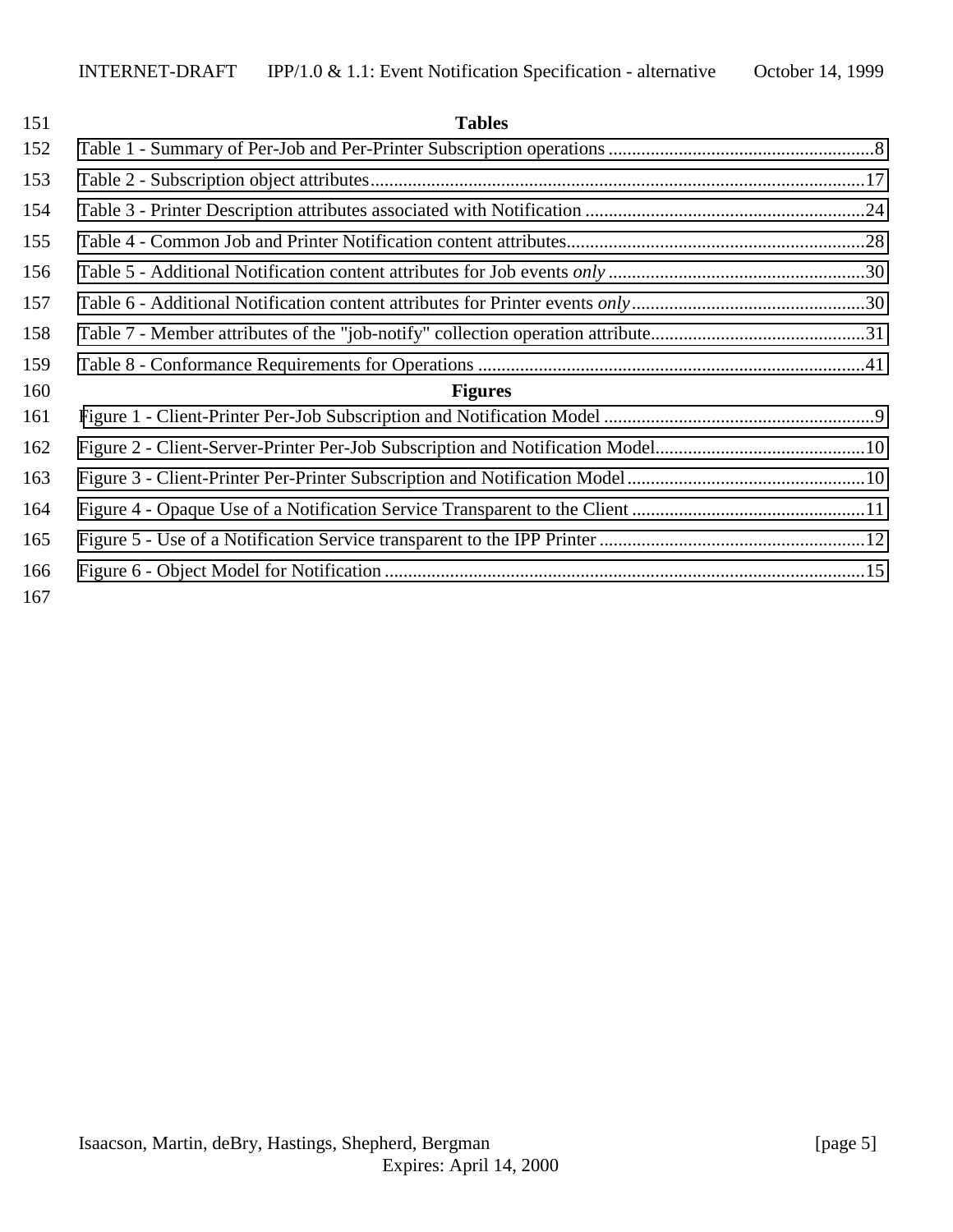<span id="page-5-0"></span>168

# 169 **1 Introduction**

| 170<br>171<br>172 | This IPP notification specification is an extension to IPP/1.0 [RFC2568, RFC2569] and IPP/1.1 [ipp-mod,<br>ipp-pro]. This document in combination with the following documents is intended to meet the notification<br>requirements described in [ipp-not-req]: |
|-------------------|-----------------------------------------------------------------------------------------------------------------------------------------------------------------------------------------------------------------------------------------------------------------|
| 173               | Internet Printing Protocol/1.0 & 1.1: "Collection Attribute Syntax" [ipp-coll]                                                                                                                                                                                  |
| 174               | Internet Printing Protocol/1.0 & 1.1: "Job Progress Attributes" [ipp-prog]                                                                                                                                                                                      |
| 175               | Internet Printing Protocol/1.0 & 1.1: "Notification Change History" [ipp-not-hist]                                                                                                                                                                              |
| 176               | In addition, each notification delivery method, whether REQUIRED or OPTIONAL, is described in                                                                                                                                                                   |
| 177               | separate documents:                                                                                                                                                                                                                                             |
| 178               | Internet Printing Protocol/1.0 & 1.1: "Notification Delivery Method xxx [TBD]                                                                                                                                                                                   |
| 179               | Internet Printing Protocol/1.0 & 1.1: "Notification Delivery Method yyy [TBD]                                                                                                                                                                                   |
| 180               |                                                                                                                                                                                                                                                                 |
| 181               | The rest of this document is laid out as follows:                                                                                                                                                                                                               |
| 182               | - The rest of Section 1.1 is an overview of IPP Notification.                                                                                                                                                                                                   |
| 183<br>184        | - Section 2 is the model for network entities that use IPP notification, including clients (desktop and<br>servers), IPP Printers (servers and devices), and Notification Recipients.                                                                           |
| 185               | - Section 3 is the terminology used throughout the document.                                                                                                                                                                                                    |
| 186               | - Section 4 is the object model for notification, including Job, Printer, and Subscription objects.                                                                                                                                                             |
| 187               | - Section 5 and 6 defines the notification attributes for each of the Subscription and Printer objects.                                                                                                                                                         |
| 188<br>189        | - Section 7 defines the content of Human Consumable and Machine Consumable Event Notification<br>contents.                                                                                                                                                      |
| 190               | - Sections 8 and 9 define the Per-Job and Per-Printer Subscription operations.                                                                                                                                                                                  |
| 191               | - Section 10 and 11 define the conformance requirements and IANA requirements, respectively.                                                                                                                                                                    |
| 192               | - Section 12 - 14 cover Internationalization, Security, and Status codes.                                                                                                                                                                                       |
| 193               | <b>1.1 Notification Overview</b>                                                                                                                                                                                                                                |
| 194<br>195        | A client can establish an event notification subscription so that when one of the specified events occurs, an<br>asynchronous Notification is sent to a specified Notification Recipient.                                                                       |
| $\sim$            | $\mathcal{L}$ , and it is a set of the set of $\mathcal{L}$ , and it is a set of $\mathcal{L}$ , and it is a set of $\mathcal{L}$                                                                                                                               |

- 196 One or more Per-Job Submission subscriptions are specified by the client when submitting a job. One or 197 more Per-Job or Per-Printer subscriptions are created by performing separate explicit Create-Job-
- 198 Subscription or Create-Printer-Subscriptions operations, respectively.
- 199 A Per-Job or Per-Printer subscription request includes:
- 200 1. the names of Job and/or Printer events that are of interest to the Notification Recipient
- 201 2. the delivery method and address to use to deliver the notification to one Notification Recipient
- 202 3. if Human Consumable notification content is to be sent, which text format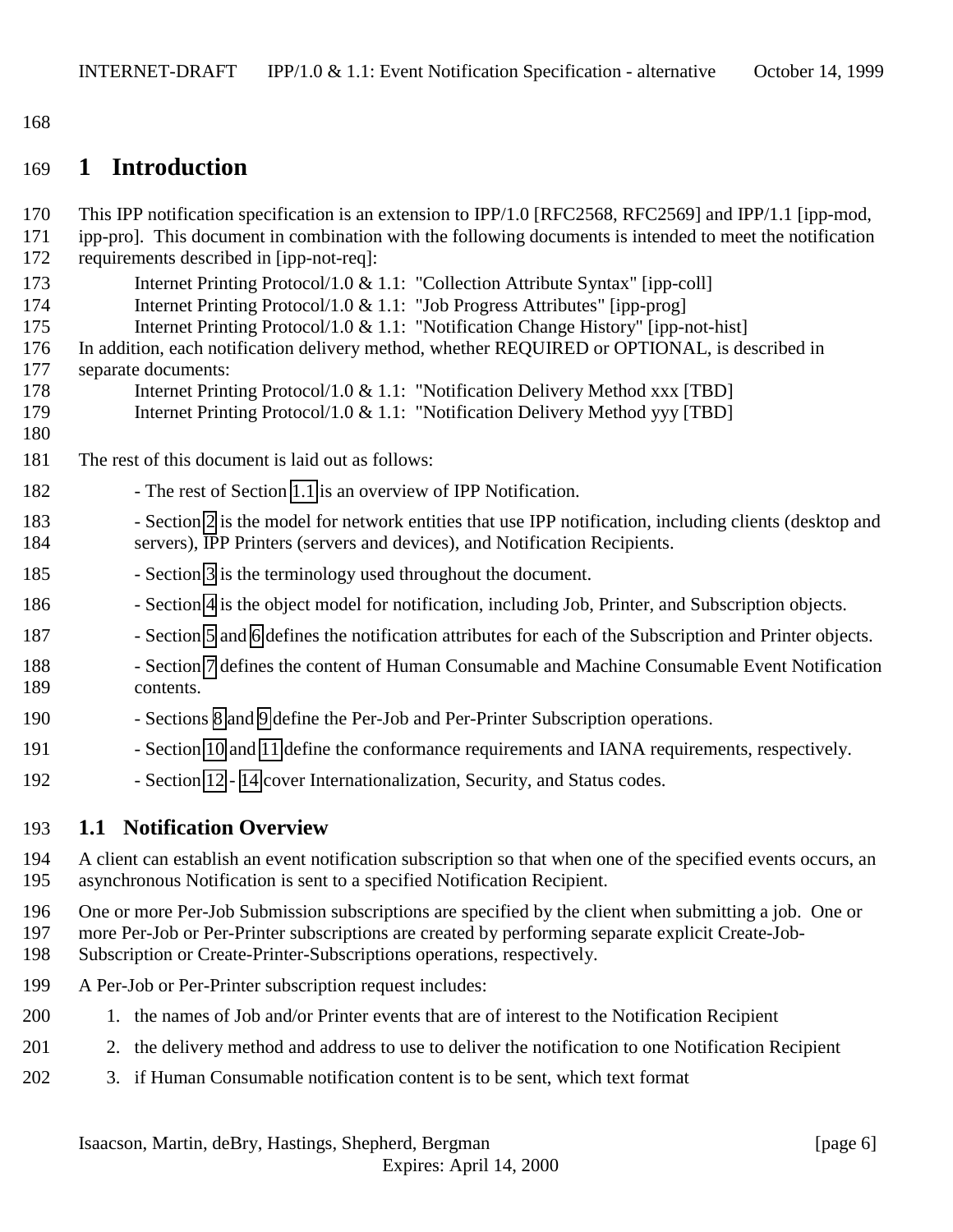- 4. some opaque data that the subscriber wants to be sent to the Notification Recipient in the Notification, perhaps to identify either the subscriber or the ultimate recipient
- 5. the charset to use in the Notification, if it is to be different than the one used in the request that created the subscription
- 6. the natural language to use in the Human Consumable Notification, if it is to be different than the one used in the request that created the subscription
- 7. the requested lease time in seconds for the subscription
- 8. whether or not the subscription is requested to be persistent across power cycles.

 For Per-Job subscriptions, a client requests job and printer event notification using the "job-notify" operation attribute when creating a job with any of the Job Creation operation: Print-Job, Print-URI, and Create-Job. The "job-notify" operation attributes may be submitted to the Validate-Job in order to be validated. . The "job-notify" operation attribute contains one or more collection values, each consisting of a number of member attributes that specify a subscription, so that a Job can have more than one Per-Job subscription. The 'collection' is a new attribute syntax (see [ipp-coll]). The member attributes of each collection value are copied to separate Subscription objects to populate the corresponding Subscription

Description attributes.

 For Per-Printer subscriptions and Per-Job subscriptions created after the Job has been created, a client requests job and printer event notification using new operations independent of any job. The Printer keeps each subscription in a separate Subscription object. The Create-Job-Subscription and Create-Printer- Subscription operations create an instance of the Subscription object supplying these new operation attributes and returns a subscription-id (analogous to a job-id for a Job object). These operation attributes are copied to the Subscription object as Subscription Description attributes and so may be queried using the Get-Subscription-Attributes and Get-Subscriptions operations. The subscriber requests a lease time for each Per-Printer subscription which MAY be infinite. The Printer grants a lease time according to its configured policy. A client MUST renew the Subscription before the granted lease time expires using the Renew-Subscription operation.

 [Table 1](#page-7-0) summarizes the Per-Job and Per-Printer Subscription operations and their salient input operation attributes.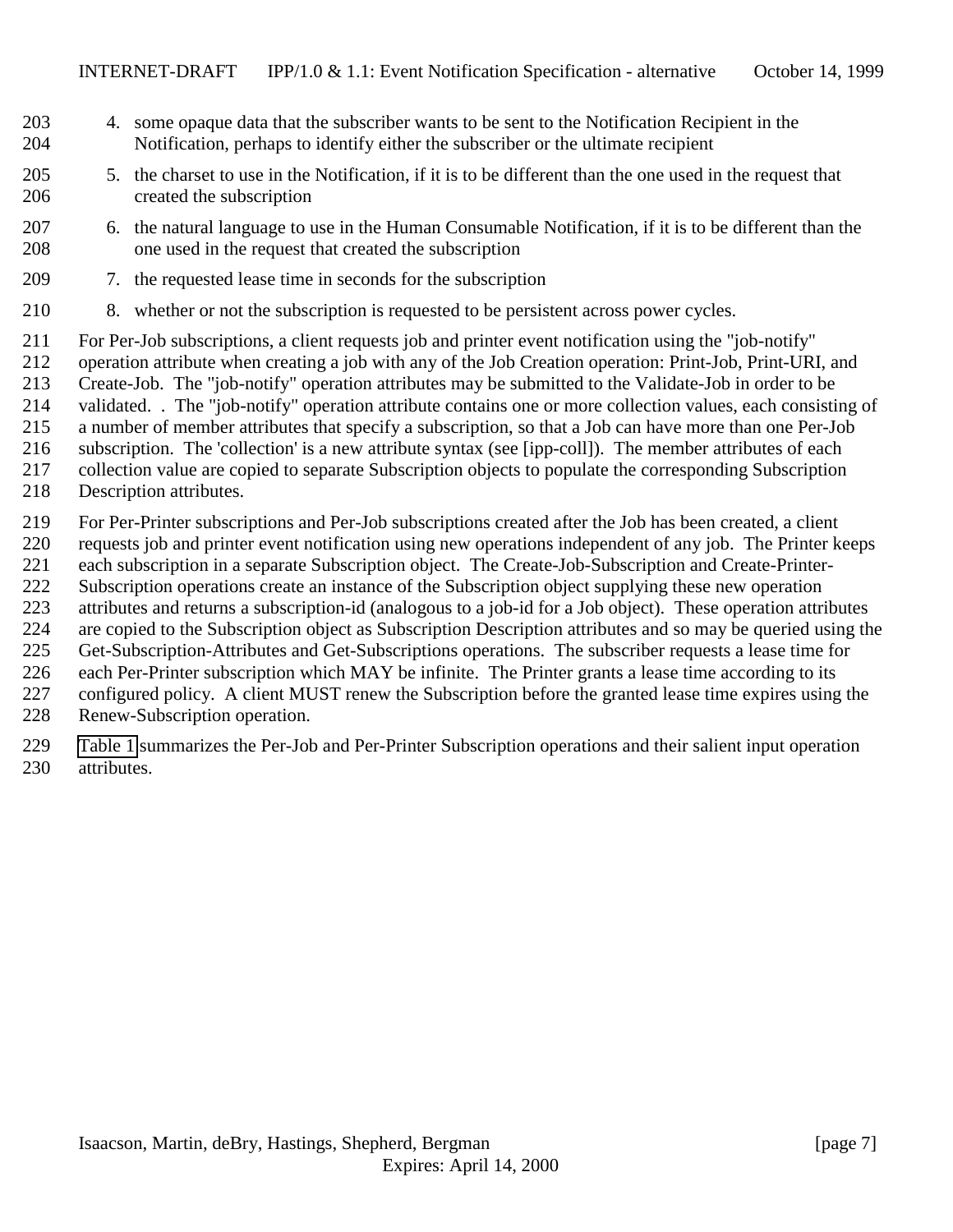| Operation:                          | Per-<br>Job | Per-<br>Printer | salient inputs beside printer-uri:                                                                                                     |
|-------------------------------------|-------------|-----------------|----------------------------------------------------------------------------------------------------------------------------------------|
| Print-Job, Print-URI,<br>Create-Job | yes         | no              | 1setOf {recipient, [events,] [text-format,] [user-data,]<br>[charset,] [natural-language] }                                            |
| Validate-Job                        | yes         | no              | 1setOf {recipient, [events,] [text-format,] [user-data,]<br>[charset,] [natural-language] }                                            |
| Create-Printer-Subscription         | no          | yes             | recipient, [events,] [text-format,] [user-data,] [charset,]<br>[natural-language,] [lease-time-requested,] [persistence-<br>requested] |
| Create-Job-Subscription             | yes         | no              | recipient, job-id, [events,] [text-format,] [user-data,]<br>[charset,] [natural-language,]                                             |
| Get-Subscription-Attributes         | yes         | yes             | subscription-id, [requested-attributes]                                                                                                |
| Get-Subscriptions                   | yes         | yes             | [job-id], [my-subscriptions,] [requested-attributes]                                                                                   |
| Renew-Subscription                  | yes         | yes             | subscription-id, [lease time-requested]                                                                                                |
| Cancel-Subscription                 | yes         | yes             | subscription-id                                                                                                                        |

<span id="page-7-0"></span>231 **Table 1 - Summary of Per-Job and Per-Printer Subscription operations**

232

233 There are two steps that IPP notification must take regarding each event – an internal event recording, and 234 an external notification:

235 1) As an events occurs, the printer internally records in the job objects and the printer objects those 236 events which are required to be supported by the system and those that are subscribed to by a 237 notification recipient.

 2) As an events occurs, the Printer searches the set of subscriptions for any interest in that event. As the Printer finds that some notification recipient is interested in that event (the notification recipient is subscribed to the event), the "request-id" sequence number for that event is incremented and a notification is generated and delivered using the methods and target addresses identified in the subscription. The "request-id" sequence number permits a Notification Recipient to detect duplicate notifications due either to duplicate subscriptions or retries and to detect dropped notifications.

# 244 **2 Model for Per-Job and Per-Printer Subscription and Event Notification**

# 245 **2.1 Model for Per-Job Subscription and Notification**

 Per-Job subscriptions are created by a client (desktop or server acting as a client) as part of creation of the job in an IPP Printer (printing device or server). More than one subscription may be submitted with a job. Additional subscriptions may be associated with the job using the Create-Job-Subscription operation. The IPP Printer object delivers a Notifications to the Notification Recipient supplied by the Client in each

250 subscription. A Notification Recipient can be the Job submitter or a third party.

251 [Figure 1](#page-8-0) shows the Per-Job subscription notification model for a simple Client - Printer relationship.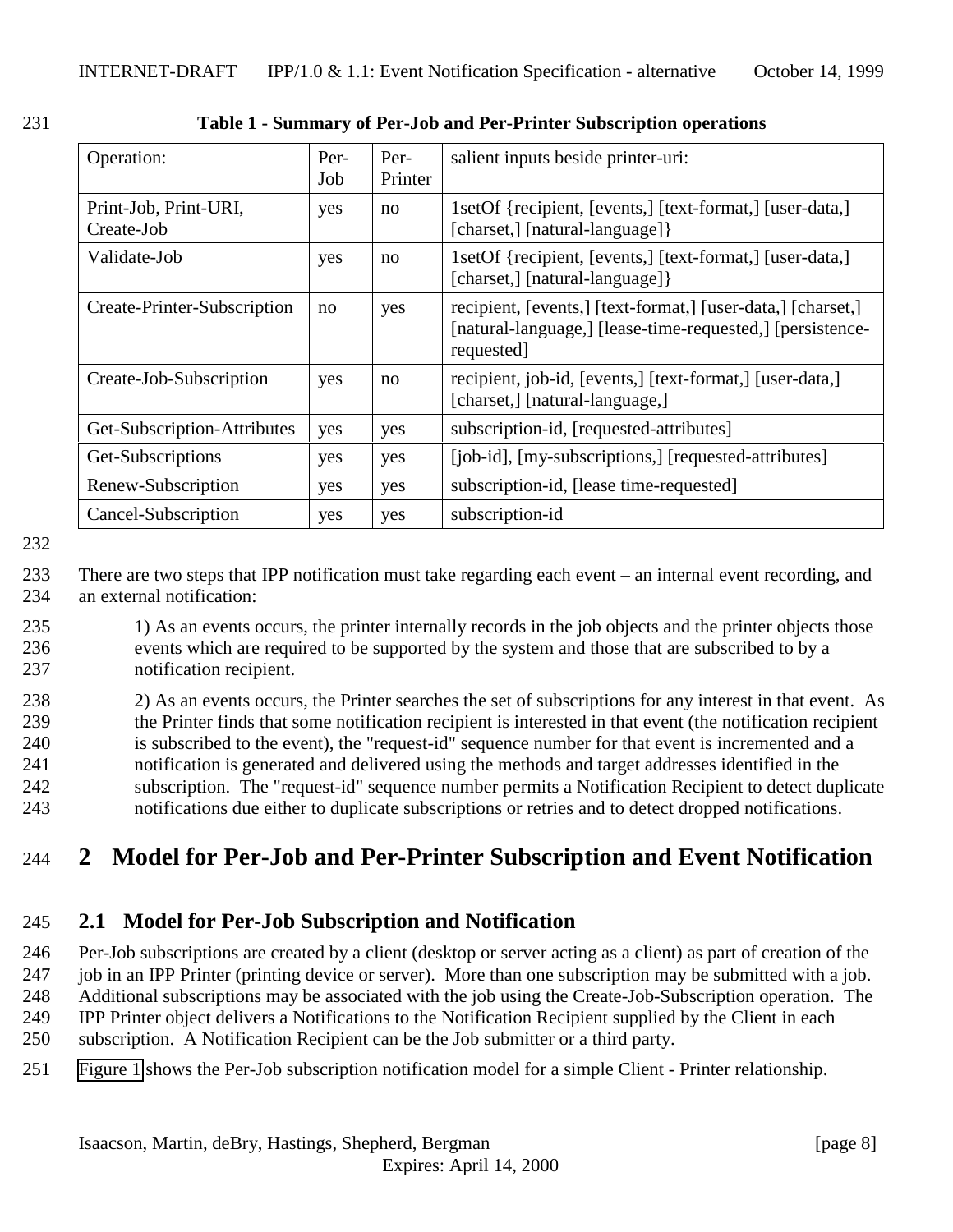```
252
253 embedded printer:
254 output device or server
255 desktop or server +---------------+
256 +--------+ | ########### |
257 | client |---IPP job submission------># Printer # |
258 +--------+ Per-Job subscription | # Object # |
259 +-----------+ | #####|######
260 |Notification| +-------|-------+
261 |Recipient |<-----IPP Notifications---------+
262 +------------+ (Job and/or Printer events)
```


**Figure 1 - Client-Printer Per-Job Subscription and Notification Model**

 [Figure 2](#page-9-0) shows a (spooling or non-spooling) Server that implements two Printer objects (1 and 2) that represent two devices. The devices A and B in turn each implement an IPP Printer object (3 and 4, respectively). The Server implementation has three choices for how to support Per-Job subscriptions to the client (and itself):

#### 1. forward the Per-Job subscriptions to the down stream IPP Printer and let it perform the notification directly to the Notification Recipients supplied by the Client (Notifications(C)) and use Per-Printer Subscriptions for the Server's own purposes.

#### 2. save the client-supplied Per-Job subscription on the Job object in the server and substitute its own Per-Job subscription with the Server as the Notification Recipient (Notifications(B)). Then the Server relays Notifications to the client-supplied Notification Recipients (Notifications(A)).

 3. A combination of 1 and 2 in which the Server adds its own Per-Job subscriptions to those supplied by the client. Thus the IPP Job that goes to Printer object 4 has a combination of subscription information from both the Client and the Server. This latter approach is sometimes called "piggy-backing" because the Server is adding its Per-Job subscription information to that supplied by the client. Piggy-backing is especially useful, if device B also accepts (IPP or non- IPP) requests from other servers. Then when all the jobs from Server S have been completed by device B, there will be no more Job events sent to Server S. (Server S could still maintain a long term Per-Printer subscription with Printer D to that Server S can have Printer B's state track (shadow) that of Printer D or Server S could poll Printer D when queried about Printer B).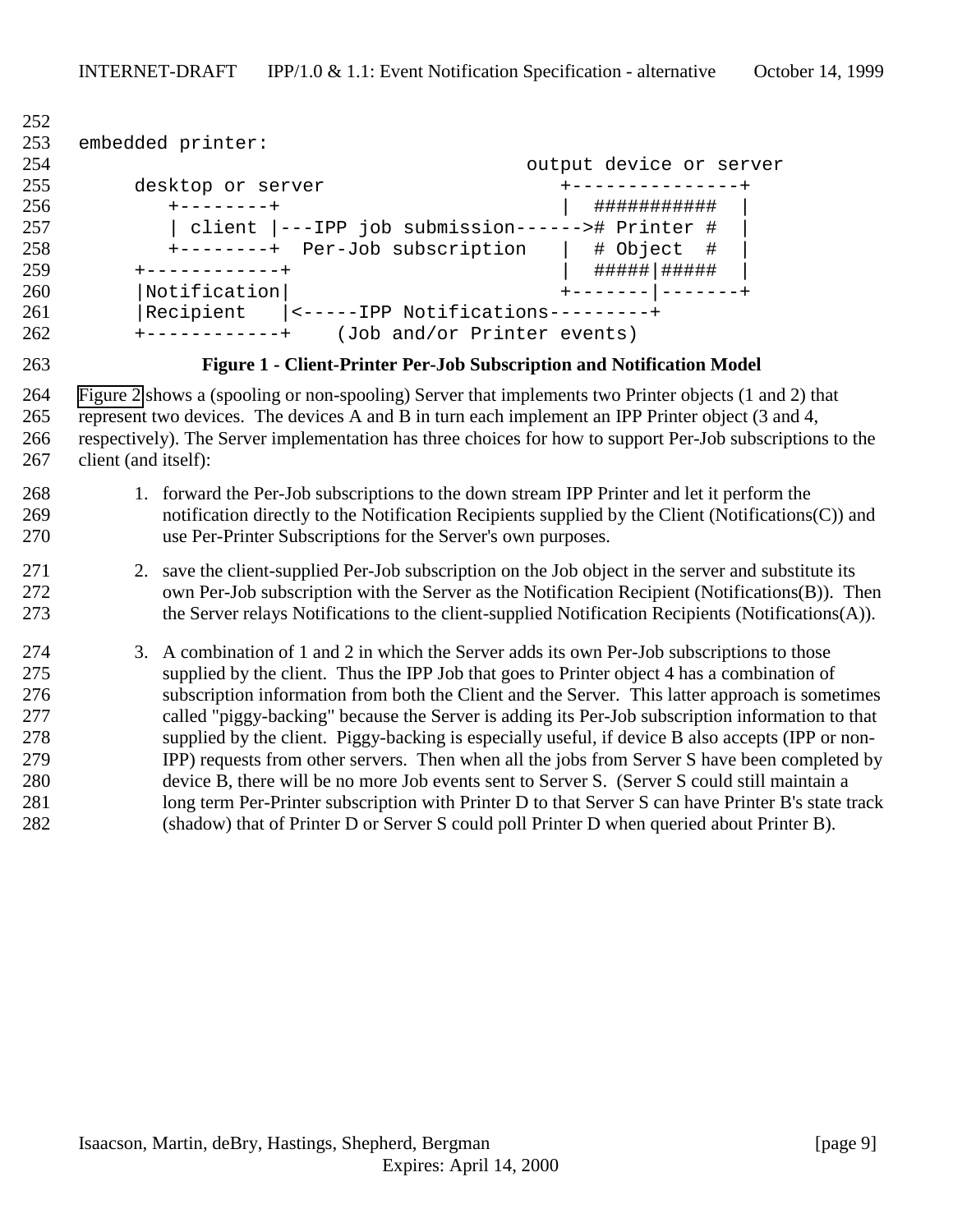| 283 |                                                                              |                       |
|-----|------------------------------------------------------------------------------|-----------------------|
| 284 |                                                                              | device A              |
| 285 | server S                                                                     |                       |
| 286 |                                                                              | ###########           |
| 287 | ###########<br>IPP Job<br>IPP Job                                            | # Printer #           |
| 288 | --submission---># Printer #<br>---submission-----># Object 3#<br>client      |                       |
| 289 | $ $ # Object 1# $ $<br>Per-Job<br>Per-Job<br>-------+                        | ###########           |
| 290 | subscription<br>###########<br>subscription                                  |                       |
| 291 |                                                                              | device B              |
| 292 | IPP Job<br>###########<br>-------+                                           |                       |
| 293 | --submission---># Printer #<br>client<br>IPP Job                             | ###########           |
| 294 | ---submission-----># Printer #<br>$Per-Job$   # Object 2#<br>$- - - - - - +$ |                       |
| 295 | $subscript to n$   ### ########                                              | Per-Job   # Object 4# |
| 296 | subscription<br>----   ---^---+                                              | ####   #   ####       |
| 297 |                                                                              |                       |
| 298 | $\leftarrow$ Notifications(A)-+ +--- Notifications(B)-------+<br>Notific-    |                       |
| 299 | ation Re   <-----------------Notifications(C)---------------------           |                       |
| 300 | cipient                                                                      |                       |
| 301 |                                                                              |                       |

<span id="page-9-0"></span>

#### **Figure 2 - Client-Server-Printer Per-Job Subscription and Notification Model**

#### **2.2 Model for Per-Printer Subscription and Notification**

 Per-Printer subscriptions are created by a client (an end user, an operator, or a server acting as a client) using a Create-Printer-Subscription operation that is independent of Job Submission. The Printer object (printing device or server) creates a Subscription object to hold the attributes supplied by the subscriber. The client creates separate Per-Printer subscriptions if more than one Notification Recipient is desired. The Printer delivers Notifications to the Notification Recipient specified by each Per-Printer subscription. A Notification Recipient may be the subscriber or a third party. Figure 3 shows the Per-Printer subscription notification model for the Client - Printer relationship where the client may be an end user, an operator, or a server acting as a client.

| 313 | desktop or server                                        |  | server or printing device   |     |
|-----|----------------------------------------------------------|--|-----------------------------|-----|
| 314 |                                                          |  |                             |     |
| 315 | --------+                                                |  | <u> : # # # # # # # # #</u> |     |
| 316 | client  ---Create-Printer-Subscription------># Printer # |  |                             |     |
| 317 | (Per-Printer subscription)<br>$+ - - - - - - - +$        |  | # Object                    | - # |
| 318 |                                                          |  | #####   #####               |     |
| 319 | ------------+                                            |  |                             |     |
| 320 | Notification  <---------IPP Notifications------------    |  |                             |     |
| 321 | Recipient<br>(Job and/or Printer events)                 |  |                             |     |
| 322 | ------------                                             |  |                             |     |

#### **Figure 3 - Client-Printer Per-Printer Subscription and Notification Model**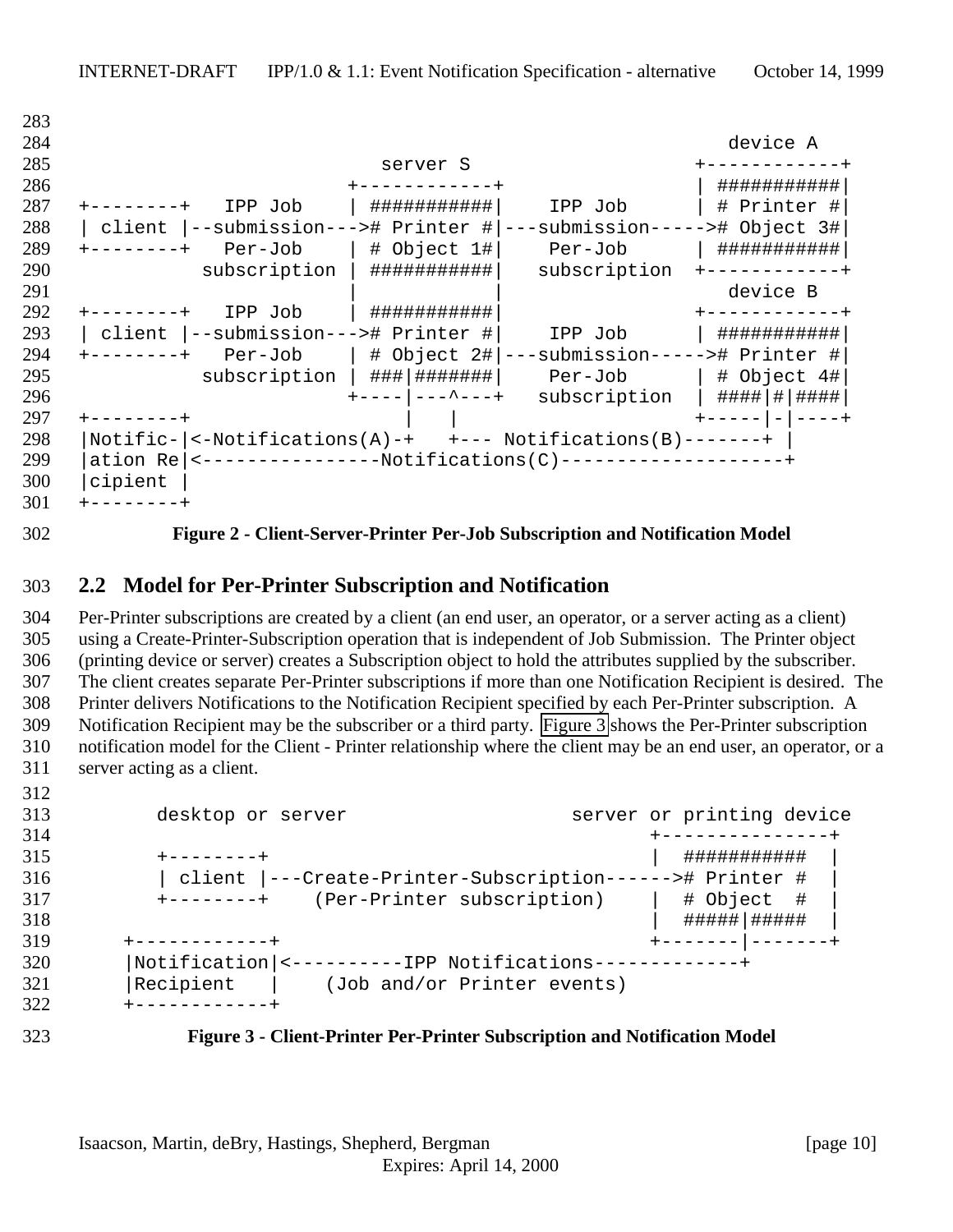#### <span id="page-10-0"></span>**2.3 Relationship between the Printer object and the Notification Delivery Service**

 The IPP Notification model does not mandate that the IPP Printer object implement the full semantics of subscription, report generation, and multiple delivery methods itself. This section describes two methods of using third party notification services. The first is transparent to the client and the second is transparent to the IPP Printer.

#### **1.1.12.3.1 Use of a Notification Service transparently to clients**

An implementation may be configured to use some other notification service to either (1) delivery the

Notifications to the Notification Recipient(s) specified in the IPP Subscription or (2) keep the

 Subscriptions, accept events, possibly format the notification in the natural language of the Notification Recipient when a Human Consumable text format is used, and deliver the Notifications to the Notification

Recipient(s) indicated in the IPP Subscription. Figure 4 shows this partitioning.

- output device or server desktop or server +---------------+ +--------+ | ########### | | client |---IPP subscription--------># Printer # | +--------+ | # Object # | | #####|##### | +-------|-------+ 343 | Subscriptions \*\*\*\*\*\*\*| OR Events +-----------+ \* \* |Notification| \* +------v--------+ |Recipient |<--IPP Notifications-----| Notification | +------------+ \* | Service | \* \* \*\*\* = Implementation configuration opaque boundary
- 

**Figure 4 - Opaque Use of a Notification Service Transparent to the Client**

 In any case, the interface between the IPP Printer and the other notification service is outside the scope of this document and is intended to be transparent to the client and this specification.

### **2.3.2 Use of Notification Service transparently to the IPP Printer**

 Another way that a Notification Service can be used is if the Notification Recipient indicated in the IPP Subscription is a notification service (transparent to the IPP Printer), which in turn forwards the Notification to the Ultimate Notification Recipient using additional parameters in the IPP Subscription (URI parameters or subscriber user data). In such cases, the Ultimate Notification Recipient has also subscribed directly with the other notification service (by means outside this document). As far as the IPP Printer is concerned, the IPP Subscription indicated that the IPP Printer is to delivery Notifications to the Notification Recipient (Notification Service) using the specified notification delivery method. The method that the Notification Recipient uses for delivering the notification to the Ultimate Notification Recipient is beyond the scope of this document and is transparent to the IPP Printer. However, the client does have to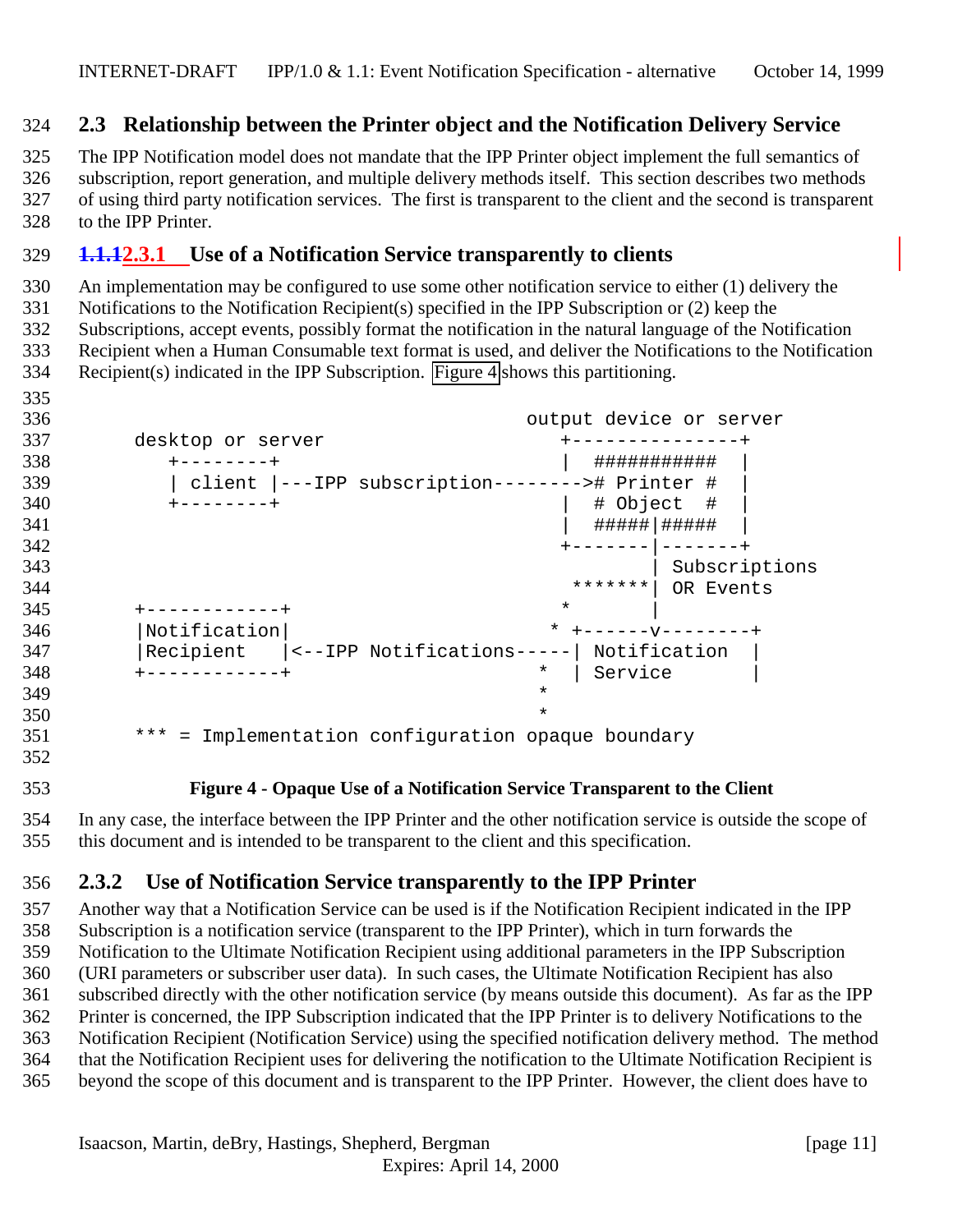<span id="page-11-0"></span> know how to pass additional information to the Notification Recipient in the IPP Subscription using either extra parameters in the URI or subscriber user data. Examples of this latter approach are paging, immediate messaging services, and NOS vendors infrastructure. Figure 5 shows this approach.

#### 370 desktop or server server server or printing device +---------------+ +--------+ | ########### | | client |----------IPP Subscriptions---------># Printer # | +--------+ | # Object # | | #####|##### | +------------+ +------------+ +-------|-------+ |Ultimate | |Notification|<---IPP Notifications-----+ |Notification|<----|Recipient | 379 | Recipient | +------------+ +------------+-----(Notification Service)

**Figure 5 - Use of a Notification Service transparent to the IPP Printer**

# **3 Terminology**

This section defines terminology used throughout this document.

### **1.13.1 Conformance Terminology**

- Capitalized terms, such as **MUST, MUST NOT, REQUIRED, SHOULD, SHOULD NOT, MAY, NEED NOT,** and **OPTIONAL**, have special meaning relating to conformance to this specification. These terms are defined in [ipp-mod section 13.1 on conformance terminology, most of which is taken from RFC 2119 [RFC2119].
- *Since support of this entire notification specification is OPTIONAL for conformance to IPP/1.0 or IPP/1.1, the use of the term REQUIRED (R) in this document means "REQUIRED if this notification specification is implemented". Likewise, the term RECOMMENDED means "RECOMMENDED if this notification specification is implemented" and OPTIONAL (O) means OPTIONAL if this notification specification is implemented.*
- **READ-ONLY** indicates an attribute that MUST NOT be settable using the Set-Job-Attributes or Set-Printer-Attributes operations (see [ipp-set2]).

### **1.23.2 Other terminology**

- **Job Submitting End User** A human end user who submits a print job to an IPP Printer. This person may or may not be within the same security domain as the Printer. This person may or may not be geographically near the printer.
- **Administrator**  A human user who established policy for and configures the print system.
- **Operator** A human user who carries out the policy established by the Administrator and controls the day to day running of the print system.
- **Job Submitting Application** An application (for example, a batch application), acting on behalf of a Job Submitting End User, which submits a print job to an IPP Printer. The application may or may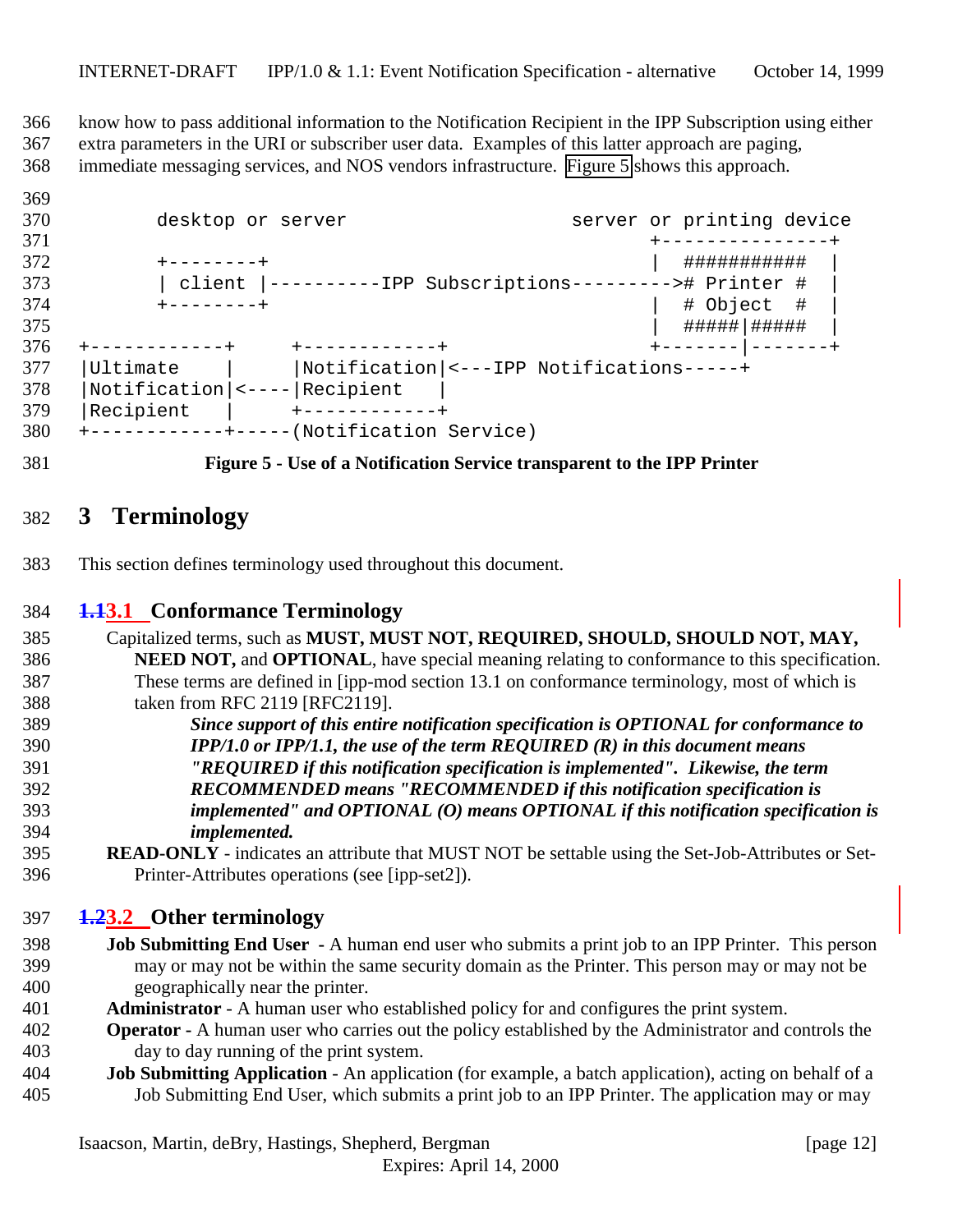- not be within the same security domain as the Printer. This application may or may not be geographically near the printer.
- **Security Domain** The set of network components which can communicate without going through a proxy or firewall. A security domain may be geographically very large, for example - anyplace within IBM.COM.
- **IPP Client (or client)** The software component (desktop or server) that sends an IPP operation request to an IPP Printer object (server or printing device) and accepts the resulting operation response from the IPP Printer object.
- **Job Recipient** A human who is the ultimate consumer of the print job. In many cases this will be the same person as the Job Submitting End User, but need not be.
- Example: If I use IPP to print a document on a printer in a business partner's office, I am the Job Submitting End User, while the person I intend the document for in my business partner's office is the Job Recipient. Since one of the goals of IPP is to be able to print near the Job Recipient of the printed output, we would normally expect that person to be in the same security domain as, and geographically near, the Printer. However, this may not always be the case. For example, I submit a print job across the Internet to a Kinko's print shop. I am both the Submitting End User and the Job Recipient, but I am neither near nor in the same security domain as the Printer.
- **Job Recipient Proxy** A human acting on behalf of the Job Recipient. In particular, the Job Recipient Proxy physically picks up the printed document from the Printer, if the Job Recipient cannot perform that function. The Proxy is **by definition** geographically near and in the same security domain as the printer.
- Example: I submit a print job from home to be printed on a printer at work. I'd like my secretary to pick up the print job and put it on my desk. In this case, I am acting as both Job Submitting End User and Job Recipient. My secretary is acting as a Job Recipient Proxy
- **Notification Subscriber** (or **Subscriber**) A client that requests the IPP Printer to send Event Notifications to one or more Notification Recipients. A Notification Subscriber may be:
- 1. a Job Submitting End User or Job Submitting Application (desktop or server) that is submitting a job or
- 2. an End User, an Operator, or an Administrator that is not submitting a job.
- **Subscription** A request by a Notification Subscriber to the IPP Printer to send Event Notifications to a specified Notification Recipient when the event occur. A Subscription is represented as a set of attributes that indicate the "what, where, who, and how" for notification. Notifications are generated for certain events (what) and delivered using various delivery methods (how) to certain addresses (where and who).
- **Per-Job Subscription** A Subscription that a client specifies as part of a create job operation (Print- Job, Print-URI, Create-Job), a Validate-Job operation, or an explicit Create-Job-Subscription operation with a Job object as the target.
- **Per-Printer Subscription** A Subscription that a client specifies using an explicit Create-Printer-Subscription operation with a Printer object as the target.
- **Notification Source** The entity that sends Event Notifications. It MAY be the IPP Printer itself or the IPP Printer MAY be configured to use a Notification Service to delivery Notifications transparently to the subscribing clients (see [Figure 4\)](#page-10-0).
- **Notification Recipient** The entity identified as a recipient within a subscription that receives IPP Notifications about Job and/or Printer events (see [Figure 4](#page-10-0) and [Figure 5\)](#page-11-0). A Notification Recipient may be a: Job Submitting End User, Job Submitting Application (desktop or server), Job Recipient,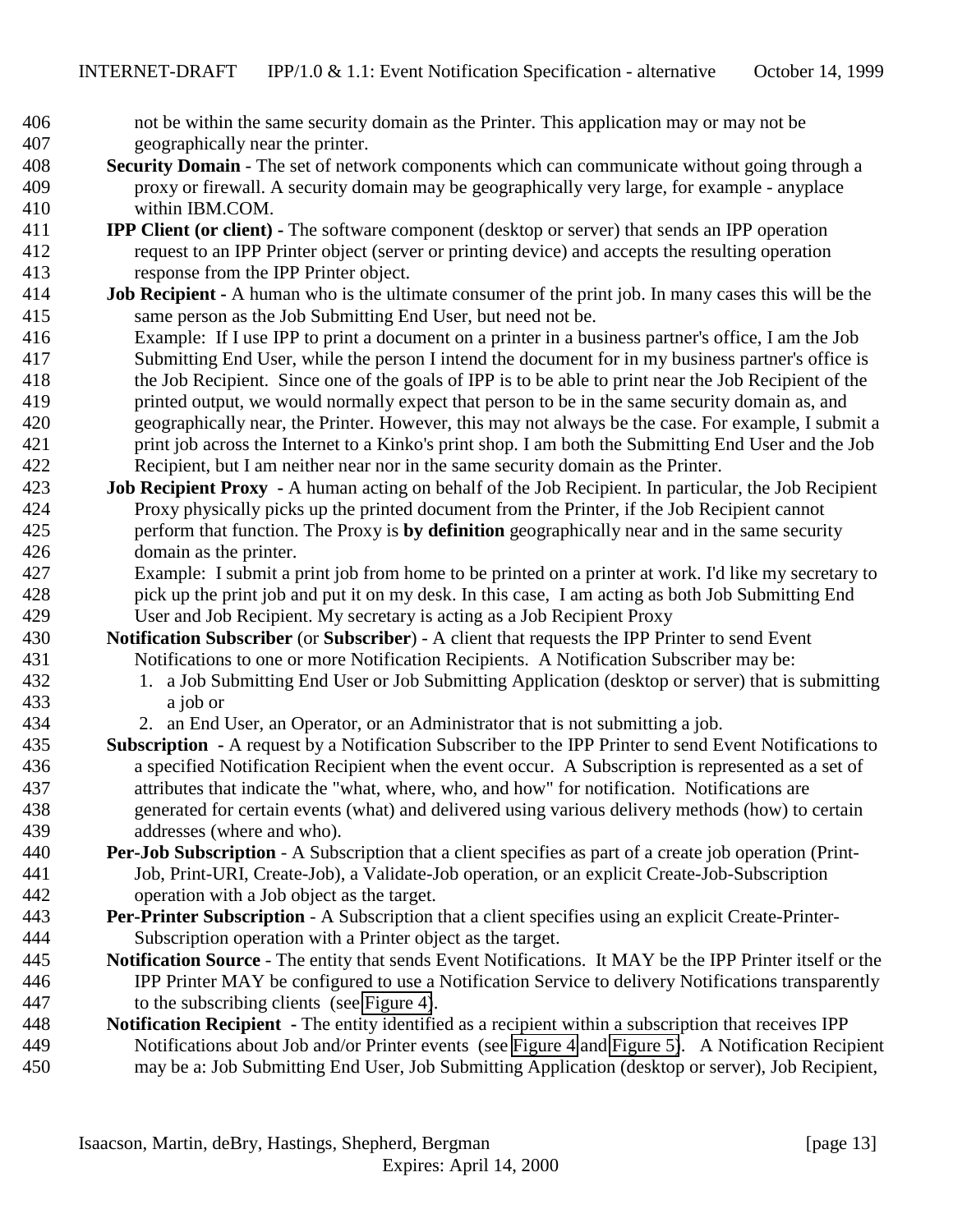| 451 | Job Recipient Proxy, a Notification Service, an Operator, or Administrator, etc., and their                  |
|-----|--------------------------------------------------------------------------------------------------------------|
| 452 | representative or log file or usage statistics gathering application or other active or passive entities.    |
| 453 | Ultimate Notification Recipient - The entity to which the Notification Recipient (stores and) forwards       |
| 454 | an IPP Notification when the Notification Recipient is a Notification Service (see Figure 5).                |
| 455 | <b>Event</b> - An event is some occurrence (either expected or unexpected) within the printing system of a   |
| 456 | change of state, condition, or configuration of a Job or Printer object. A property of an event is that      |
| 457 | it only occurs at one instant in time and does not span the time the physical event takes place. For         |
| 458 | instance, jam-occurred and jam-cleared are two distinct events. The jam-occurred event is reported           |
| 459 | only when the jam initially occurs and only if there is one or more event subscriptions outstanding          |
| 460 | for that event.                                                                                              |
| 461 |                                                                                                              |
| 462 | Events can be classified along two dimensions:                                                               |
| 463 | - Either as Job Events or Printer Events, and                                                                |
| 464 | - Either as Errors, Warnings, or Reports                                                                     |
| 465 |                                                                                                              |
| 466 | A Job event is some interesting state change in the Job object, and a Printer event is some                  |
| 467 | interesting change in the Printer object.                                                                    |
| 468 |                                                                                                              |
| 469 | A report event is purely informational, such as 'job-completed' or 'accepting-jobs'. A warning is not        |
| 470 | serious and processing continues. An error is serious and either the job is aborted or the printer           |
| 471 | stops. These are typical uses of the terms report, warning, and error, although the actual usage is          |
| 472 | implementation dependent.                                                                                    |
| 473 |                                                                                                              |
| 474 | An event occurs for a job or printer whether any entity has subscribed to be notified for that event or      |
| 475 | not. A notification is only generated depending on the set of subscriptions outstanding.                     |
| 476 |                                                                                                              |
| 477 | <b>Notification</b> - When an event occurs, a Notification is generated that fully describes the event (what |
| 478 | the event was, where it occurred, when it occurred, etc.). Notifications are delivered to each               |
| 479 | Notification Recipient that has a subscription that includes the event, if any. The Notification is          |
| 480 | delivered to the address of the Notification Recipient using the notification delivery method defined        |
| 481 | in the subscription. However, a Notification is sent ONLY if there is a corresponding subscription.          |
| 482 | Notification Delivery Method (or Delivery Method for short) - Notifications are delivered using a            |
| 483 | method, such as email, TCP/IP, etc.                                                                          |
| 484 | <b>Immediate Notification -</b> Notifications that are delivered using a delivery method which is not store- |
| 485 | and-forward (e.g. TCP connection, UDP datagram). This can be on the order of several minutes                 |
| 486 | subject to network latency.                                                                                  |
| 487 | Store and Forward Notification - A Notification which are not necessarily delivered to Notification          |
| 488 | Recipients immediately, but is queued for delivery by some intermediate network application, for             |
| 489 | later retrieval. Email and Instant Messaging services are examples of a store and forward                    |
| 490 | notification delivery method.                                                                                |
| 491 | Human Consumable Notification - Notifications that are intended to be consumed by human End                  |
| 492 | Users only. They are simple text that has been localized for the Notification Recipient as specified         |
| 493 | in the subscription. Programs are not intended to parse Human Consumable Notification, since it is           |
| 494 | localized and the content depends on implementation. There is no standardized format.                        |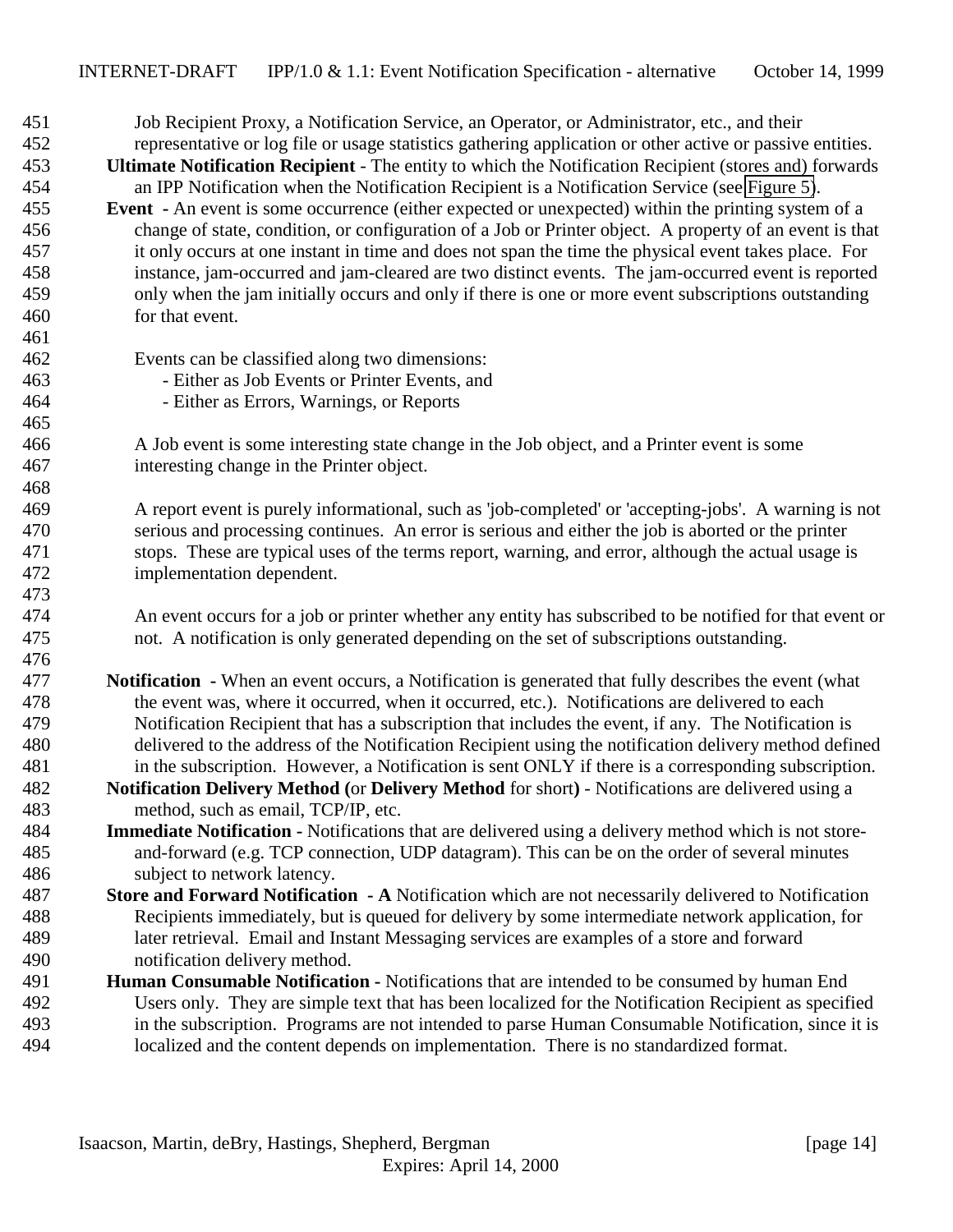<span id="page-14-0"></span> **Machine Consumable Notification -** Notifications that are intended for consumption by a program only**.** They use the encoding of an IPP response. The Notification Recipient must localize the contents, if displaying it to a human.

## **4 Object Model for Notification**

 This section describes the notification object model that adds a REQUIRED Subscription object which together with the Job and Printer object provide the complete notification semantics.

The object relationships can be seen pictorially as:



#### s1, s2, and s3 are Per-Printer Subscription objects and can identify Printer and/or Job events.

s4, s5, and s6 are Per-Job subscription objects and can identify Printer and/or Job events.

### **4.1 Object relationships**

The object relationships can be stated as follows:

 1. The Printer object contains zero or more Per-Printer Subscription objects (p1 contains s1-s3 Per-Printer Subscription objects).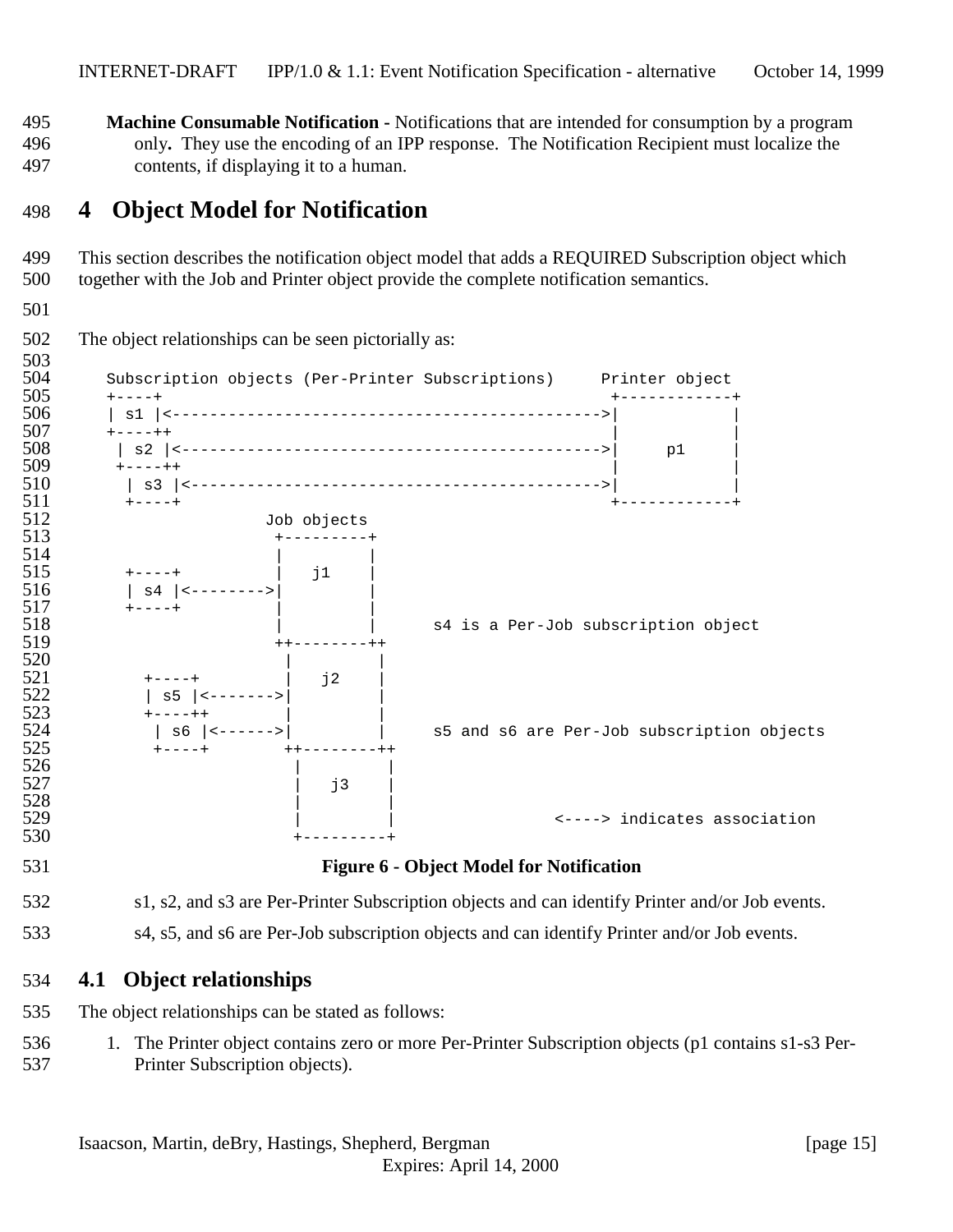- <span id="page-15-0"></span> 2. Each Per-Printer Subscription object (s1, s2, and s3) is contained in one Printer object (p1) and each represents one Per-Printer subscription.
- 3. Each "Per-Printer" Subscription object identifies one or more Job and/or Printer events. Such Job events are for *all* jobs on the Printer. Such Printer events are for *any* Printer event, no matter which 542 job is processing and when no jobs are processing.
- 4. A Job object is associated with zero or more Per-Job subscription objects. Job j1 is associated with Per-Job subscription object s4, Job j2 is associated with Per-Job subscription objects s5 and s6, and Job j3 is not associated with any Per-Job subscription object. Note: the IPP notification interface semantics are defined so that an implementation MAY associate Per-Job Subscription objects with Job objects by having the Job objects actually contain its associated Per-Job Subscription objects or MAY just use some internal bi-directional linking mechanism between the Job and Subscription objects. Either implementation technique is transparent to the client.
- 5. Each "Per-Job" subscription object identifies one or more Job and/or Printer events. Such Job events are only for *this* job (different than "per-Printer" Subscriptions). Such Printer events are for *any* Printer event, no matter which job and when no jobs are processing (same as for "per-Printer" Subscriptions).
- 6. A Per-Printer Subscription object cannot be contained in or associated with more than one Printer object.
- 7. A Per-Job Subscription object cannot be contained in or associated with more than one Job object.

# **5 Subscription Object attributes**

The following notification attributes are defined for the Subscription object. The definitions of the object

 attributes are specified here so that they can be referred to from the subsequence definitions of the operations that set them.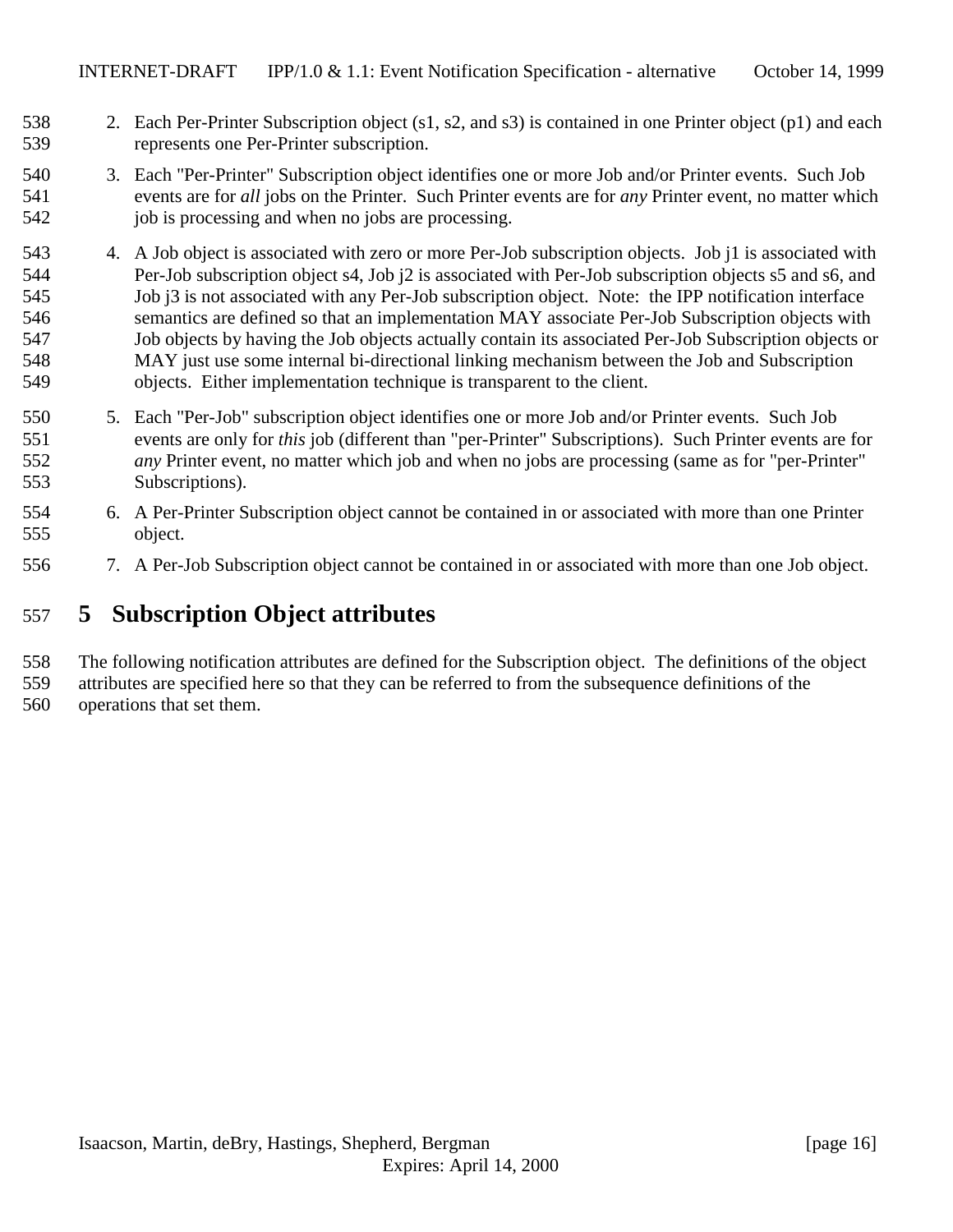<span id="page-16-0"></span>

## 561 **Table 2 - Subscription object attributes**

| Subscription object attributes:                   | Printer<br>support          | READ-ONLY, set by:                                                                      |
|---------------------------------------------------|-----------------------------|-----------------------------------------------------------------------------------------|
| notify-recipient (uri)                            | <b>REQUI</b><br><b>RED</b>  | client - Job Creation, Create-Job-<br>Subscription, and Create-Printer-<br>Subscription |
| notify-events (1setOf type2 keyword)              | <b>REQUI</b><br><b>RED</b>  | client - Job Creation, Create-Job-<br>Subscription, and Create-Printer-<br>Subscription |
| notify-text-format (mimeMediaType)                | <b>REQUI</b><br><b>RED</b>  | client - Job Creation, Create-Job-<br>Subscription, and Create-Printer-<br>Subscription |
| subscriber-user-data (octetString(63))            | <b>REQUI</b><br><b>RED</b>  | client - Job Creation, Create-Job-<br>Subscription, and Create-Printer-<br>Subscription |
| notify-charset (charset)                          | <b>OOPTI</b><br><b>ONAL</b> | client - Job Creation, Create-Job-<br>Subscription, and Create-Printer-<br>Subscription |
| notify-natural-languages (1setOf naturalLanguage) | <b>OOPTI</b><br><b>ONAL</b> | client - Job Creation, Create-Job-<br>Subscription, and Create-Printer-<br>Subscription |

#### 562

| request-id (integer( $0$ :MAX)) |            | $REQUI$   initialized to 0, incremented by |
|---------------------------------|------------|--------------------------------------------|
|                                 | <b>RED</b> | Printer - beginning of each event          |

#### 563

| subscription-id (integer $(1:MAX)$ )          | <b>REQUI</b><br><b>RED</b> | Printer - Job Creation, Create-Job-<br>Subscription, and Create-Printer-<br>Subscription    |
|-----------------------------------------------|----------------------------|---------------------------------------------------------------------------------------------|
| notify-lease-expiration-time (integer(0:MAX)) | <b>REQUI</b><br><b>RED</b> | Printer - Job Creation (set to 0) and<br>Create-Printer-Subscription,<br>Renew-Subscription |
| printer-uri (uri)                             | <b>REQUI</b><br><b>RED</b> | Printer - Job Creation, Create-Job-<br>Subscription, and Create-Printer-<br>Subscription    |
| subscriber-user-name (name(MAX))              | <b>OPTIO</b><br><b>NAL</b> | Printer - Job Creation, Create-Job-<br>Subscription, and Create-Printer-<br>Subscription    |

#### 564

| $\mid$ notify-printer-up-time (integer(1:MAX)) |            | REQUI   Printer - returned by Create-Printer- |
|------------------------------------------------|------------|-----------------------------------------------|
|                                                | <b>RED</b> | Subscription, Get-Subscription-               |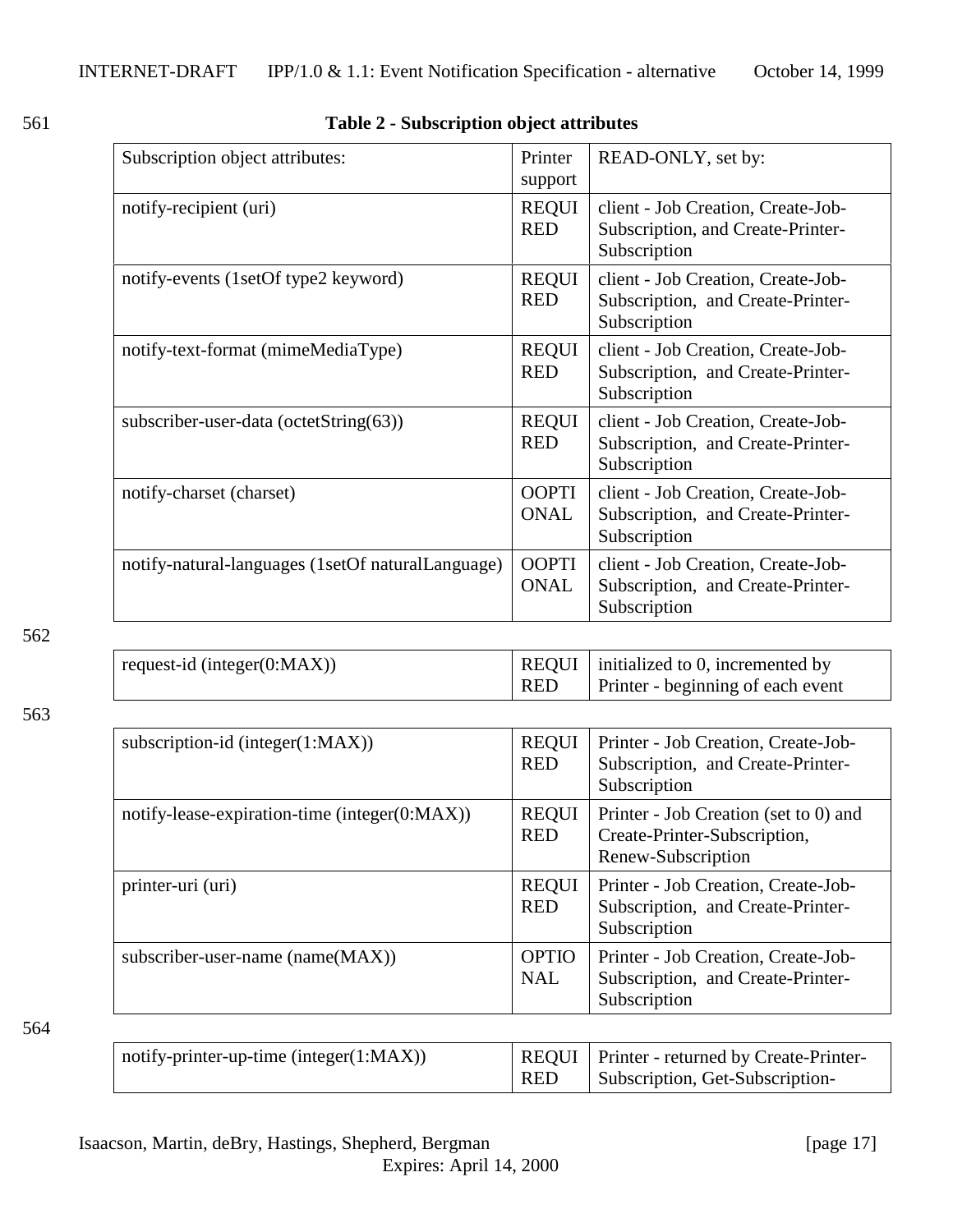<span id="page-17-0"></span>

|                                      |                     | Attributes, and Get-Subscriptions                                                            |
|--------------------------------------|---------------------|----------------------------------------------------------------------------------------------|
| notify-persistence-granted (boolean) | REOUI<br><b>RED</b> | <b>Printer</b> - returned by Create-Job-<br>Subscription and Create-Printer-<br>Subscription |

 Note: The Subscription object does not contain the "job-id" Subscription Description attribute. The Get- Subscriptions operation has the "job-id" as an input operation attribute, so the "job-id" isn't returned in the response. If an implementation needs such a link between Subscription objects and Job objects, then it keeps such a link as in internal attribute. The intent is that whether Per-Job Subscription objects are actually contained in a Job object or are just associated with them in some way is IMPLEMENTATION

DEPENDENT and is transparent to the client.

## **5.1 notify-recipient (uri)**

This REQUIRED READ-ONLY Subscription object attribute describes both where (the address of the

 Notification Recipient) and how (the delivery method) notifications are to be delivered to the Notification Recipient when any of the events specified in the "notify-events" attribute occur.

There are potentially many different notification delivery methods for IPP notifications, standardized as

 well as proprietary. This document does not define any of these delivery mechanisms; they will each be described in separate complementary documents.

Each of the notification delivery method documents must provide at least the following information:

- 579 1) The URI scheme used.
- 2) The supported and default delivery format, and if not one of the specified types in Section [5.3,](#page-20-0) description of the notification content.
- 3) Any content length restrictions imposed by the delivery protocol.
- 4) The latency of the delivery protocol used.
- 5) The reliability of the transport and delivery protocol used.
- 6) The security aspects of the transport and delivery protocol used, e.g. how it is handled in firewalls.
- 7) How the delivery protocol is initiated, e.g. does it have to be initiated by the receiving user (pull), or is it initiated by the notification service (push).

 **ISSUE 1** - Once a number of delivery solutions have been developed and evaluated, we may want to make 589 one or several of them REQUIRED for implementation to ensure a minimum set of interoperability. Which 590 one or ones should be REQUIRED?

# **5.2 notify-events (1setOf type2 keyword)**

 This REQUIRED READ-ONLY Subscription object attribute identifies the job and/or printer events that are to be delivered to the Notification Recipient as Notifications as defined in section [7](#page-26-0). If the client did not supply this attribute when supplying the subscription, the Printer object populates this attribute with its "notify-events-default" attribute value (see section [6.2\)](#page-23-0).

There are both job events and printer events. Each job and printer event is assigned a keyword to use in

this attribute and in the Notification.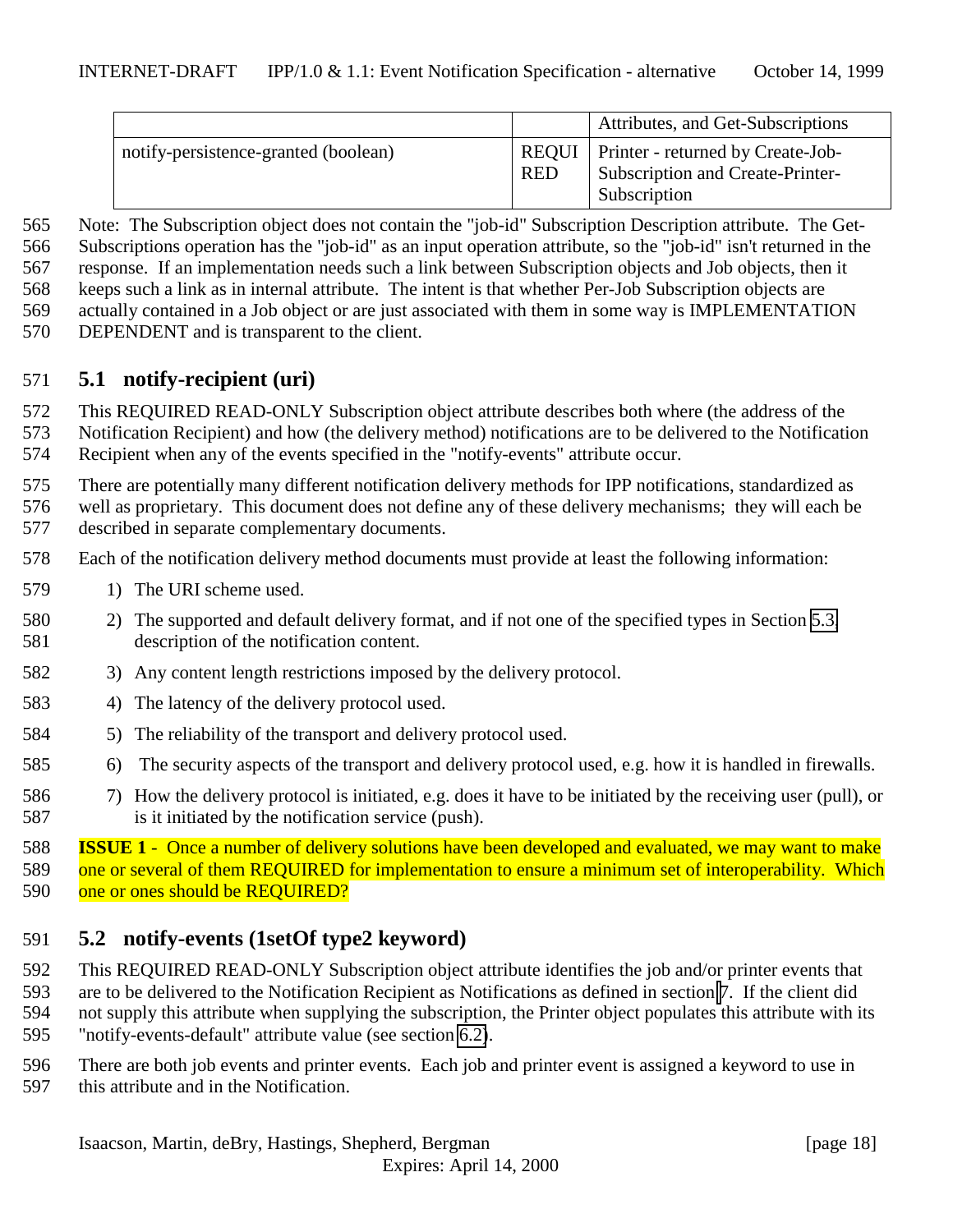The events are defined to be disjoint.

- A Printer MUST support the events indicated as "REQUIRED".
- The standard job event keyword values are:
- **'none':** REQUIRED no notifications of any events (an IPP object can use this value to indicate that it is configured not to support event notification; a client would not subscribe to this event).
- **'job-created'**: REQUIRED the Printer object has accepted a job creation operation (Print-Job, Print-URI, or Create-Job) and the job's "time-at-creation" attribute value is set (see [ipp-mod] section
- 4.3.14.1). The Printer puts the job in the 'pending', 'pending-held' or 'processing' states. Note: This event is separate from the 'job-state-changed' event so that it can be subscribed to without having to get every job state change event for a Notification Recipient that is only interested in when the job is first created.
- **'job-completed'**: REQUIRED the job has reached one of the completed states, i.e., the value of the job's "job-state" attribute has changed to: 'completed', 'aborted', or 'canceled'. The Job's "time-at- completed" and "date-time-at-completed" (if supported) attributes are set (see [ipp-mod] section 4.3.14).
- Note: This event is separate from 'job-state-changed' so that it can be subscribed to without having to get every job state change event for a Notification Recipient that is only interested in when the job is completed.
- **'job-state-changed'**: REQUIRED the job has changed from any state to any other state and/or a value has been added or removed from the job's "job-state-reasons" attribute, except when the job is created or when the job moves to any of the "completed" job states ('completed', 'aborted', or 'canceled').
- This event also indicates that one or more values have been added to or removed from the Job's "job-state-reasons" attribute, such as 'job-queued' or 'job-printing', whether or not the job's state has changed. If job state reasons are added when the job is created, only the 'job-created' event is generated, in order to keep the events disjoint. If job state reasons are added or removed when the job is completed, only the 'job-completed' event is generated, in order to keep the events disjoint.
- A client that wants to subscribe to all job state changes, including creation and completion, includes the 'job-created', 'job-state-changed', and 'job-completed' in the notification subscription. When a job is finally removed from the Job History (see [ipp-mod] 4.3.7.1) no event is generated, i.e., neither a 'job-state-changed' event nor a 'job-purged' event is generated.
- **'job-config-changed':** OPTIONAL when the configuration of a job has changed, i.e., the value of the "job-message-from-operator" or any of the non-READ-ONLY Job attributes have changed, such as any of the job template attributes or the "job-name" attribute. Typically, such a change is the result of the user or the operator performing a Set-Job-Attributes operation (see [ipp-set2]) on the Job object. The client performs a Get-Job-Attributes to find out the new values of the changed attributes. This event is useful for GUI clients and drivers to update the job information to the user.
- **'job-purged'**: OPTIONAL when a 'not-completed' job (i.e., not 'completed', 'canceled', or 'aborted') was purged from the printer using the Purge-Jobs operation. No event, including this event, is generated when a job is aged out of the Job History or moved out explicitly with the Purge-Jobs operation.
- '**job-progress**' a sheet or copy has completed. See separate [ipp-prog] spec.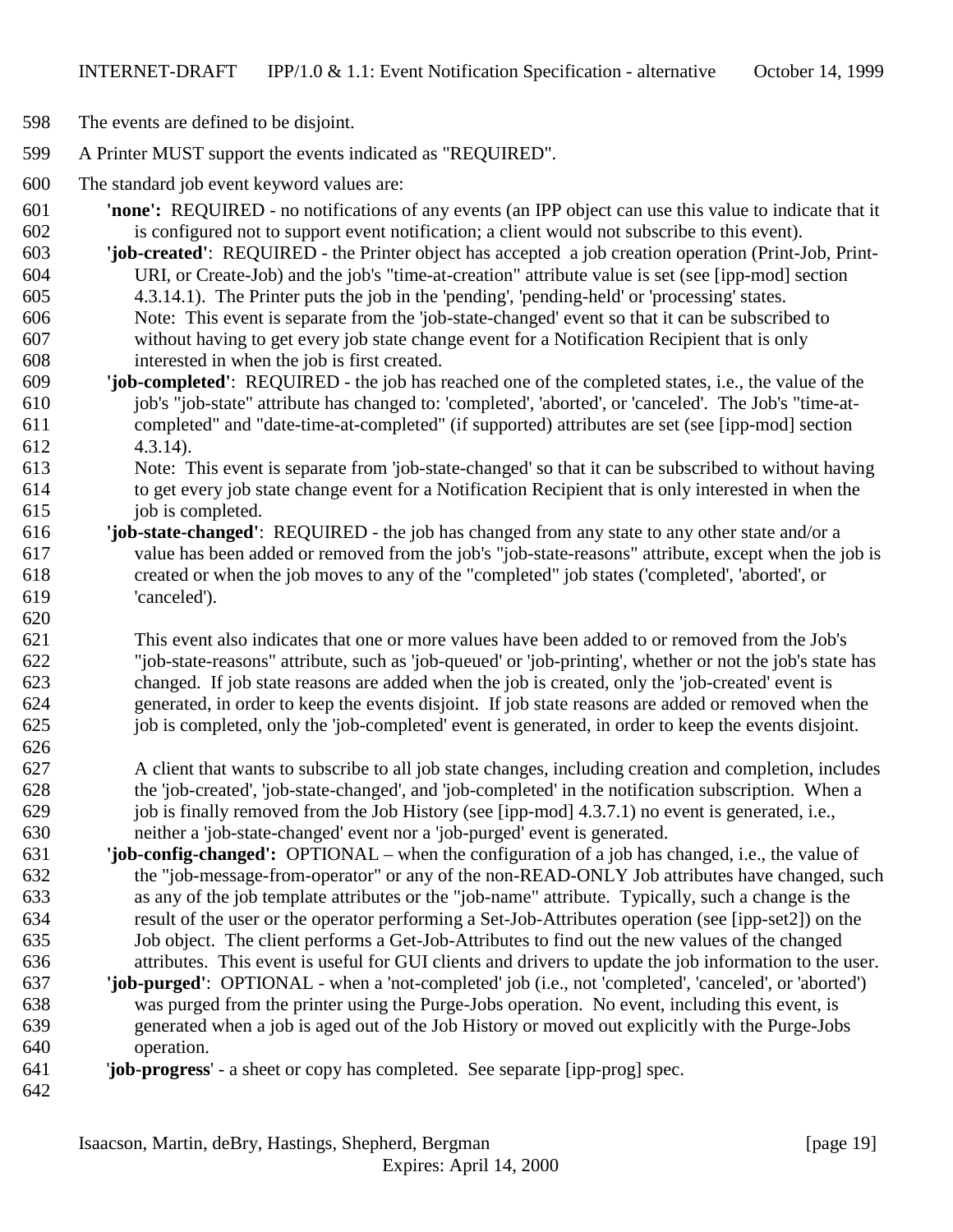The standard Printer event keywords values are:

- **'none'**: REQUIRED no notification of any events (an IPP object can use this value to indicate that it is configured not to support event notification; a client would not subscribe to this event).
- **'printer-restarted'**: OPTIONAL when the printer is powered up or the Restart-Printer operation is performed (see [ipp-set2]).
- Note: This event is separate from the 'printer-state-changed' event so that it can be subscribed to without having to get every printer state change event, for a Notification Recipient that is only interested in when the Printer first comes up.
- **'printer-shutdown'**: OPTIONAL when the device is being powered down or the Shutdown-Printer operation has been performed with either power-off or standby options (see [ipp-set2]). Note: This event is separate from 'printer-state-changed' so that it can be subscribed to without having to get every Printer state change event, for a Notification Recipient that is only interested in when the Printer is powered down or shutdown.
- **'printer-state-changed'**: REQUIRED the Printer changed state, i.e., the value of the Printer's "printer-state", "printer-state-reasons" (whether "printer-state" changed or not), and/or "printer-is- accepting-jobs" attributes changed, except when the Printer starts up or is shutdown. If printer state reasons are added when the Printer is started up, only the 'printer-restarted' event is generated, in order to keep the events disjoint. If printer state reasons are added or removed when the printer is powered-down or shutdown, only the 'printer-shutdown' event is generated, in order to keep the events disjoint.
- A client that wants to subscribe to all printer state changes, including restart and power- down/shutdown, includes the 'printer-restarted', 'printer-state-changed', and 'printer-shutdown' in the notification subscription.
- **'printer-media-changed'**:OPTIONAL when the media loaded on a printer has been changed, i.e., the "media-ready" attribute has changed. This event includes both an actual media change and filling an empty input tray with the same or different media. The client must check the "media- ready" Printer attribute (see [ipp-mod] section 4.2.11) separately to find out what new media was loaded or filled.
- **'printer-config-changed'**:OPTIONAL when the configuration of a Printer has changed, i.e., the value of the "printer-message-from-operator" or any non-READ-ONLY Printer attribute has changed, except for "media-ready" (which has its own event), whether through the Set-Printer- Attributes operation or by other means and whether initiated by a human or not. For example, any "xxx-supported", "xxx-default", "printer-message-from-operator", etc. values have changed. The client has to perform a Get-Printer-Attributes to find out the new values of these changed attributes. This event is useful for GUI clients and drivers to update the available printer capabilities to the user.
- **'printer-queue-changed'**: OPTIONAL the order of jobs in the Printer's queue has changed, so that an application that is monitoring the queue can perform a Get-Jobs operation to determine the new order. This event does not include when a job enters the queue (the 'job-created' event covers that) and does not include when a job leaves the queue (the 'job-completed' event covers that).
- **'printer-no-longer-full'**: OPTIONAL when the Printer can now accept a Print-Job, Print-URI, Create-Job, Send-Document, or Send-URI request. This event is used when there is more than one client feeding a printer/server (fan-in), and the Printer may still be printing but has acquired more buffer space to accept jobs. This event only occurs when the Printer did not have room to accept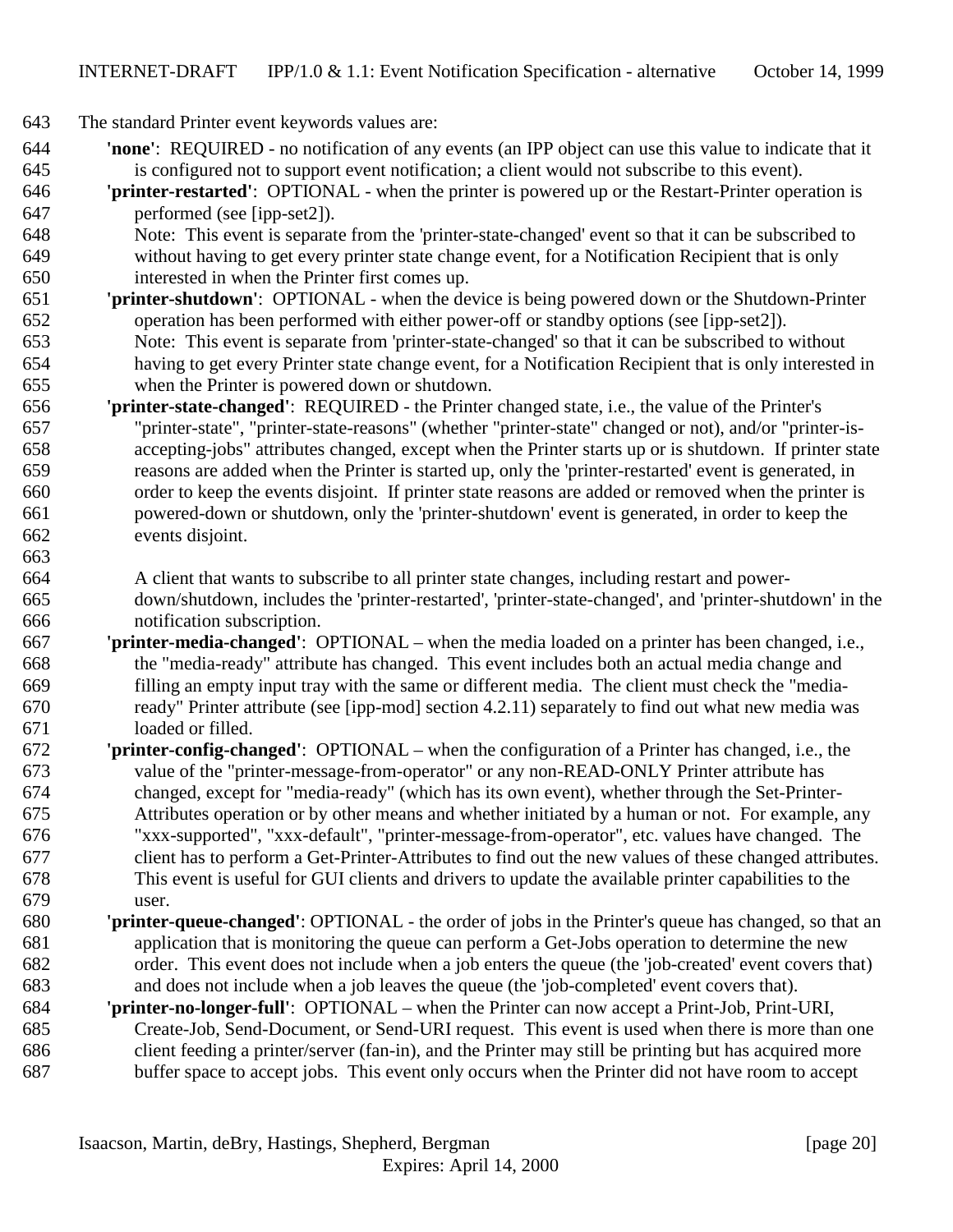- <span id="page-20-0"></span> jobs previously and rejected a Print-Job, Print-URI, Create-Job, Send-Document, or Send-URI operation.
- **'printer-almost-idle'**:OPTIONAL when the Printer needs another Job in order to stay busy. This event is used when a spooler is feeding more than one printer/server (fan-out), and the spooler holds jobs until a Printer requests them, rather than committing jobs to IPP Printers before it is necessary. This event MAY be used by a Printer implementation to request a new job from any subscribers
- sufficiently ahead of time so that the device does not run out of work between jobs.
- 

## **5.3 notify-text-format (mimeMediaType)**

 This REQUIRED READ-ONLY Subscription object attribute indicates the type of Human Consumable format content that is to be sent in the notifications, instead of the Machine Consumable format defined for

the notification scheme, if any. Most delivery methods are defined to have a particular Machine

Consumable forms of notification content type and to permit Human Consumable forms as well. An

implementation MAY support one or more Human Consumable formats, i.e., 'text' MIME media types, for

- those delivery methods that permit the Human Consumable form.
- If the 'text' MIME media type registration permits a charset parameter, than such a specification MUST be used (instead of the "notify-charset" attribute) in order to indicate the charset to be used in the notification content.
- If the Subscriber did not supply this attribute when requesting the subscription, the Printer object populates
- this Subscription object attribute with either the 'none' value or one of the values of the Printer's "notify-
- text-format-supported" attribute (see section [6.5\)](#page-24-0), depending on whether or not the delivery method
- specified in the "notify-recipient" attribute is defined to have a Machine Consumable format (usual),
- respectively. In the latter case, the value selected depends on the implementation.
- Standard mimeMediaType values are:
- 'none': Indicates that the notification content is not to be any of the text types, i.e., that the Machine Consumable, not the Human Consumable, form is to be sent. If the client omits supplying this attribute, the meaning is the same as if the client supplied the 'none' value.
- 'text/plain; charset=utf-8': A plain text document in ISO 10646 represented as UTF-8 [RFC2279] as
- defined in section [7.](#page-26-0)
- 'text/html': An HTML document [rfc????].
- 

# **5.4 subscriber-user-data (octetString(63))**

 This REQUIRED READ-ONLY Subscription object attribute holds opaque information being sent from the Subscriber to the Notification Recipient, such as the identify of the Subscriber or a path or index to some Subscriber information. Or it MAY contain a key that the Notification Recipient needs in order to process the Notification, such as the ultimate recipient, if the Notification Recipient is a general application that in turn forwards notifications and the ultimate recipient isn't included in the value of the "notify-recipient" attribute. An Instant Messaging Service is an example of such a general application where the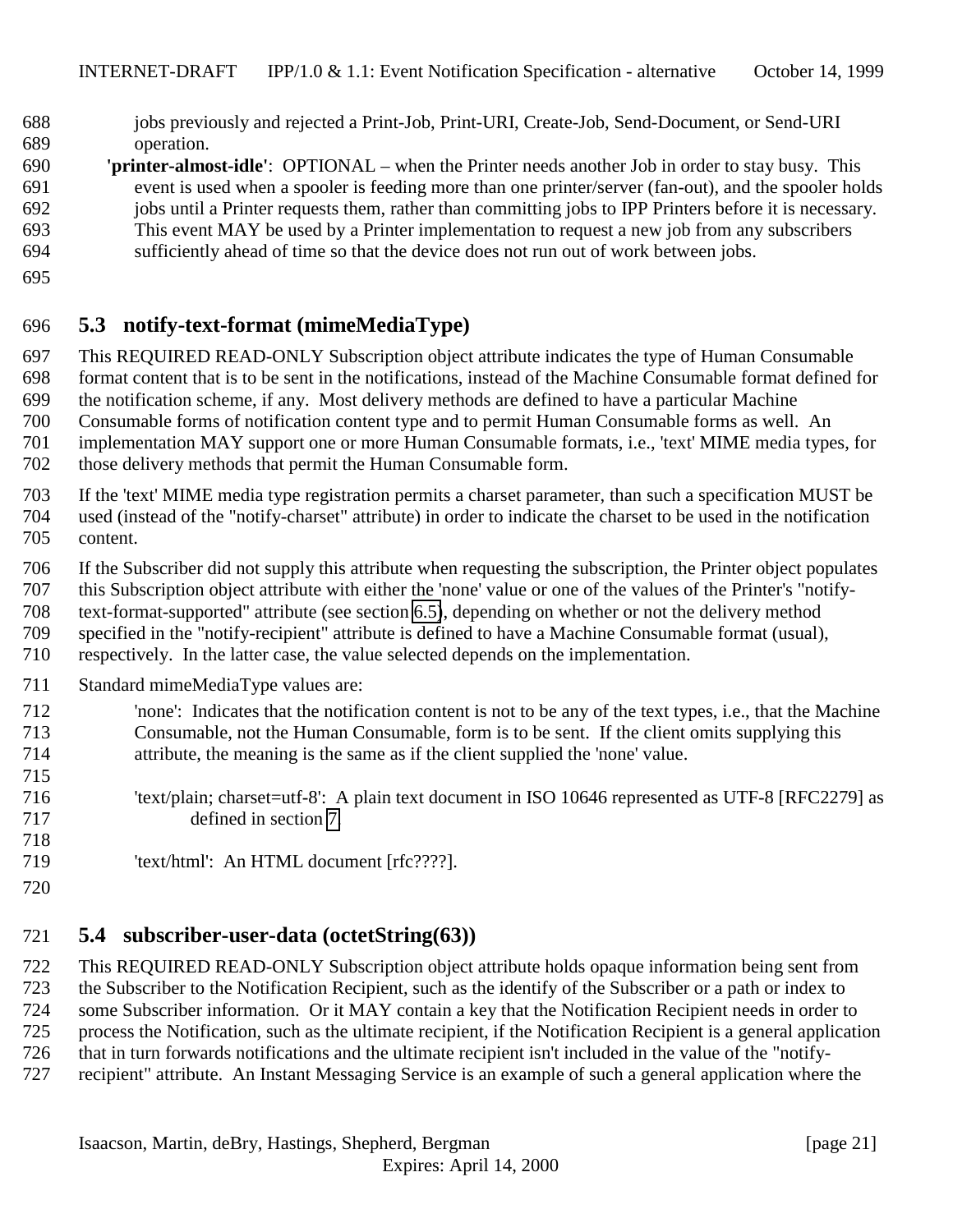- <span id="page-21-0"></span>"subscriber-user-data" might be the user's id for that messaging service and the "notification-recipient" is
- the URL of the messaging service.

## **5.5 notify-charset (charset)**

- This OPTIONAL READ-ONLY Subscription object attribute specifies the charset to be used in the
- Notification content sent to the Notification Recipient, whether the notification content is Machine
- Consumable or Human Consumable. This attribute MUST NOT be used when the "notify-text-format"
- attribute value specifies the charset parameter in its MIME media type value, e.g., 'text/plain; charset=utf-
- 8'.

# **5.6 notify-natural-language (naturalLanguage)**

 This OPTIONAL READ-ONLY Subscription object attribute specifies the natural language for the IPP object to use in the Notification content that is sent to the Notification Recipient, whether the notification content is Machine Consumable or Human Consumable.

# **5.7 request-id**

This REQUIRED READ-ONLY Subscription object attribute holds the most recent request-id sequence

number delivered in a Notification content to the Notification Recipient. A value of 0 indicates that no

- Notifications have been sent for this subscription. The first request-id sent for a subscription MUST be 1.
- Each Notification Recipient has its own monotonically increasing series of request-ids, i.e., no gaps, in
- order to be able to detect a missing notification.

# **5.8 subscription-id (integer (1:MAX))**

 This REQUIRED READ-ONLY Subscription object attribute uniquely identifies this Subscription object instance on this Printer object or this Job object. The Printer object, on acceptance of a Create-Job- Subscription or Create-Printer-Subscription request, generates an ID which identifies the new Subscription object on that Printer or Job. The Printer returns the value of the "subscription-id" attribute as part of the response to a Create-Job-Subscription or Create-Printer-Subscription request. The 0 value is not included to allow for compatibility with "job-id" and with SNMP index values which also cannot be 0.

- It is RECOMMENDED that Per-Printer Subscription objects be persistent. Then the Subscription objects including the subscription-id remains unique across power-cycles. Even if an implementation does not
- make Per-Printer subscription objects persist, the implementation SHOULD make every attempt not to re-
- use subscription ids that subscribers might still think are valid. In other words, the Printer SHOULD at
- least keep the next subscription-id to be assigned in non-volatile memory. Note: it is assumed that Per-Job
- subscriptions are persistent if Jobs are persistent, in order to be consistent with the persistency of Job
- objects. The [ipp-mod] RECOMMENDS that Job objects be persistent.

# **5.9 notify-lease-expiration-time (integer(0:MAX))**

This REQUIRED READ-ONLY Subscription object attribute specifies the time in the future when the

- subscription lease will expire, i.e., the "printer-up-time" value at which the lease will expire. When the
- Printer object creates a Per-Printer Subscription object, it populates this attribute with the appropriate value.
- When the indicated time arrives, the Printer MUST delete the Per-Printer Subscription object. Per-Job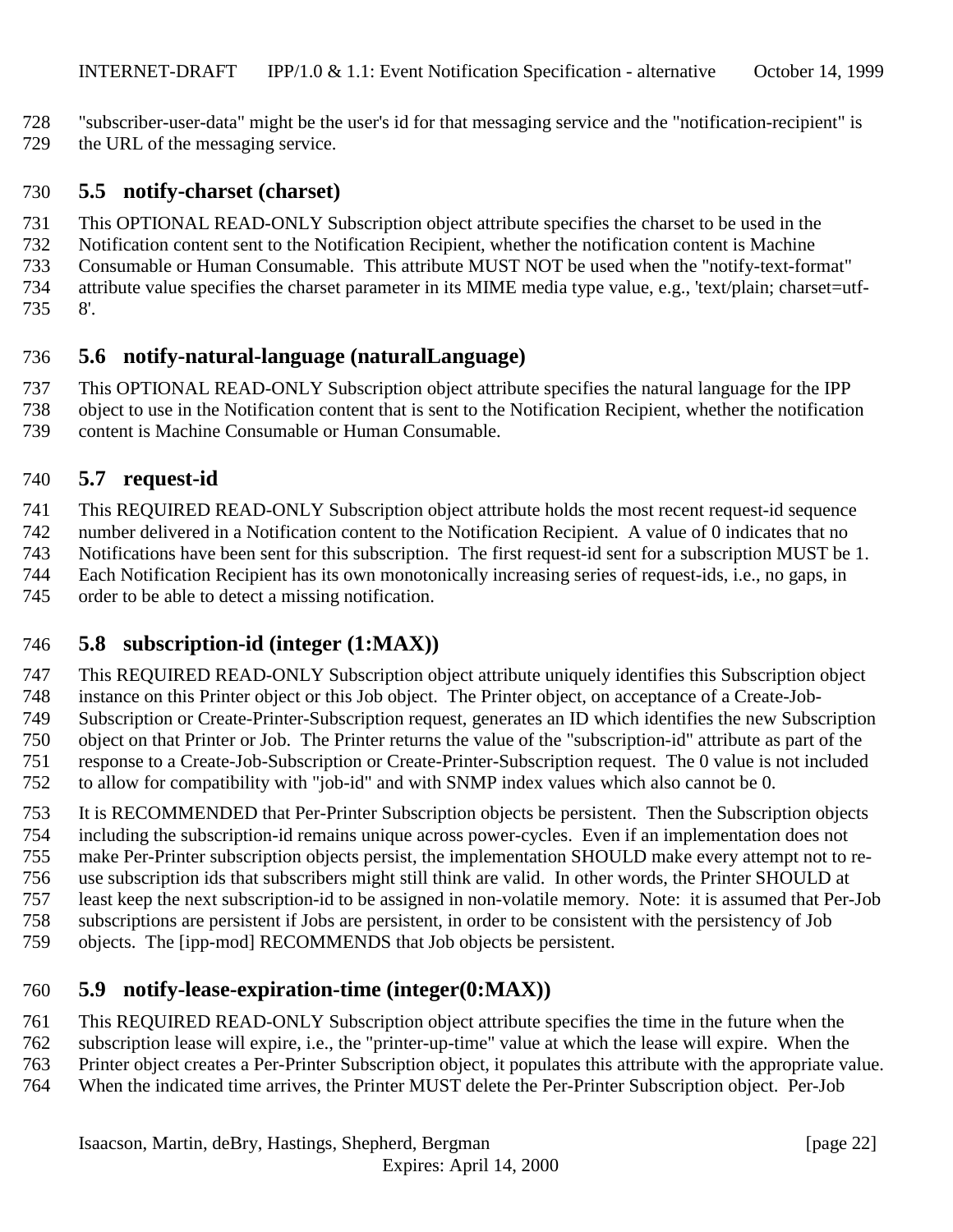- <span id="page-22-0"></span> Subscription objects always return a value of 0 since Per-Job Subscriptions don't have a lease, but exist for the life-time of the Job instead.
- A client is able to extend a lease of a Per-Printer subscription using the Renew-Subscription operation (see
- section [8.3.3\)](#page-38-0). A value of 0 indicates an infinite time, if such a policy is supported as indicated in the
- "notify-lease-time-supported" (integer(0:MAX)) Printer Description attribute (see section [6.8\)](#page-25-0) and the
- subscriber is authorized to request an infinite lease. A Per-Job subscription cannot be renewed.
- Note: In order to compute the number of seconds remaining in a Per-Printer Subscription lease, a client can
- subtract the "notify-printer-up-time" Subscription object attribute (see section 5.12) from the "notify-lease-
- expiration-time" Subscription object attribute.

## **5.10 printer-uri (uri)**

- This REQUIRED READ-ONLY Subscription object attribute identifies the Printer object that created this
- Subscription object. When a Printer object creates a Subscription object, it populates this attribute with the
- Printer object URI that was used in the create request. This attribute permits a client to identify the Printer
- object URI that was used to create this Subscription object, i.e., what security scheme was used.

## **5.11 subscriber-user-name (name(MAX))**

- This OPTIONAL READ-ONLY Subscription object attribute contains the name of the user that created the
- Subscription object. The Printer object sets this attribute to the most authenticated printable name that it
- can obtain from the authentication service over which the IPP operation was received. This attribute is
- intended to help a human user determine for which Per-Printer Subscriptions they are the Subscriber. Only
- if such is not available, does the Printer object use the value supplied by the client in the "requesting-user-
- name" operation attribute of the create operation (see [IPP-MOD] Sections 4.4.2, 4.4.3, and 8). For Per-Job subscriptions created as part of the Job creation operation, the value of the "subscriber-user-name" is the
- same as the "job-originating-user-name" Job attribute (see [ipp-mod] section 4.3.6).
- 
- 788 The value of the "subscriber-user-name" is implementation dependent when a server accepts a request and<br>789 forwards it to a downstream IPP Printer (see Figure 2 and the [ipp-iig]). forwards it to a downstream IPP Printer (see [Figure 2](#page-9-0) and the [ipp-iig]).
- Note: The Printer object needs to keep an internal originating user id of some form, typically as a
- credential of a principal, with the Subscription object. Since such an internal attribute is implementation-
- dependent and not of interest to clients, it is not specified as a Subscription Description attribute. This
- originating user id is used for authorization checks (if any) on all subsequent operations.

# **5.12 notify-printer-up-time (integer(1:MAX))**

- This REQUIRED READ-ONLY Subscription object attribute indicates the amount of time (in seconds) that the Printer implementation has been up and running. This attribute is an alias for the Printer's "printer- up-time" attribute" (see [ipp-mod] section 4.4.29), in an analogous way that the Job's "job-printer-up-time" is an alias for "printer-up-time" (see [ipp-mod] section 4.3.13.4).
- Note: A client can request this attribute in a Get-Subscription-Attributes or Get-Subscriptions request and
- use the value returned in combination with the "notify-lease-expiration-time" (see section [5.9\)](#page-21-0) in order to
- display wall clock time equivalent to the user. The difference between this attribute and the 'integer' value
- of the "notify-lease-expiration-time" attribute is the number of seconds in the future that the subscription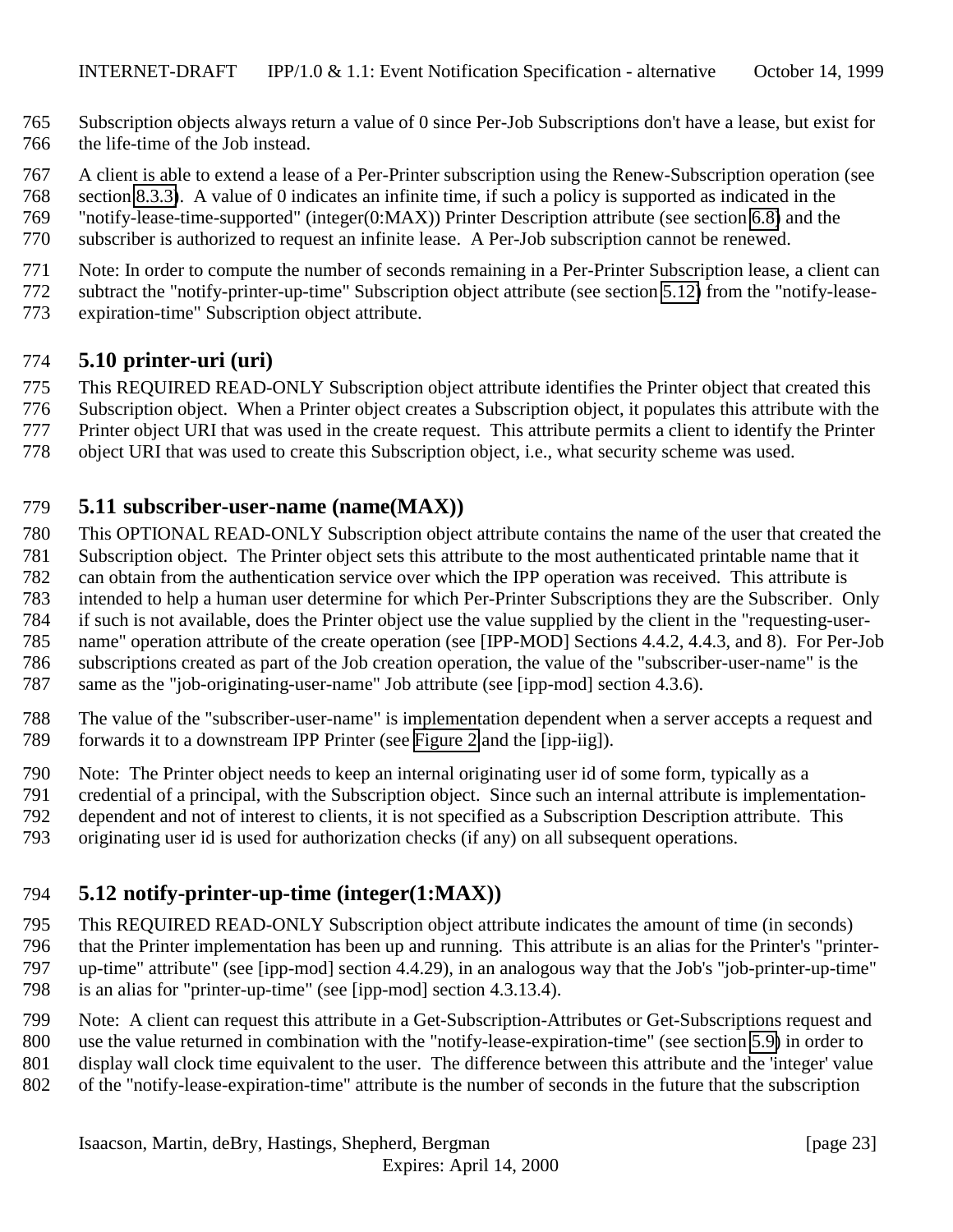<span id="page-23-0"></span>803 will expire. A client can compute the wall-clock time at which the subscription will expire by adding this 804 difference to the client's wall-clock time.

#### 805 **5.13 notify-persistence-granted (boolean)**

806 This REQUIRED Subscription object attribute whether or not the Per-Job or Per-Printer Subscription is 807 persistent, i.e., saved across power cycles in an implementation-define manner.

# 808 **6 Printer Description Attributes related to Notification**

- 809 This section defines the Printer Description attributes that are related to Notification. Table 3 lists the
- 810 Printer Description attributes and indicates the Printer support required for conformance: "R" indicates
- 811 REQUIRED, "O" indicates OPTIONAL, and "CR" indicates CONDITIONALLY REQUIRED, i.e.,
- 812 required if Human Consumable notification formats are supported.

#### 813 **Table 3 - Printer Description attributes associated with Notification**

| Printer object attributes:                           | Printer     | READ-ONLY, set by:           |
|------------------------------------------------------|-------------|------------------------------|
|                                                      | support     |                              |
| notify-schemes-supported (1setOf uriScheme)          | $\mathbf R$ | Administrator/implementation |
| notify-events-default (1setOf type2 keyword)         | $\mathbf R$ | Administrator/implementation |
| notify-events-supported (1setOf type2 keyword)       | R           | Administrator/implementation |
| max-events-supported (integer(5:MAX))                | R           | Administrator/implementation |
| notify-text-format-supported (1setOf mimeMediaType)  | CR          | Administrator/implementation |
| max-job-subscriptions-supported (integer(1:MAX))     | R           | Administrator/implementation |
| max-printer-subscriptions-supported (integer(0:MAX)) | $\mathbf R$ | Administrator/implementation |
| notify-lease-time-supported (rangeOfInteger(0:MAX))  | $\mathbf R$ | Administrator/implementation |
| notify-lease-time-default (integer(0:MAX))           | $\mathbf R$ | Administrator/implementation |
| persistent-jobs-supported (boolean)                  | $\Omega$    | Administrator/implementation |
| persistent-subscriptions-supported (boolean)         | O           | Administrator/implementation |
| printer-state-change-time (integer(1:MAX))           | $\mathbf O$ | Administrator/implementation |
| printer-state-change-date-time (dateTime)            | $\mathbf O$ | Administrator/implementation |

#### 814

## 815 **6.1 notify-schemes-supported (1setOf uriScheme)**

816 This REQUIRED Printer attribute describes the notification delivery methods supported by this Printer

817 object. Standard values are defined in Section [5.1\)](#page-16-0).

## 818 **6.2 notify-events-default (1setOf type2 keyword)**

819 This REQUIRED Printer attribute identifies the event values if the client does not supply the "notify-

820 events" operation attribute in either a Job creation request, Create-Job-Subscription, or the Create-Printer-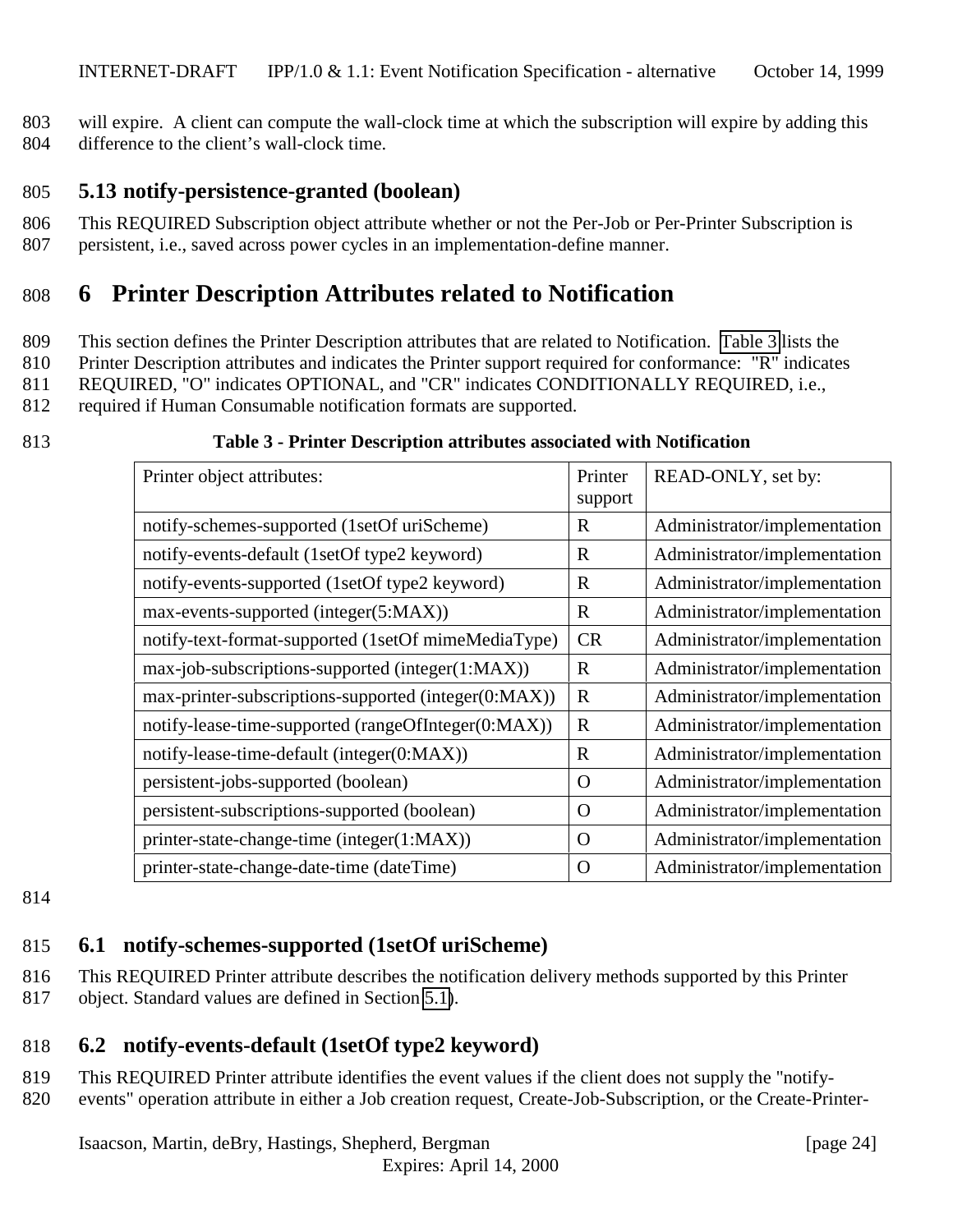- <span id="page-24-0"></span>Subscription request. Any value in this attribute MUST also appear in the notify-events-supported
- attribute, i.e., be a supported event.

## **6.3 notify-events-supported (1setOf type2 keyword)**

- This REQUIRED Printer attribute identifies the events supported by this Printer object for both Per-Job and
- 825 Per-Printer subscriptions which MUST be the same. Standard values are defined in Section [5.2.](#page-17-0)

## **6.4 max-events-supported (integer(5:MAX))**

 This REQUIRED Printer attribute specifies the maximum number of events that are supported in a single Per-Job or Per-Printer subscription which must be the same. A Printer MUST support at least 5 events per subscription, so that clients can depend on at least 5 events in a single subscription. If the number of events supplied by a client in a subscription exceed this number, the Printer rejects the request and returns the 'server-error-too-many-events (see section [14.4\)](#page-42-0). If notification is not supported, this attribute MUST NOT

be supported.

# **6.5 notify-text-format-supported (1setOf mimeMediaType)**

 This CONDITIONALLY REQUIRED Printer attributes identifies the MIME media types supported for Human Consumable notification content for those notification delivery methods that support Human Consumable format (most do). If an implementation supports any Human Consumable formats, it MUST support this attribute and MUST support those Human Consumable formats for all notification delivery methods that permit a Human Consumable format. If the implementation does not support any Human Consumable MIME media types, then the 'none' MUST be the only value of this attribute or this attribute MUST NOT be supported at all.

 A client can determine what formats are supported for a notify-scheme as follows. The implementation contains a hard coding of the Machine Consumable format (obtained from the specification). If the hard coding (obtained from the specification) prohibits a Human Consumable format for the notify-scheme, or the printer doesn't support the "notify-text-format-supported" attribute, there are no Human Consumable 845 formats for any notify-scheme. Otherwise, the attribute "notify-text-formats-supported" specifies the supported mime types for those delivery schemes that are supported and permit a Human Consumable format.

 Note: The rationale for the "notify-text-format-supported" attribute is that the Machine Consumable format seems easy to pick for each notify-scheme and thus easy to document. It is easy for a printer to support most Machine Consumable formats. It is much harder to support a Human Consumable format because of localization issues. Once the code is written to support a particular Human Consumable format, it is easy to transmit it on any of the supported notify-schemes. Thus, if a vendor decides to support a notify-scheme, it has already committed to implement the Machine Consumable format. This may be simple if existing code can be reused, e.g. application/ipp and or more difficult if new code must be written, e.g. it is SNMP.

## **6.6 max-job-subscriptions-supported (integer(1:MAX))**

- This REQUIRED Printer attribute specifies the maximum number of Per-Job subscriptions that are
- supported for a job, i.e., the maximum number of collection values for the "job-notify" operation attribute,
- and/or the maximum number of subsequent Create-Job-Subscription operation requests in combination for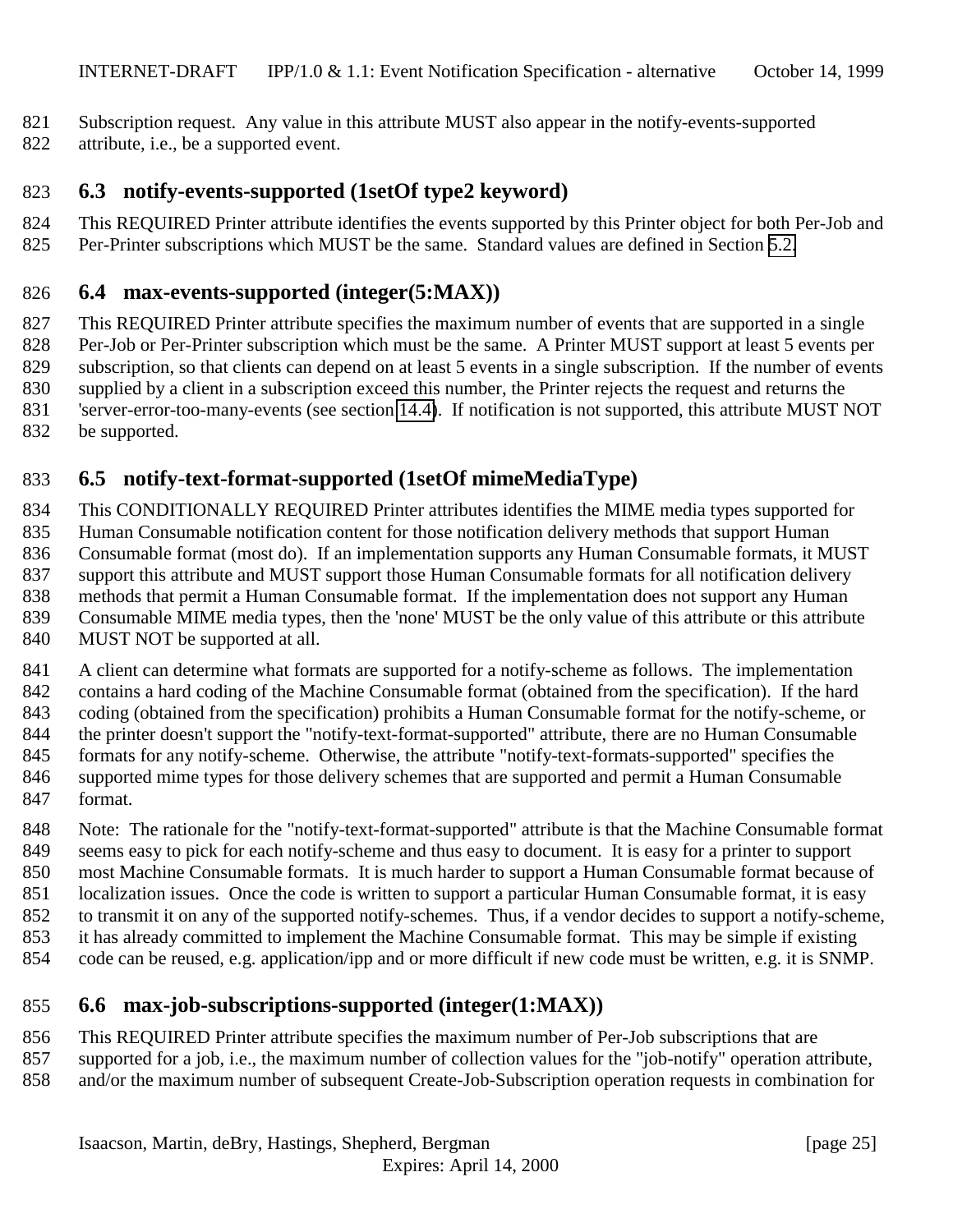<span id="page-25-0"></span>a job. A value of 0 indicates no effective maximum. A Printer MUST support at least 1 Per-Job

subscription. If the number of Per-Job subscriptions supplied by a client in a Job Creation request exceeds

the value of this attribute or would exceed some implementation-defined total number of Per-Job

Subscriptions for the Printer, the Printer MUST accept the Job Creation and ignore the excess

subscriptions. If a subsequent Create-Job-Subscription request would exceed this number, the Printer

rejects the request and returns the 'server-error-too-many-subscriptions' (see section [14.3\)](#page-42-0).

## **6.7 max-printer-subscriptions-supported (integer(0:MAX))**

 This REQUIRED Printer attribute specifies the maximum number of Per-Printer subscriptions that are supported by multiple Create-Printer-Subscription requests, i.e., the maximum number of un-expired Per-Printer Subscription objects that the Printer supports at a time. A value of 0 indicates no effective

maximum. A Printer MUST support at least 1 Per-Printer subscription. If the number of Per-Printer

subscriptions exceeds the value of this attribute or would exceed some implementation-defined total

number of Per-Printer Subscriptions for the Printer (if any), the Printer rejects the Create-Printer-

Subscription request and returns the 'server-error-too-many-subscriptions' (see section [14.3\)](#page-42-0).

## **6.8 notify-lease-time-supported (rangeOfInteger(0:MAX))**

 This REQUIRED Printer attribute specifies the range of values in seconds that are supported for the "notify-lease-time-requested" operation attribute in a Create-Printer-Subscription or Renew-Subscription request for a Per-Printer subscription. When the lease time expires for a Per-Printer Subscription without renewing, the Printer MUST delete the Subscription object. If the client requests a value outside this range, 878 the Printer MUST grant a value that is in this range (see section [5.9\)](#page-21-0). A value of 0 indicates an infinite lease. i.e., one that does not expire. lease, i.e., one that does not expire.

## **6.9 notify-lease-time-default (integer(0:MAX))**

 This REQUIRED Printer attribute specifies the value of the lease time that the Printer object has been configured to assume if the client does not supply a "notify-lease-time-requested" operation attribute in the Create-Printer-Subscription or Renew-Subscription requests.

### **6.10 persistent-jobs-supported (boolean)**

This OPTIONAL Printer attribute indicates whether or not the Printer supports persistent Jobs, i.e., Jobs

 object that are preserved across power cycles. If Jobs are persistent, then Per-Job Subscriptions MUST also be persistent, since they are part of the Job object. It is RECOMMENDED that Jobs (and Per-Job

Subscriptions) be persistent.

## **6.11 persistent-subscriptions-supported (boolean)**

This OPTIONAL Printer attribute indicates whether or not the Printer supports persistent Per-Printer

Subscriptions, i.e., Subscription objects that are preserved across power cycles. When this value is 'true'

the implementation MAY support some that are persistent and some that are not. If the value is 'false' or

the attribute is not supported, Per-Printer Subscriptions MUST NOT be persistent. It is RECOMMENDED

894 that Per-Printer subscriptions be persistent.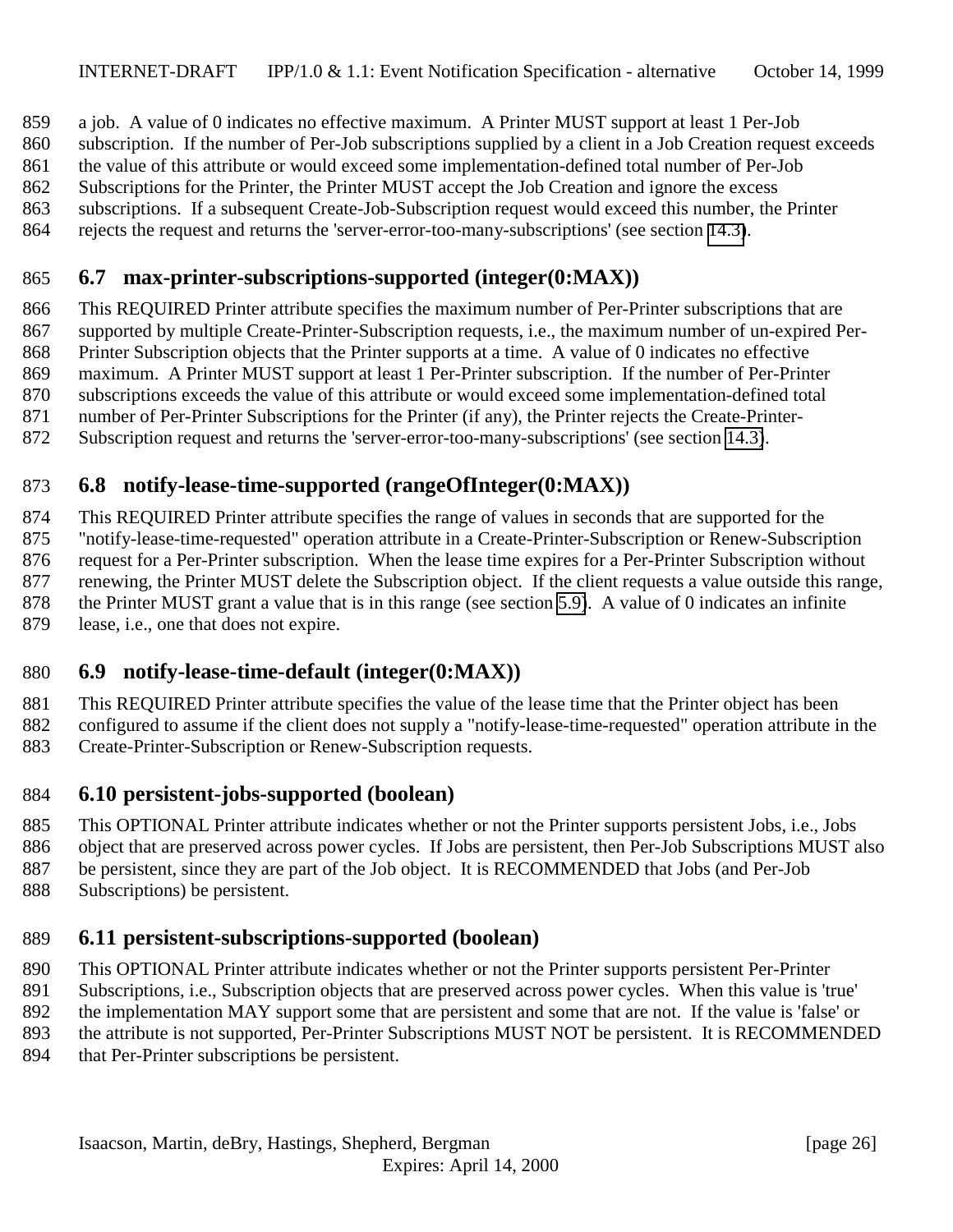## <span id="page-26-0"></span>**6.12 printer-state-change-time (integer(1:MAX))**

This OPTIONAL Printer attribute records the time, i.e., copy of the Printer's "printer-up-time" attribute,

 that the Printer's "printer-state" attribute was last changed. On power-up, the Printer populates the "printer-state-change-time" from its "printer-up-time" attribute, so that it always has a value.

## **6.13 printer-state-change-date-time (dateTime)**

 This OPTIONAL Printer attribute records the date and time, i.e., copy of the Printer's "printer-current-time" attribute, that the Printer's "printer-state" attribute was last changed. On power-up, the Printer populates the "printer-state-change-date-time" from its "printer-current-time" attribute, so that it always has a value.

# **7 Notification Content**

 This section defines the Notification content that is sent to a Notification Recipient when an event occurs. The Notification MAY be sent by the IPP Printer or a third party Notification Service (see section [2.3\)](#page-10-0).

There are two notification content types: Machine Consumable and Human Consumable, i.e., 'text' MIME

media type. For most notification delivery methods both content types are defined. Each Notification

Content type will either define one specific Machine Consumable form (usual) or indicate that no Machine

Consumable form is defined. In addition, each Notification Content type will indicates whether (usual) or

not Human Consumable forms are permitted. But the definition will not define the Human Consumable

- forms. For those Human Consumable forms that a Printer implementation supports as indicated in the
- Printer's "notify-text-format-supported" attribute, it MUST support for all Notification Content formats
- supported that permit Human Consumable form.

## **7.1 Notification content MIME media type formats**

This section defines the Notification content that the Notification Source sends asynchronously to each

Notification Recipient based on the subscription information stored with the subscription. The Notification

is either in a Machine Consumable or Human Consumable form.

## **7.2 Machine Consumable form**

 If the notification delivery method is defined to have a Machine Consumable form and that form is defined to be the 'application/ipp' MIME media type [ipp-mod], then the following rules apply:

The notification content MUST use the 'application/ipp' MIME media type [ipp-mod] using the Get-Job-

 Attributes response encoding for job events and Get-Printer-Attributes response for printer events. The attributes listed in sections [7.4](#page-27-0) and [7.5](#page-29-0) are sent in an notification for Job events. The attributes listed in

- sections [7.4](#page-27-0) and [7.6](#page-29-0) are sent in an notification for Printer events. For any 'text' or 'name' attribute value in
- any notification, the charset and natural language rules that apply to all IPP operations apply to these
- attributes as well, since they are represented as operation responses. The Unsupported Attributes Group in
- the response is not sent. If the values of any of the attributes sent in an notification content are not known,
- the value sent in the report content is the out-of-band 'unknown' value, rather than omitting the attribute
- (see the beginning of [ipp-mod] section 4.1).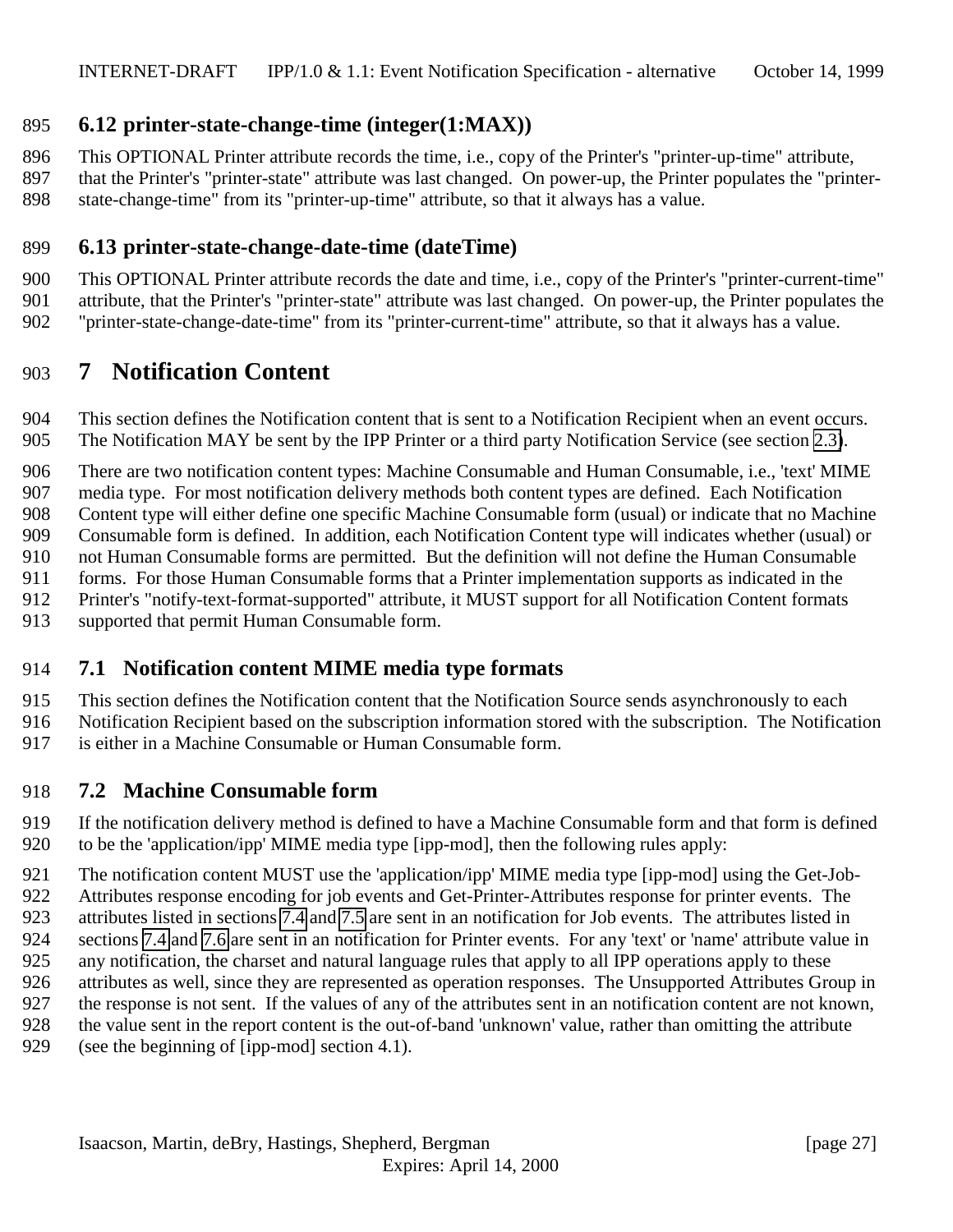- <span id="page-27-0"></span>**Issue 2 -** Should we change the Notification Model to allow notification delivery methods that are request
- 931 and response (in addition to the current model which has only one-directional notification delivery using 932 the 'application/ipp' operation response format?
- **Issue 3 -** If the answer to Issue 2 is yes, should we change the format of the notification content using
- *lapplication/ipp'* to always be a (new) Send-Notification operation request, whether the scheme returns a 935 response or not?
- An implementation MAY extend the contents of the Machine Consumable notification by adding additional attributes.

### **7.3 Human Consumable form**

- If the notification delivery method is defined to permit Human Consumable forms then the following RECOMMENDATIONS apply:
- The text message SHOULD include information about the attributes in sections [7.4](#page-30-0) and [7.5](#page-29-0) for job events
- or in sections 7.4 and [7.6](#page-29-0) for printer events. This information is localized according to the information about natural language and charset in the subscription.
- An implementation MAY extend the contents of a Human Consumable notification by adding additional information.

## **7.4 Notification content attributes common to Job and Printer events**

 This section lists the parameters and attributes that are included in both Job and Printer event Notifications. Some events do not include all of these attributes as shown in Table 4. Each notification content contains a single Job or Printer event, whether that event was subscribed using the Job Submission Subscription mechanism or the Per-Printer subscription mechanism. If either kind of subscription subscribed to both Job and Printer events, then they will be sent as separate Job notification content and Printer notification contents to the same Notification Recipient. References of the form "mod m.n.o" refer to [ipp-mod] sections.

- Table 4 lists the attributes that are defined for use in Notifications and indicates the Printer support required for conformance: "R" indicates REQUIRED and "O" indicates OPTIONAL.
- 

#### **Table 4 - Common Job and Printer Notification content attributes**

|                                                     | Reference                  | Events         |            |
|-----------------------------------------------------|----------------------------|----------------|------------|
| <b>Attributes</b>                                   |                            | 'job-progress' | all others |
| version-number (integer $(0:32767)$ )               | mod 3.1.1                  | R              | R          |
| status-code (integer $(0.32767)$ )<br>2.            | mod 3.1.1                  | R              | R          |
| request-id (integer $(0:MAX)$ )<br>3.               | $5.7 \& \text{mod } 3.1.1$ | R              | R          |
| attributes-charset (charset)<br>4.                  | 5.5 & mod 3.1.4            | R              | R          |
| attributes-natural-language (naturalLanguage)<br>5. | 5.6 & mod 3.1.4            | $\mathbf R$    | R          |
| printer-uri (uri)<br>6.                             | 5.10                       | R              | R          |
| printer-name (name $(127)$ )                        | mod 4.4.4                  |                | R          |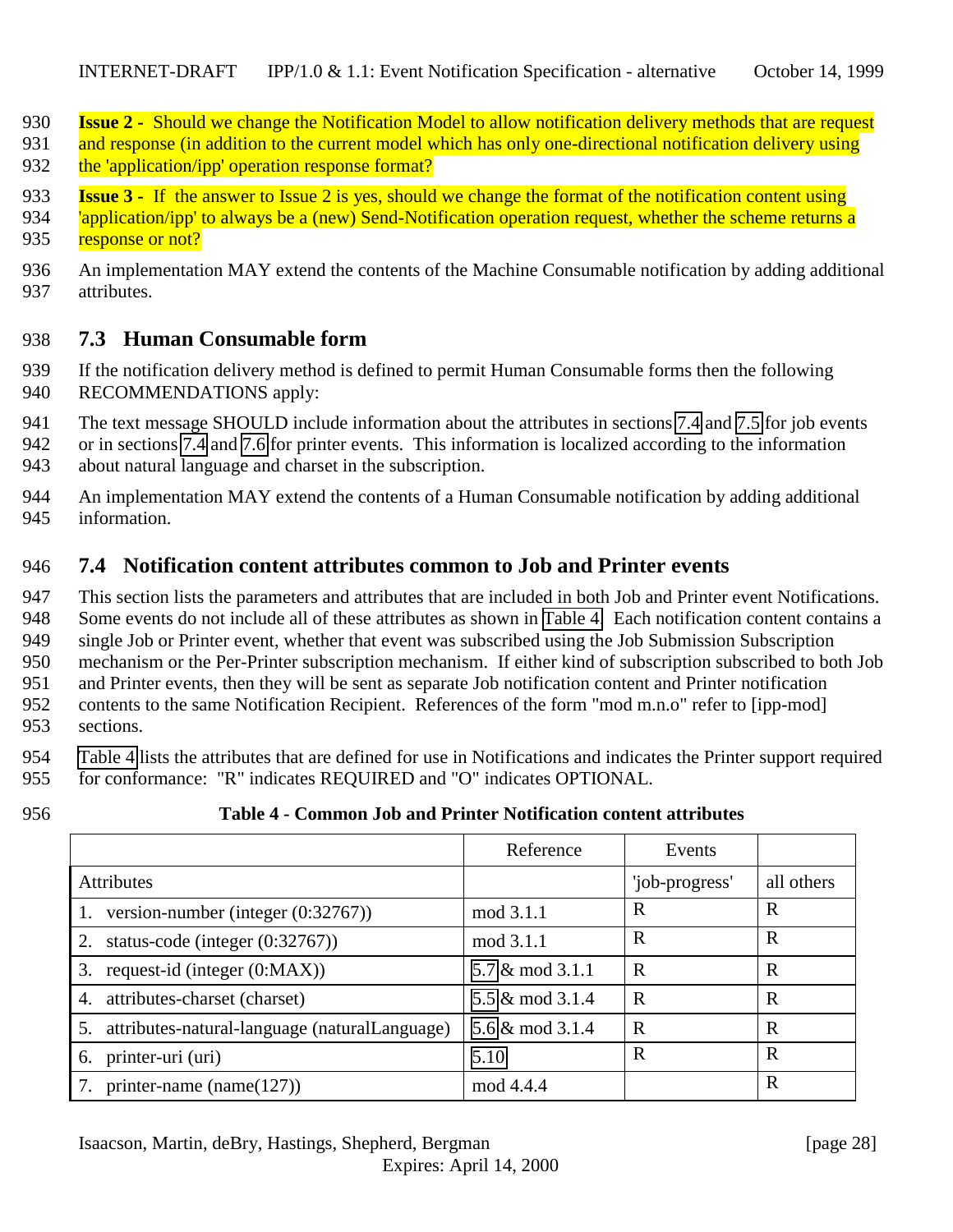|                                            | Reference | Events         |             |
|--------------------------------------------|-----------|----------------|-------------|
| <b>Attributes</b>                          |           | 'job-progress' | all others  |
| 8. job-id (integer(1:MAX))                 | mod 4.3.2 | R              | $R**$       |
| 9. job-name (name(MAX))                    | mod 4.3.5 |                | $R**$       |
| 10. trigger-event (type2 keyword)          | 5.2       | $\mathbf R$    | $\mathbf R$ |
| 11. trigger-time (integer(MIN:MAX))        |           | $\mathbf R$    | R           |
| 12. trigger-date-time (dateTime)           |           |                | $\Omega$    |
| 13. subscription-id (integer(1:MAX))       | 5.8       | R              | R           |
| 14. subscriber-user-name (name(MAX))       | 5.11      | O              | $\Omega$    |
| 15. subscriber-user-data (octetString(63)) | 5.4       | R              | R           |

957 Attribute Notes:

- 958 "status-code" a value of 600 for a Job event and 601 for a Printer event.
- 959 "request-id" the sequence number for this subscription, starting at 1 for each subscription.
- 960 "attributes-charset" the value comes from the "notify-charset" attribute in the Subscription object.
- 961 "attributes-natural-language" the value comes from the "notify-natural-language" attribute in the 962 Subscription object.
- 963 "printer-uri" the value comes from the "job-printer-uri" Job attribute for Per-Job subscriptions.
- 964 \*\*"job-id" and "job-name" included in Printer event Notifications only for Per-Job subscriptions.
- 965 "trigger-event" the event that caused this Notification to be delivered.
- 966 "trigger-time" the "printer-up-time" value when the event occurred.
- 967 "trigger-date-time" the "printer-current-time" value when the event occurred OPTIONAL to support.
- 968 "job-name" SNMP delivery method can truncate to less than 255 octets, since the Notification needs to fit 969 into 484 octets or so on some transports that SNMP is defined for.
- 970 "subscription-id" the unique identifier for the Subscription object on this Printer.
- 971 "subscriber-user-name" the subscriber user name that created the Subscription object. SNMP delivery 972 method can truncate to less than 255 octets, since the Notification needs to fit into 484 octets or so 973 on some transports that SNMP is defined for.
- 974 "subscriber-user-data" opaque user data that may identify either the Subscriber and/or the ultimate 975 Notification Recipient.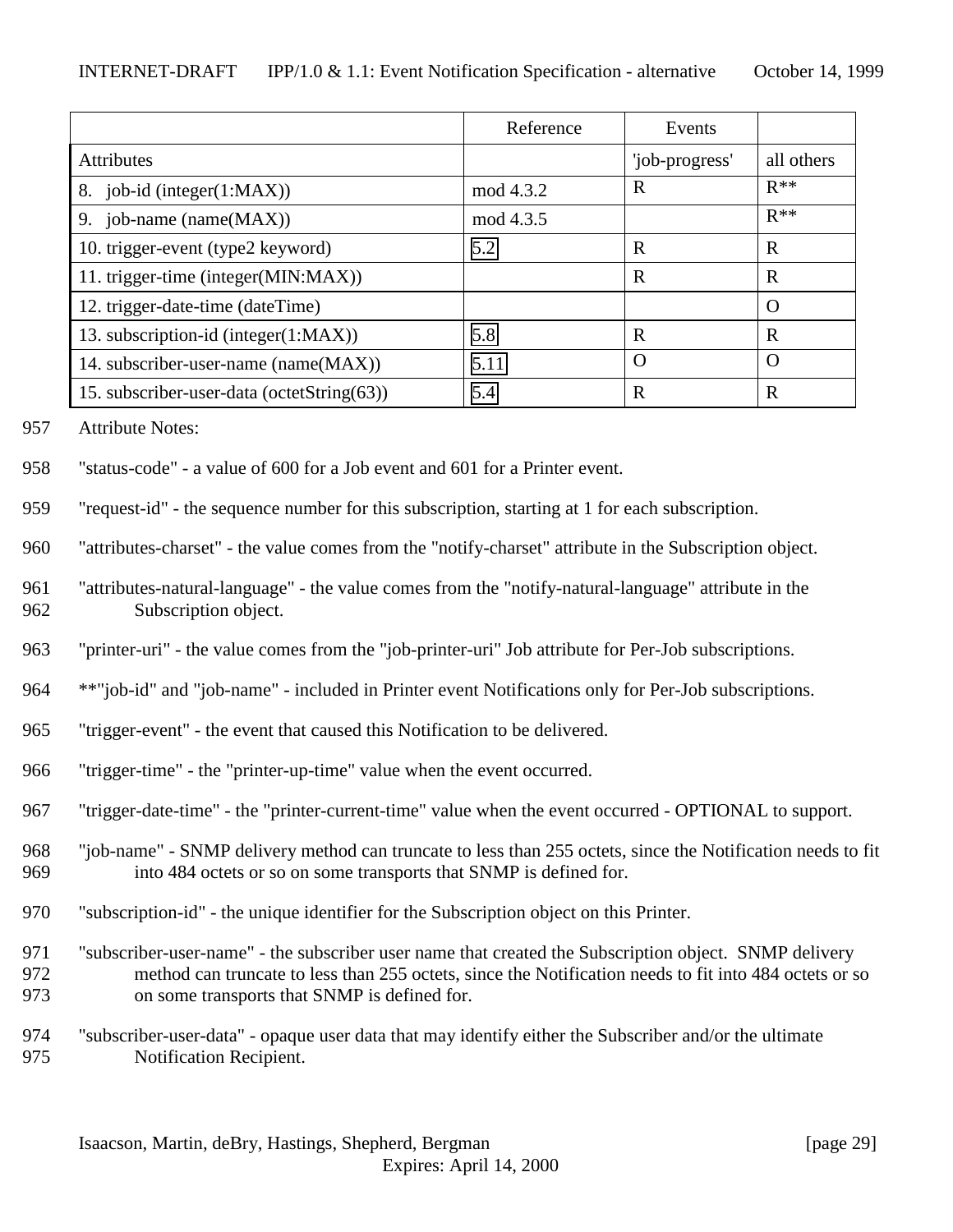#### <span id="page-29-0"></span>976 **7.5 Additional Notification content attributes for Job events** *only*

977 Table 5 lists the additional attributes that are included only in Job event Notifications and indicates the

978 Printer support required for conformance: "R" indicates REQUIRED, "O" indicates OPTIONAL, and

979 "CR" indicates CONDITIONALLY REQUIRED, i.e., REQUIRED in a Notification if the corresponding

980 Job attributes are supported. Some events do not include all of these attributes as shown in Table 5.

| Table 5 - Additional Notification content attributes for Job events only |
|--------------------------------------------------------------------------|
|                                                                          |

|                                                             |              | Events             |                     |               |
|-------------------------------------------------------------|--------------|--------------------|---------------------|---------------|
| <b>Attributes</b>                                           | Reference    | 'job-<br>progress' | 'job-<br>completed' | all<br>others |
| 16. job-state (type1 enum)                                  | mod 4.3.7    | $\mathbf R$        | $\mathbf R$         | $\mathbf R$   |
| 17. job-state-reasons (1setOf type2 keyword)                | mod 4.3.8    | $\mathbf R$        | $\mathbf R$         | $\mathbf R$   |
| 18. job-k-octets-processed (integer(0:MAX))                 | mod 4.3.18.1 | $\Omega$           | $\Omega$            |               |
| 19. job-impressions-completed (integer(0:MAX))              | mod 4.3.18.2 | <b>CR</b>          | <b>CR</b>           |               |
| 20. job-media-sheets-completed (integer(0:MAX))             | mod 4.3.18.3 | <b>CR</b>          | <b>CR</b>           |               |
| 21. job-collation-type (type2 enum)                         | [ipp-prog]   | $\mathbf R$        |                     |               |
| 22. sheet-completed-copy-number (integer(-2:MAX))           | [ipp-prog]   | $\mathbf R$        |                     |               |
| 23. sheet-completed-document-number(integer(-2:MAX))        | [ipp-prog]   | $\mathbf R$        |                     |               |
| 24. impressions-interpreted (integer(-2:MAX))               | [ipp-prog]   | $\mathbf R$        |                     |               |
| 25. impressions-completed-current-copy (integer(-<br>2:MAX) | [ipp-prog]   | $\mathbf R$        |                     |               |

## 982 **7.6 Additional Notification content attributes for Printer events** *only*

983 Table 6 lists the additional attributes that are included only in Printer event Notifications and indicates the 984 Printer support required for conformance: "R" indicates REQUIRED and "O" indicates OPTIONAL.

#### 985 **Table 6 - Additional Notification content attributes for Printer events** *only*

|                                                  |            | Events             |
|--------------------------------------------------|------------|--------------------|
| <b>Attributes</b>                                | Reference  | all printer events |
| 26. printer-state (type1 enum)                   | mod 4.4.11 | R                  |
| 27. printer-state-reasons (1setOf type2 keyword) | mod 4.4.12 | R                  |
| 28. printer-is-accepting-jobs (boolean)          | mod 4.4.23 | R                  |

986

# 987 **8 Operations for notification**

988 This section defines all of the operations for notification.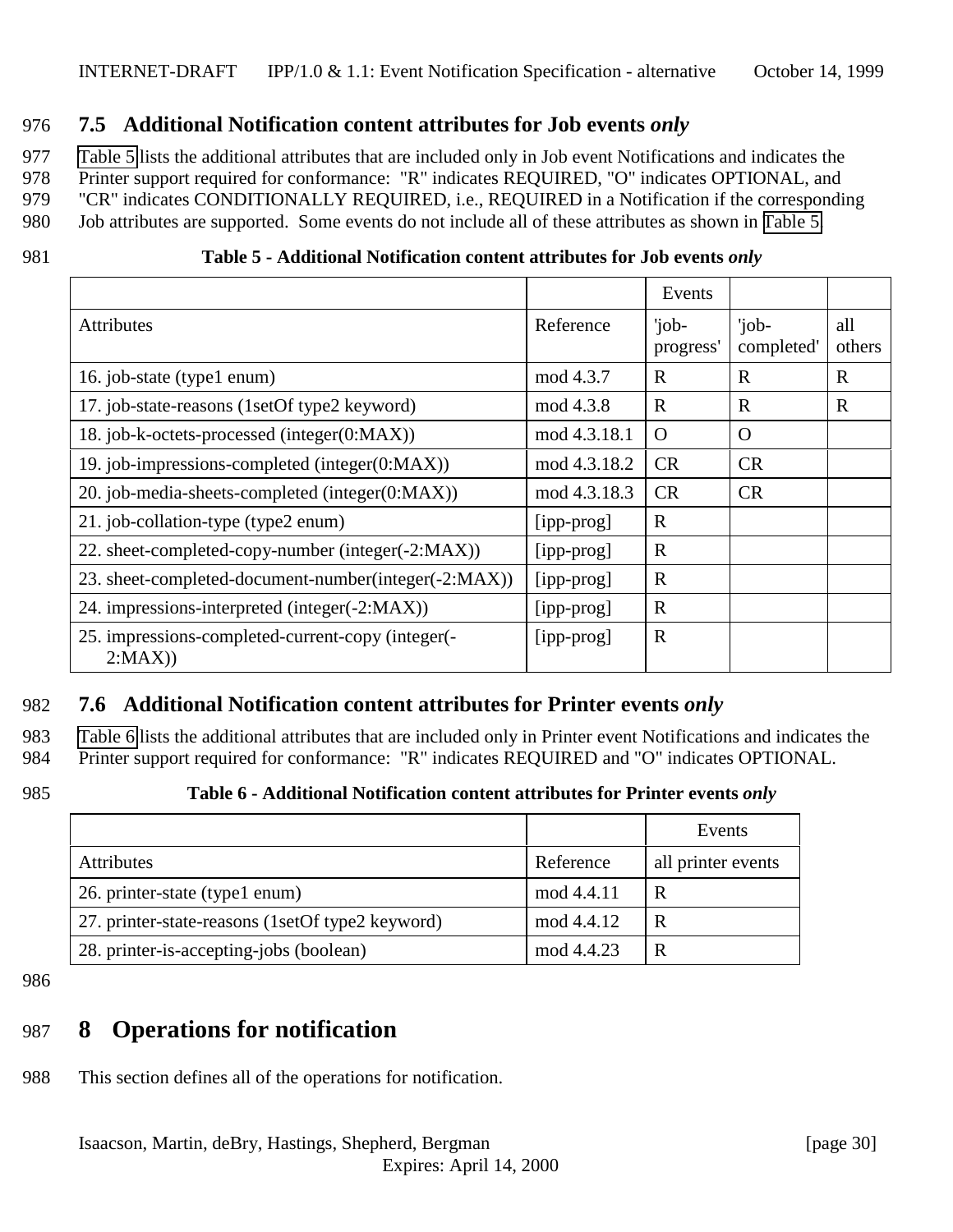## <span id="page-30-0"></span>**1.18.1 Operations for Per-Job Subscriptions** *only*

This section defines the operation requests and responses that are related to Per-Job subscriptions and its

Subscription object. Section [8.3](#page-36-0) defines the REQUIRED operation requests and responses associated with

the REQUIRED Per-Printer subscription and its Subscription object.

## **8.1.1 Job Creation Operations (Create-Job, Print-Job, Print-URI) and Validate-Job**

 The usual method for a client to associate one subscription with a Job is to specify the subscription when the job is created. For a Per-Job Subscription, the client supplies the "job-notify (1setOf collection)"

operation attribute with the member attributes listed in Table 7 with any of the job creation operations

(Create-Job, Print-Job, Print-URI), plus Validate-Job (which doesn't create a job or subscription). If the

client does not supply the "job-notify" attribute in the create operation, there is no subscription made (either

- implicitly or explicitly).
- If a Printer does not support this notification specification, then it MUST ignore the "job-notify" operation
- attribute and return it in the response indicated as an attribute that is not supported. See [ipp-mod] section
- 3.1.7 for details on returning Unsupported Attributes.

#### **Table 7 - Member attributes of the "job-notify" collection operation attribute**

| Member attribute of "job-notify" collection | Reference | <b>REQUIRED</b><br>in request | Printer support |
|---------------------------------------------|-----------|-------------------------------|-----------------|
| notify-recipient (uri)                      | 5.1       | yes                           | <b>REQUIRED</b> |
| notify-events (1setOf type2 keyword)        | 5.2       | no                            | <b>REQUIRED</b> |
| notify-text-format (mimeMediaType)          | 5.3       | no                            | <b>REQUIRED</b> |
| subscriber-user-data (octetString(63))      | 5.4       | no                            | <b>REQUIRED</b> |
| notify-charset (charset)                    | 5.5       | no                            | <b>OPTIONAL</b> |
| notify-natural-language (naturalLanguage)   | 5.6       | no                            | <b>OPTIONAL</b> |

- See the referenced sections for a definition of these operation attributes, since they are copied to the
- Subscription object as the Subscription Description attributes described in section [5.](#page-15-0)

The following rules apply to Per-Job subscriptions created as part of the Job Creation operations:

- 1. Any subscription can contain job events, printer events, or both.
- 2. The Job Submission Subscription is only valid while the job is "not-completed". The job is "not- completed" while it is in the 'pending', 'pending-held', 'processing', and 'processing-stopped' states. The job changes from being "not-completed" to "retained" when it is done processing and enters any of the 'completed', 'canceled', or 'aborted' states. The job becomes "not-completed" again when it is restarted using the Restart-Job operation (see [ipp-mod]).
- 3. Since no job is created for the Validate-Job operation, the only purpose of supplying the subscription operation attributes in the Validate-Job operation is to validate that the values are supported; the Printer object does not establish a notification subscription as a result of the Validate-Job operation.
- 4. Since a Job Submission Subscription is included within a job submission operation, any interest in job events is limited to "this job" only (the Job object created because of this job creation operation). There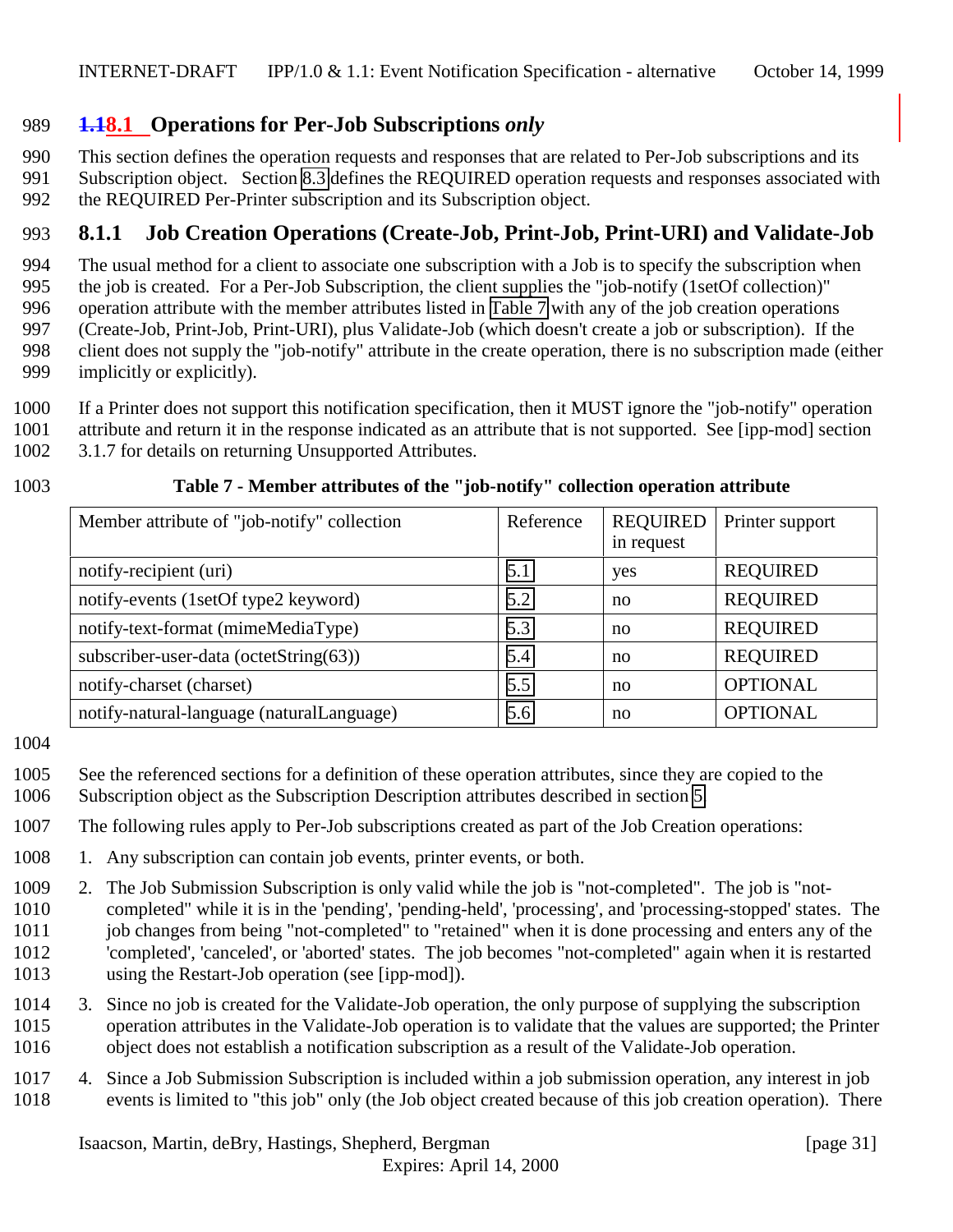- is no mechanism to subscribe to events for all jobs or specifically some job other than this job in a
- create operation. But see the Create-Printer-Subscription operation (section [8.2.1\)](#page-34-0) for an explicit
- operation to subscribe for job and/or printer events independently of any particular job submission, i.e., Per-Printer subscriptions.
- 5. Event reporting only occurs when a notification recipient has specified a subscription to any event(s).
- 6. The notification implementation MAY allow an administrator to configure a policy on what events may be dropped.
- 7. If the OPTIONAL "notify-charset" attribute is not supported or the supplied value is not supported, the IPP Printer MUST return the attribute in the Unsupported Attributes Group but still accept the operation, as with all Job create operations. In this case, the Printer MUST use the natural language supplied in the "attributes-charset" Job creation operation attribute, if that natural language value is supported by the Printer, else the Printer object MUST use the Printer's "charset-configured" value. See the Print-Job operation in [ipp-mod].
- 8. If the OPTIONAL "notify-natural-language" attribute is not supported or the supplied value is not supported, the IPP Printer MUST return the attribute in the Unsupported Attributes Group but still accept the operation, as with all Job create operations. In this case, the Printer MUST use the natural language supplied in the "attributes-natural-language" Job creation operation attribute, if that natural language value is supported by the Printer, else the Printer object MUST use the Printer's "natural-language-configured" value. See the Print-Job operation in [ipp-mod].
- 9. If a collection contains other unrecognized, unsupported member attributes and/or conflicting values, the attribute returned in the Unsupported Group is a collection containing the unrecognized, unsupported member attributes, and/or conflicting values. The Printer MUST return the unrecognized member attributes with the out-of-band value of 'unsupported'. The Printer MUST return the unsupported member attributes and conflicting values with their unsupported values. See [ipp-coll].
- 10. If the number of events supplied in the "notify-events" attribute exceeds the Printer's "max-events- supported" attribute, the Printer MUST accept the request with the status code 'successful-ok-ignored- or-substituted-attributes' and return the "job-notify" collection in the Unsupported Attributes Group with only the "job-events" member attribute containing the events that exceed the maximum.
- 11. If the Per-Job subscriptions would exceed the limit of Per-Job subscriptions supported per job as specified by the Printer's "max-job-subscriptions-supported" attribute or would exceed some implementation-defined limit on the total number of Per-Job subscriptions for the Printer (if any), the Printer MUST accept the request with the status code 'successful-ok-ignored-subscriptions', MUST return the "job-notify" attribute in the Unsupported Attributes Group with only the collection value(s) that represent the excess subscriptions that are being ignored, and MUST perform the Job Creation operation (see section [8.1.1\)](#page-30-0), since the job can still be printed.
- If the job is accepted and one or more subscriptions are ignored, the status code returned is 'successful- ok-ignored-subscriptions. This status code is returned even if other job attributes are unsupported or in conflict. That is, if an IPP Printer finds a warning that would allow it to return 'successful-ok-ignored- subscriptions' and either 'successful-ok-ignored-or-substituted-attributes' and/or 'successful-ok- conflicting-attributes', it must return 'successful-ok-ignored-subscriptions'. In other words, the precedence for returning success codes is: 'successful-ok-ignored-subscriptions', 'successful-ok-
- conflicting-attributes', and 'successful-ok-ignored-or-substituted-attributes'.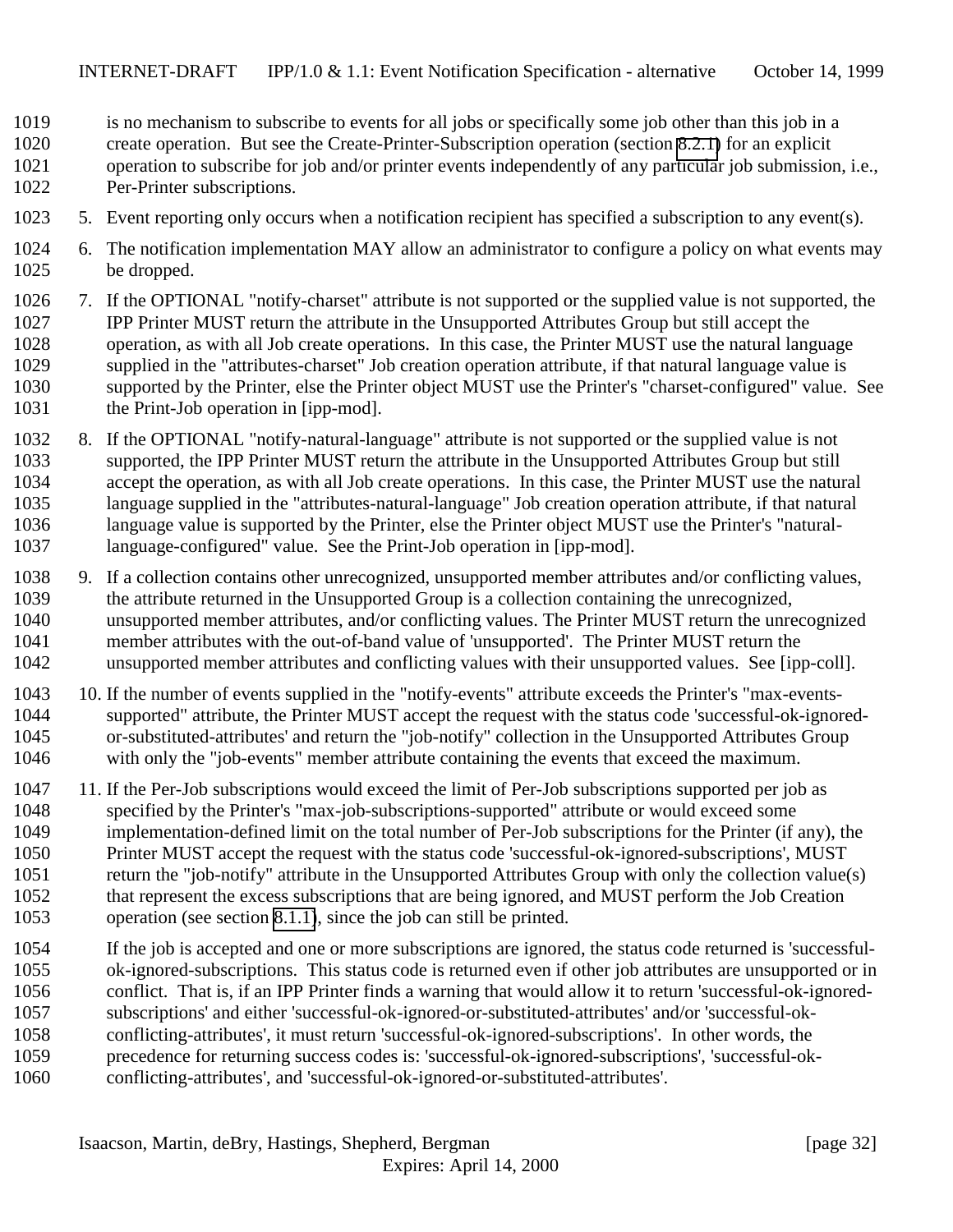#### <span id="page-32-0"></span>**8.1.2 Create-Job-Subscription operation**

- The OPTIONNAL Create-Job-Subscription operation creates a Per-Job Subscription object . The client
- can specify one or more job and/or printer events to be delivered as notifications to one Notification Recipient. For the Per-Job subscription objects, the Job events are for this job only. The printer events are
- any events generated by that Printer for any job or when no job is involved at all (same as for Per-Job
- Subscriptions).
- The Printer returns a subscription id and the length of time for which it has granted a lease for the subscription.
- A client can unsubscribe using the Cancel-Subscription operation (section [8.3.4\)](#page-39-0) and the subscription id.
- Two Create-Job-Subscription operations with the same events and same Notification Recipient MUST be
- kept as distinct subscriptions and be assigned distinct subscription ids. A Printer MUST allow such
- duplicate subscriptions such that Cancel-Subscription doesn't unsubscribe both subscriptions and MUST
- send the Notifications twice to the Notification Recipient, since the "request-id" is supposed to count
- monotonically for each subscription.
- If the Printer has a bounded set of concurrent Per-Job subscriptions and the request would exceed that
- bound, the Printer rejects the operation and returns the 'server-error-too-many-subscriptions' status code. 1077 The client SHOULD try again later.
- Access Rights: To create Per-Job subscription objects, the authenticated user (see [IPP-MOD] section 8.3)
- performing this operation MUST either be the job owner or have operator or administrator access rights for
- the Printer object (see [IPP-MOD] sections 1 and 8.5). Otherwise the IPP object MUST reject the
- operation and return: client-error-forbidden, client-error-not-authenticated, and client-error-not-authorized
- as appropriate.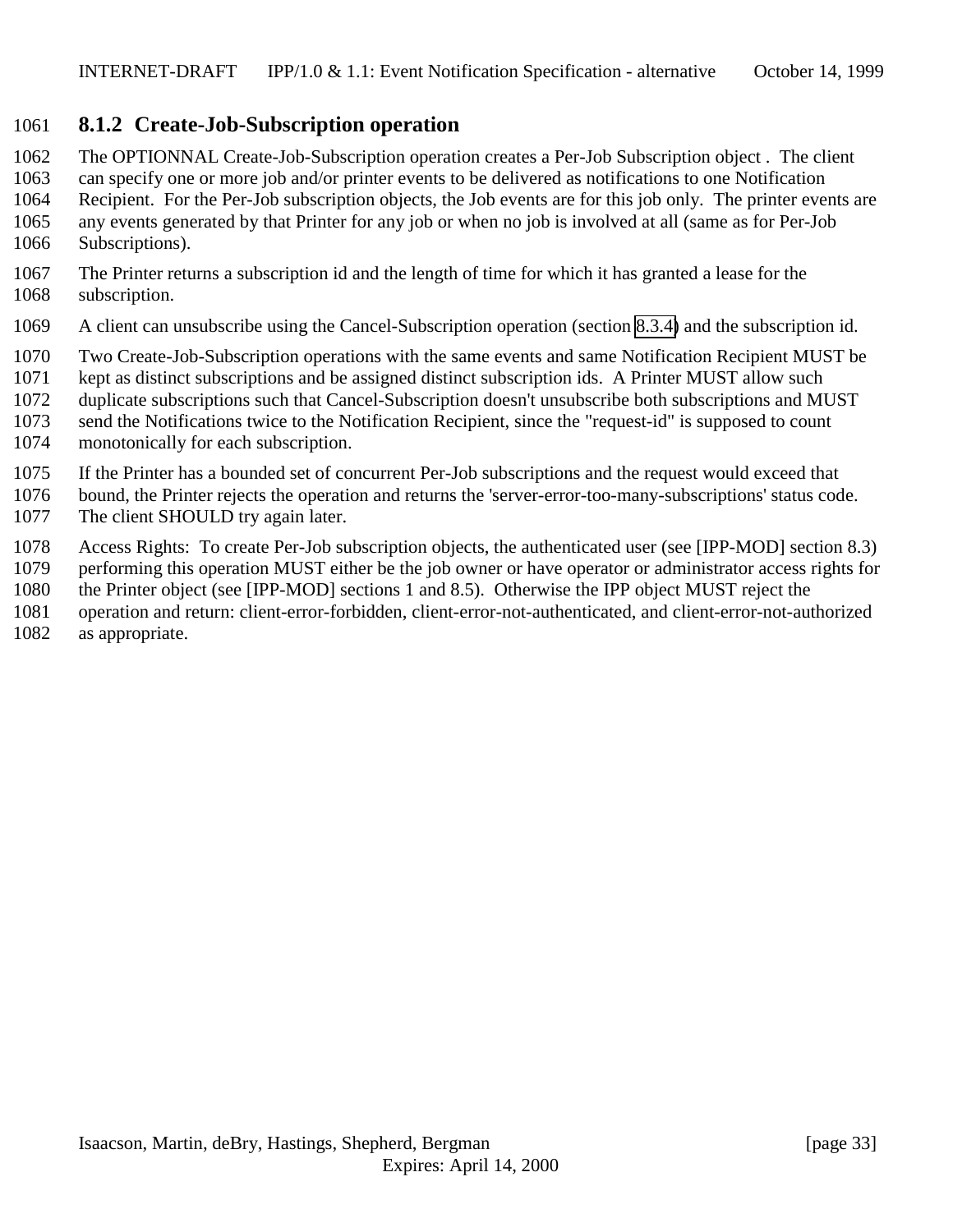#### 1083 Request:

| Group 1: Operation Attributes                   | Printer support    |
|-------------------------------------------------|--------------------|
| "attributes-charset" (charset)                  | <b>REQUIRED</b>    |
| "attributes-natural-language" (naturalLanguage) | <b>REQUIRED</b>    |
| "printer-uri" (uri)                             | <b>REQUIRED</b>    |
| "job-id" (integer $(1:MAX)$ )                   | <b>REQUIRED</b>    |
| ["requesting-user-name" (name(MAX))]            | <b>RECOMMENDED</b> |
| "notify-recipient" (uri)                        | <b>REQUIRED</b>    |
| ["notify-events" (1setOf type2 keyword)]        | <b>REQUIRED</b>    |
| "notify-text-format" (mimeMediaType)]           | <b>REQUIRED</b>    |
| ["subscriber-user-data" (octetString(63))]      | <b>REQUIRED</b>    |
| ["notify-charset" (charset)]                    | <b>OPTIONAL</b>    |
| ["notify-natural-language" (naturalLanguage)]   | <b>OPTIONAL</b>    |
|                                                 |                    |
| ["notify-persistence-requested" (boolean)]      | <b>OPTIONAL</b>    |

#### 1084 Response:

| Group 1: Operation Attributes                   | Printer Support |
|-------------------------------------------------|-----------------|
| "status-code" (type2 enum)                      | <b>REQUIRED</b> |
| "attributes-charset" (charset)                  | <b>REQUIRED</b> |
| "attributes-natural-language" (naturalLanguage) | <b>REQUIRED</b> |
| ["status-message" $(text(255))]$                | <b>OPTIONAL</b> |
| ["detailed-status-message" (text(MAX))]         | <b>OPTIONAL</b> |
| "subscription-id" (integer(1:MAX))              | <b>REQUIRED</b> |
|                                                 |                 |
|                                                 |                 |
| "notify-persistence-granted" (boolean)          | <b>REQUIRED</b> |
| Group 2: Unsupported Attributes                 | <b>REQUIRED</b> |

- 1085 Attribute Notes:
- 1086 "job-id" (integer(1:MAX)) the client MUST supply this attribute in order to create a Per-Job subscription 1087 for the Job identified by the "job-id" value.
- 1088 Note: Unlike all other operations on the Job object, the "job-uri" operation attribute is not defined 1089 for use with this operation.
- 1090 ISSUE 4 Ok that "job-uri" isn't defined for use with the Create-Job-Subscription operation?
- 1091 "notify-recipient" (uri) the client MUST supply this attribute in order to have a subscription.
- 1092 "notify-event" (1setOf type2 keyword) if the client does not supply this attribute, the Printer populates the 1093 "notify-events" Subscription Description attribute from its "notify-events-default" Printer 1094 Description attribute.
- 1095 "notify-text-format" (mimeMediaType) if the client supplies this attribute, the value indicates which 1096 Human Consumable text format is requested for use in the Notification using the delivery method 1097 that the client supplies in the "notify-recipient" attribute. If the client does not supply this attribute,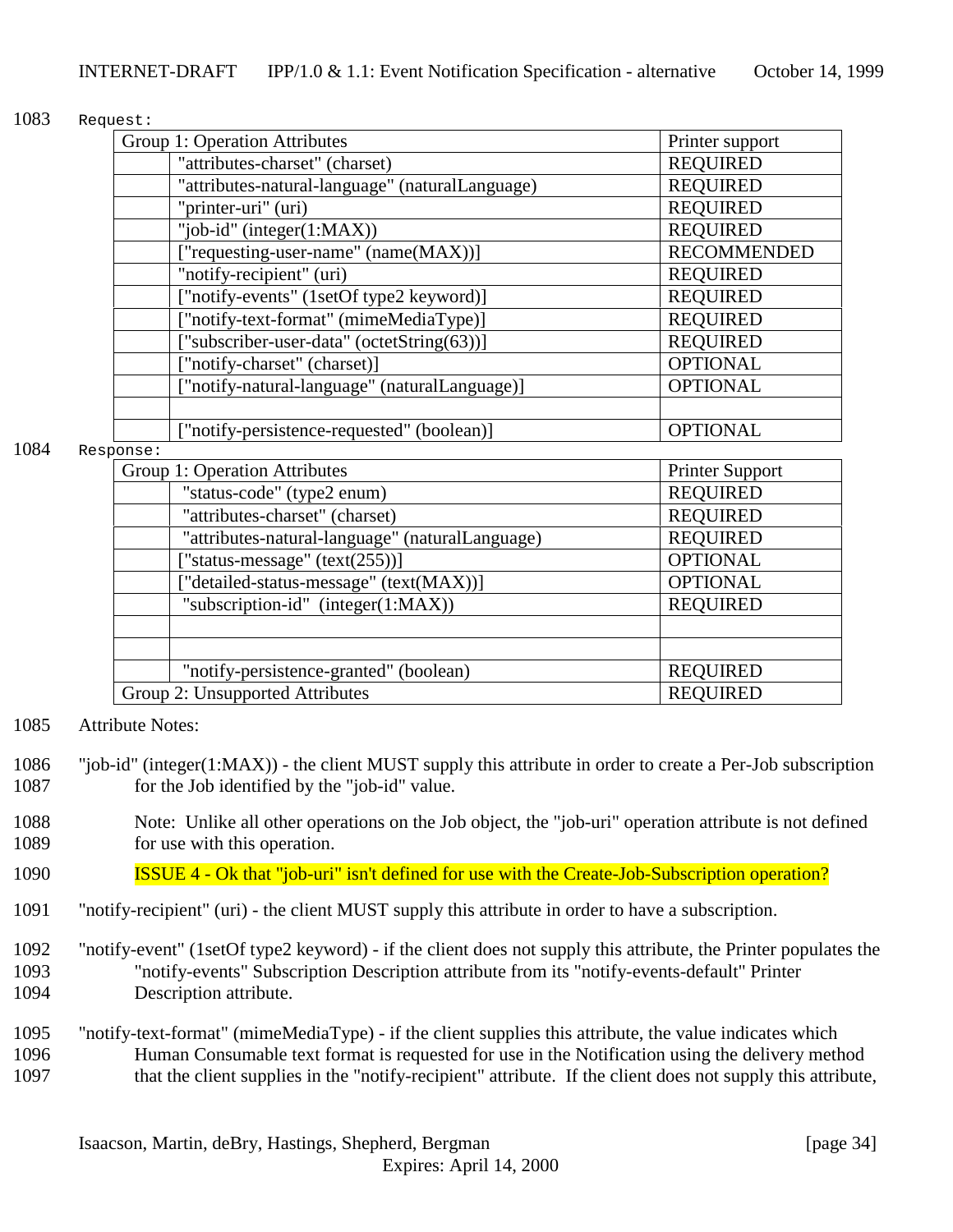- <span id="page-34-0"></span> the Machine-Consumable form of the delivery method that the client supplies in the "notify-recipient" attribute is used.
- "notify-persistence-requested" (boolean) whether or not the Per-Job Subscription is to be persistent, i.e., saved across power cycles. Note: Persistent trap registrations is a client option in SNMPv3 1102 [RFC2573].
- "notify-persistence-granted" (boolean) whether or not this Subscription object instance is persistent. This attribute MUST be returned whether "notify-persistence-requested" is supported or not, so that the client knows which.
- 

## *8.2* **Operations for Per-Printer Subscriptions** *only*

 This section defines the operation requests and responses associated with the Per-Printer subscription and its Subscription object.

### **1.1.18.2.1 Create-Printer-Subscription operation**

- The REQUIRED Create-Printer-Subscription operation creates a Per-Printer Subscription object . The
- client can specify one or more job and/or printer events to be delivered as notifications to one Notification
- Recipient. For the Per-Printer subscription objects, the job events are for any job submitted to the Printer.
- The printer events are any events generated by that Printer for any job or when no job is involved at all.
- The Printer returns a subscription id and the time at which the subscription lease expires (which may be 1116 earlier or later than the client requested).
- The client must renew the Per-Printer subscription using the Renew-Subscription operation (see section
- [8.3.3\)](#page-38-0) before the lease runs out in order to maintain the subscription. A client can unsubscribe using the
- Cancel-Subscription operation (section [8.3.4\)](#page-39-0) and the subscription id.
- Two Create-Printer-Subscription operations with the same events and same Notification Recipient MUST
- be kept as distinct subscriptions and be assigned distinct subscription ids. A Printer MUST allow such
- duplicate subscriptions such that Cancel-Subscription doesn't unsubscribe both subscriptions and MUST
- send the Notifications twice to the Notification Recipient, since the "request-id" is supposed to count
- monotonically for each subscription.
- If the Printer has a bounded set of concurrent Per-Printer subscriptions and the request would exceed that
- bound, the Printer rejects the operation and returns the 'server-error-too-many-subscriptions' status code.
- 1127 The client SHOULD try again later.
- Access Rights: To create Per-Printer subscription objects, the authenticated user performing this operation
- MUST have Per-Printer subscription rights for this Printer. Otherwise the IPP object MUST reject the
- operation and return: client-error-forbidden, client-error-not-authenticated, and client-error-not-authorized
- as appropriate.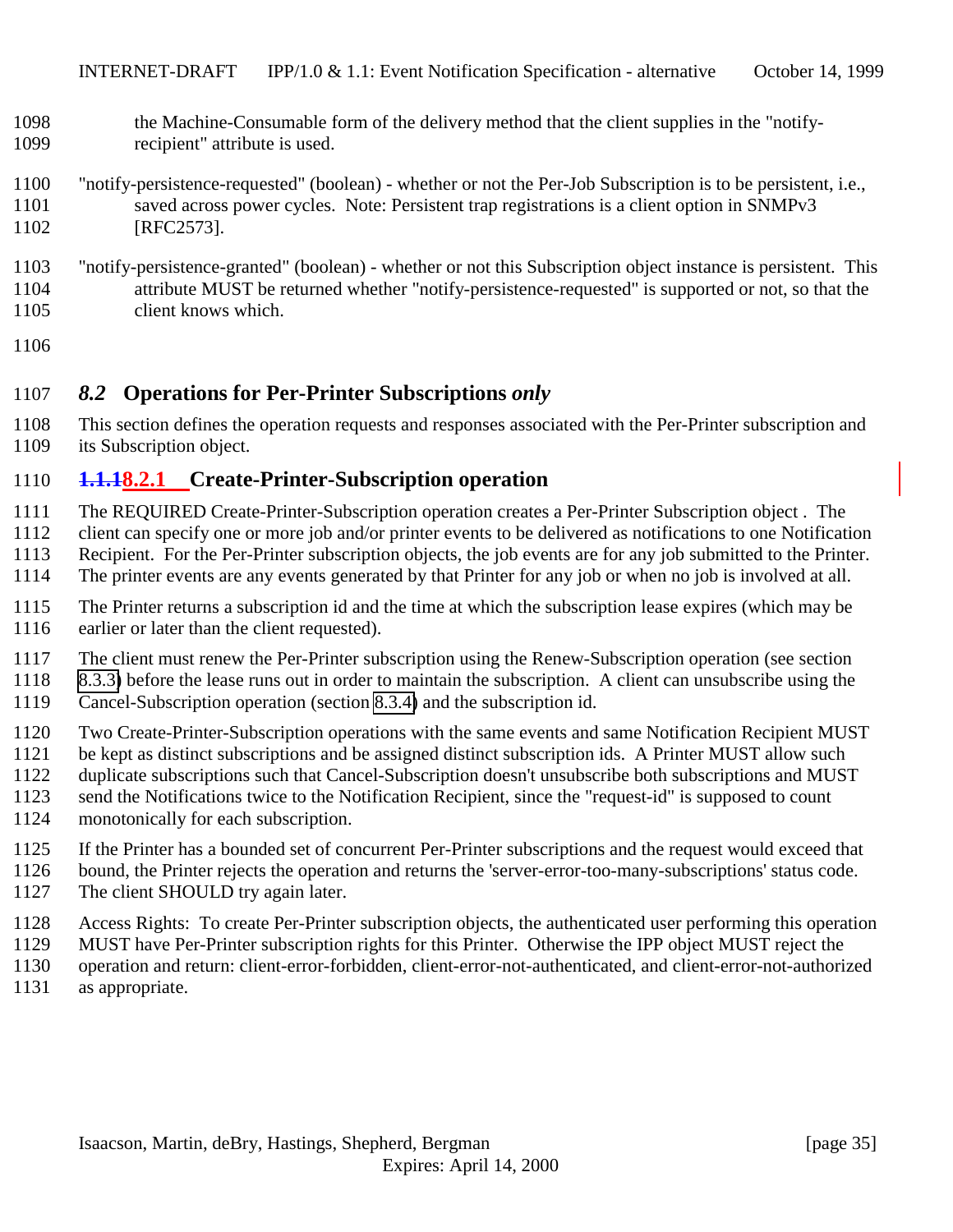#### 1132 Request:

| Group 1: Operation Attributes                    | Printer support    |
|--------------------------------------------------|--------------------|
| "attributes-charset" (charset)                   | <b>REQUIRED</b>    |
| "attributes-natural-language" (naturalLanguage)  | <b>REQUIRED</b>    |
| "printer-uri" (uri)                              | <b>REQUIRED</b>    |
|                                                  |                    |
| ["requesting-user-name" (name(MAX))]             | <b>RECOMMENDED</b> |
| "notify-recipient" (uri)                         | <b>REQUIRED</b>    |
| ["notify-events" (1setOf type2 keyword)]         | <b>REQUIRED</b>    |
| ["notify-text-format" (mimeMediaType)]           | <b>REQUIRED</b>    |
| ["subscriber-user-data" (octetString(63))]       | <b>REQUIRED</b>    |
| ["notify-charset" (charset)]                     | <b>OPTIONAL</b>    |
| ["notify-natural-language" (naturalLanguage)]    | <b>OPTIONAL</b>    |
| ["notify-lease-time-requested" (integer(0:MAX))] | <b>REQUIRED</b>    |
| ["notify-persistence-requested" (boolean)]       | <b>OPTIONAL</b>    |

#### 1133 Response:

| Group 1: Operation Attributes                   | <b>Printer Support</b> |
|-------------------------------------------------|------------------------|
| "status-code" (type2 enum)                      | <b>REQUIRED</b>        |
| "attributes-charset" (charset)                  | <b>REQUIRED</b>        |
| "attributes-natural-language" (naturalLanguage) | <b>REQUIRED</b>        |
| ["status-message" $(text(255))]$                | <b>OPTIONAL</b>        |
| ["detailed-status-message" (text(MAX))]         | <b>OPTIONAL</b>        |
| "subscription-id" (integer(1:MAX))              | <b>REQUIRED</b>        |
| "notify-lease-expiration-time" (integer(0:MAX)) | <b>REQUIRED</b>        |
| "notify-printer-up-time" (integer(1:MAX))       | <b>REQUIRED</b>        |
| "notify-persistence-granted" (boolean)          | <b>REQUIRED</b>        |
| Group 2: Unsupported Attributes                 | <b>REQUIRED</b>        |

1134 **ISSUE 5** - Ok that we aren't passing the operation attributes that are copied to the Subscription object in the 1135 new Subscription object attributes group? Some of the "notify-xxx" attributes aren't Subscription 1136 **object attributes.** 

#### 1137 Attribute Notes:

- 1138 "notify-recipient" (uri) the client MUST supply this attribute in order to have a subscription.
- 1139 "notify-lease-time-requested" (integer(0:MAX) the number of seconds requested for the subscription 1140 lease. A value of 0 indicates a request that the Per-Printer Subscription lease never expire. 1141 Supplying a 0 value MAY require authentication in order to be used, if 0 is supported at all. 1142 If the client does not supply this attribute, the Printer uses its "notify-lease-time-default" Printer 1143 Description attribute value (see section [6.9\)](#page-25-0).
- 1144 "notify-event" (1setOf type2 keyword) if the client does not supply this attribute, the Printer populates the 1145 "notify-events" Subscription Description attribute from its "notify-events-default" Printer 1146 Description attribute.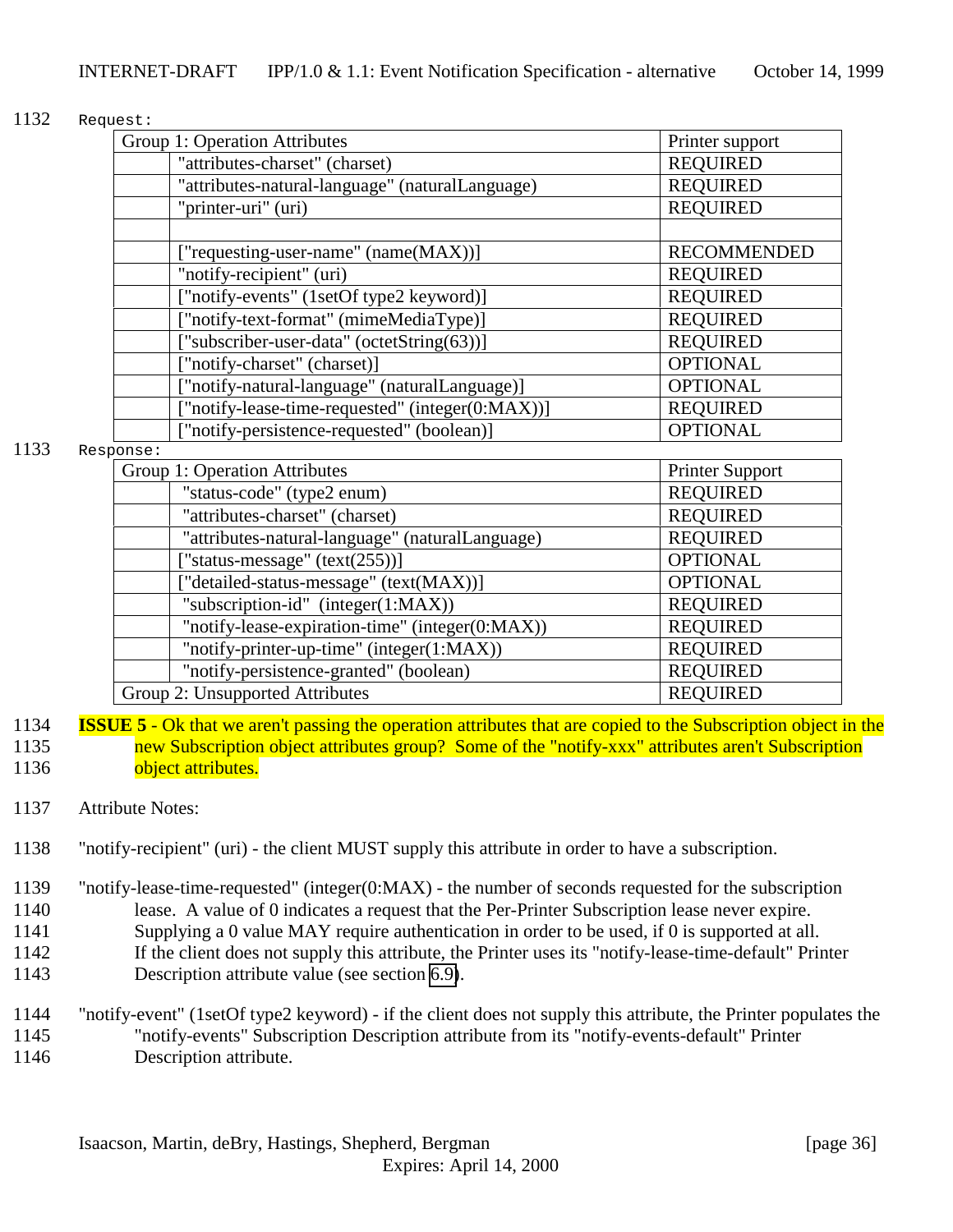- <span id="page-36-0"></span> "notify-text-format" (mimeMediaType) - if the client supplies this attribute, the value indicates which Human Consumable text format is requested for use in the Notification using the delivery method 1149 that the client supplies in the "notify-recipient" attribute. If the client does not supply this attribute, the Machine-Consumable form of the delivery method that the client supplies in the "notify-recipient" attribute is used.
- "notify-persistence-requested" (boolean) whether or not the Per-Printer Subscription is to be persistent, i.e., saved across power cycles. Note: Persistent trap registrations is a client option in SNMPv3 [RFC2573].
- "notify-lease-expiration-time" (integer(0:MAX)) The Printer object MUST return this attribute which is the time in the future at which the subscription lease will expire, i.e., the "printer-up-time" value (in 1157 time ticks - see [ipp-mod] section 4.4.29) at which the Printer will delete the Subscription. A value of 0 indicates that the lease subscription will never expire.
- "notify-printer-up-time" (integer(1:MAX)) The Printer object MUST return this attribute which is an alias for the Printer's "printer-up-time" Printer Description attribute. The client subtracts this value from the "notify-lease-expiration-time" value returned in order to determine the number of second in the future that the subscription will expire. This computed value may be less than the requester requested in the "notify-lease-time-requested" if it was greater than the MAX supported or more than the requester requested if it was less than the MIN supported, as indicated in the Printer's "notify-lease-time-supported" (rangeOfInteger(0:MAX)) attribute (see section [6.8\)](#page-25-0).
- "notify-persistence-granted" whether or not this Subscription object instance is persistent. This attribute MUST be returned whether "notify-persistence-requested" is supported or not, so that the client knows which.
- 

## **8.3 Common Operations for Per-Job and Per-Printer Subscriptions**

This section defines the operations that are common to both Per-Job and Per-Printer subscriptions.

#### **1.1.18.3.1 Get-Subscription-Attributes operation**

- The REQUIRED Get-Subscription-Attributes returns the requested attributes of the identified Subscription
- object. See section [5.](#page-15-0)
- Request:

| Group 1: Operation Attributes                   | Printer support    |
|-------------------------------------------------|--------------------|
| "attributes-charset" (charset)                  | <b>REQUIRED</b>    |
| "attributes-natural-language" (naturalLanguage) | <b>REQUIRED</b>    |
| "printer-uri" (uri)                             | <b>REQUIRED</b>    |
| ["requesting-user-name" $(name(MAX))$ ]         | <b>RECOMMENDED</b> |
| "subscription-id" $(integer(1:MAX))$            | <b>REQUIRED</b>    |
| ["requested-attributes" (1setOf type2 keyword)] | <b>REQUIRED</b>    |

Response: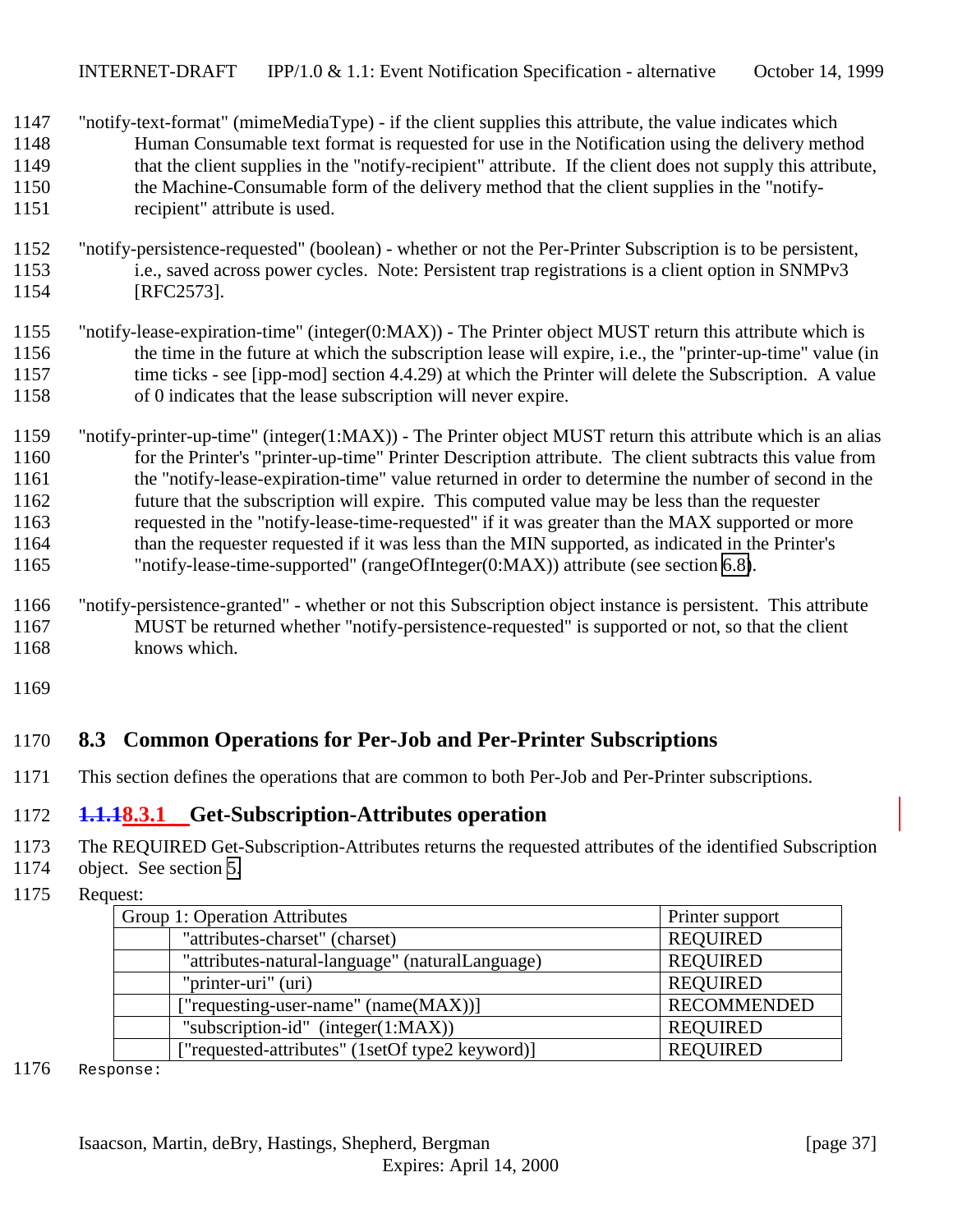<span id="page-37-0"></span>

| Group 1: Operation Attributes                                             | Printer support |  |
|---------------------------------------------------------------------------|-----------------|--|
| "status-code" (type2 enum)                                                | <b>REQUIRED</b> |  |
| "attributes-charset" (charset)                                            | <b>REQUIRED</b> |  |
| "attributes-natural-language" (naturalLanguage)                           | <b>REQUIRED</b> |  |
| ["status-message" $(text(255))]$                                          | <b>OPTIONAL</b> |  |
| ["detailed-status-message (text(MAX))]                                    | <b>OPTIONAL</b> |  |
| Group 2: Unsupported Attributes                                           | <b>REQUIRED</b> |  |
| Group 3: <the attributes="" object="" requested="" subscription=""></the> | <b>REQUIRED</b> |  |

1177 This operation is similar to the Get-Printer-Attributes operation. If the client omits the "requested-

1178 attributes" operation attribute, the Printer MUST respond as if the client had supplied the 'all' value, i.e., 1179 return all of the attributes supported for the Subscription object.

## 1180 **8.3.2 Get-Subscriptions operation**

- 1181 The REQUIRED Get-Subscriptions operation returns the requested attributes of the Subscription objects
- 1182 (see section [5\)](#page-15-0).
- 1183 Request:

| Group 1: Operation Attributes                   | Printer support    |
|-------------------------------------------------|--------------------|
| "attributes-charset" (charset)                  | <b>REQUIRED</b>    |
| "attributes-natural-language" (naturalLanguage) | <b>REQUIRED</b>    |
| "printer-uri" (uri)                             | <b>REQUIRED</b>    |
| $['job-id' (integer(1:MAX))]$                   | <b>REQUIRED</b>    |
| ["requesting-user-name" (name(MAX))]            | <b>RECOMMENDED</b> |
| ["limit" (integer $(1:MAX)$ )]                  | <b>REQUIRED</b>    |
| ["requested-attributes" (1setOf type2 keyword)] | <b>REQUIRED</b>    |
| ["my-subscriptions" (boolean)]                  | <b>REQUIRED</b>    |

#### 1184 Response:

| - - - - -                                                                                                          |                 |  |
|--------------------------------------------------------------------------------------------------------------------|-----------------|--|
| Group 1: Operation Attributes                                                                                      | Printer support |  |
| "status-code" (type2 enum)                                                                                         | <b>REQUIRED</b> |  |
| "attributes-charset" (charset)                                                                                     | <b>REQUIRED</b> |  |
| "attributes-natural-language" (naturalLanguage)                                                                    | <b>REQUIRED</b> |  |
| ["status-message" (text)]                                                                                          | <b>OPTIONAL</b> |  |
| ["detailed-status-message" (text(MAX))]                                                                            | <b>OPTIONAL</b> |  |
| Group 2: Unsupported Attributes                                                                                    | <b>REQUIRED</b> |  |
| Group 3 to N: <the attributes="" each<="" for="" requested="" subscription="" td=""><td><b>REQUIRED</b></td></the> | <b>REQUIRED</b> |  |
| Subscription object in a separate group>                                                                           |                 |  |

#### 1185

- 1186 Attribute Notes:
- 1187 This operation is similar to the Get-Jobs operation (see [ipp-mod]). If the client wants any attributes
- 1188 returned, including the "subscription-id", it must include the attribute keyword name in the "requested-
- 1189 attributes" operation attribute. If the "requested-attributes" operation attribute is omitted, the Printer MUST
- 1190 respond as if the client supplied the value: 'subscription-id'.
- 1191 "job-id" (integer(1:MAX)) If the client supplies this attribute, all of the Per-Job Subscription objects for 1192 the identified job are candidates for return. It this attribute is omitted, all of the Per-Printer 1193 Subscription objects are candidates for return.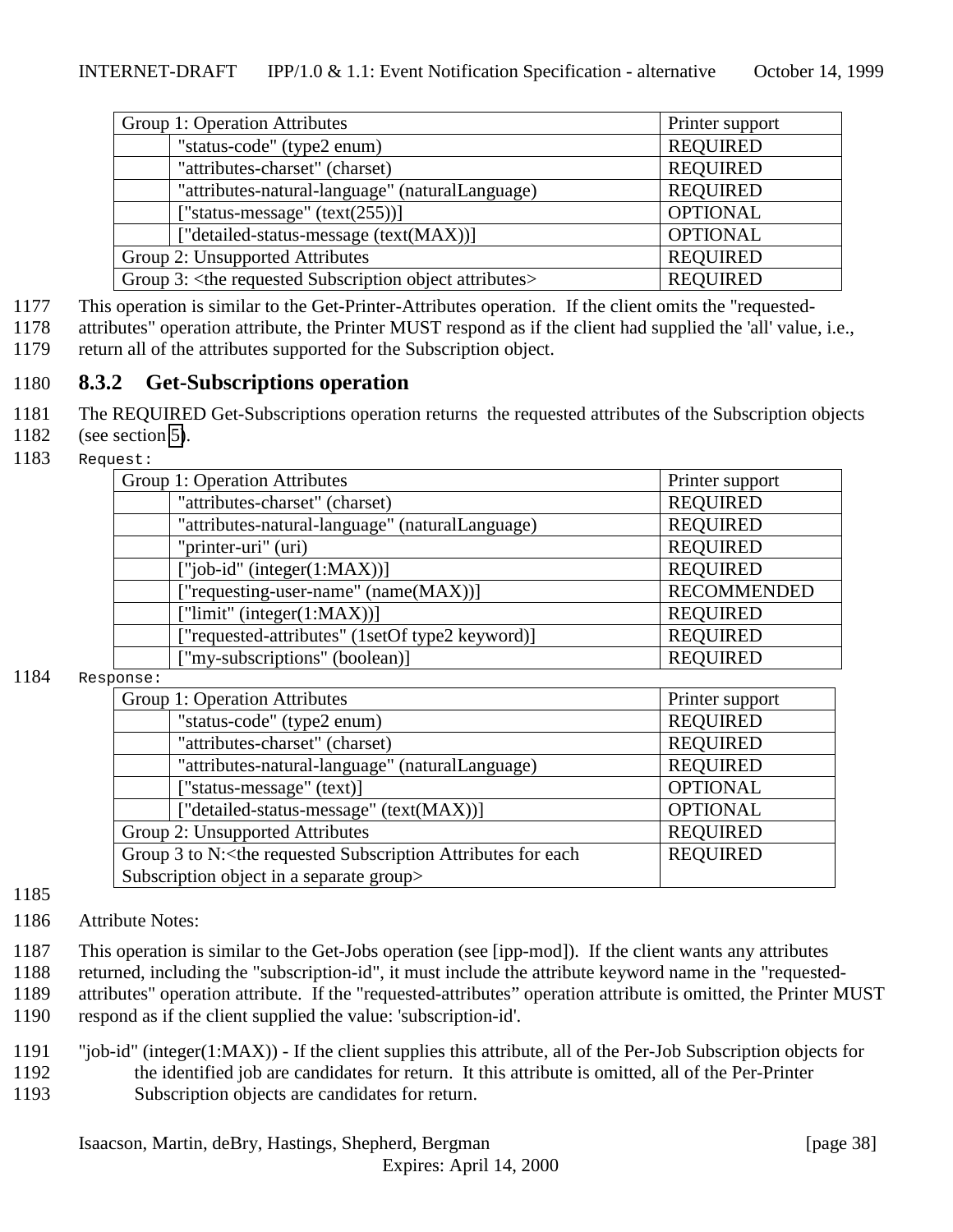- <span id="page-38-0"></span>1194 "my-subscriptions" (boolean) - If the client supplies the "my-subscriptions" with a 'false' value or omits it, 1195 the Printer returns all subscriptions, subject to the security policy in force.
- 1196 Groups 3 to N: Subscription Object Attributes: The Printer object responds with one set of Subscription 1197 Object Attributes for each returned Subscription object. The Printer object ignores (does not 1198 respond with) any requested attribute or value which is not supported or which is restricted by the 1199 security policy in force, including whether the requesting user is the user that created the
- 1200 Subscription object (subscribing user) or not (see [ipp-mod] section 8).

### 1201 **8.3.3 Renew-Subscription operation**

 The REQUIRED Renew-Subscription operation permits a client to request the IPP Printer to extend the lease on a Subscription object instance. There is no way to renew a Per-Job subscription, since they are automatically canceled after the job completes and no longer has any documents, i.e., the job is no longer retained (see [ipp-mod] section 4.3.7.2). If the requested subscription object is a Per-Job subscription, the Printer MUST grant an infinite lease by returning a 0 value for the "notify-lease-expiration-time".

1207 *Access Rights*: The authenticated user (see [IPP-MOD] section 8.3) performing this operation MUST either 1208 be the owner of the Subscription object or have operator or administrator access rights for the Printer object

1209 (see [IPP-MOD] sections 1 and 8.5). Otherwise the IPP object MUST reject the operation and return:

1210 client-error-forbidden, client-error-not-authenticated, and client-error-not-authorized as appropriate.

#### 1211 Request:

| Group 1: Operation Attributes                    | Printer support    |
|--------------------------------------------------|--------------------|
| "attributes-charset" (charset)                   | <b>REQUIRED</b>    |
| "attributes-natural-language" (naturalLanguage)  | <b>REQUIRED</b>    |
| "printer-uri" (uri)                              | <b>REQUIRED</b>    |
| ["requesting-user-name" (name(MAX))]             | <b>RECOMMENDED</b> |
| "subscription-id" $(integer(1:MAX))$             | <b>REQUIRED</b>    |
| ["notify-lease-time-requested" (integer(0:MAX))] | <b>REQUIRED</b>    |

#### 1212 Response:

| ,,,,,,,,,                                       |                 |
|-------------------------------------------------|-----------------|
| Group 1: Operation Attributes                   | Printer support |
| "status-code" (type2 enum)                      | <b>REQUIRED</b> |
| "attributes-charset" (charset)                  | <b>REQUIRED</b> |
| "attributes-natural-language" (naturalLanguage) | <b>REQUIRED</b> |
| ["status-message" $(text(255))]$                | <b>OPTIONAL</b> |
| ["detailed-status-message" (text(MAX))]         | <b>OPTIONAL</b> |
| "notify-lease-expiration-time" (integer(0:MAX)) | <b>REQUIRED</b> |
| "notify-printer-up-time" (integer(1:MAX))       | <b>REQUIRED</b> |
| Group 2: Unsupported Attributes                 | <b>REQUIRED</b> |

#### 1213 Attribute Notes:

- 1214 "notify-lease-time-requested" (integer(0:MAX) the number of seconds requested for the Per-Printer 1215 subscription lease. Same as Create-Printer-Subscriptions (see section [8.2.1\)](#page-34-0).
- 1216 "notify-lease-expiration-time" the time in the future when the subscription will expire. Same as for the 1217 Create-Printer-Subscription operation (see section [8.2.1\)](#page-34-0).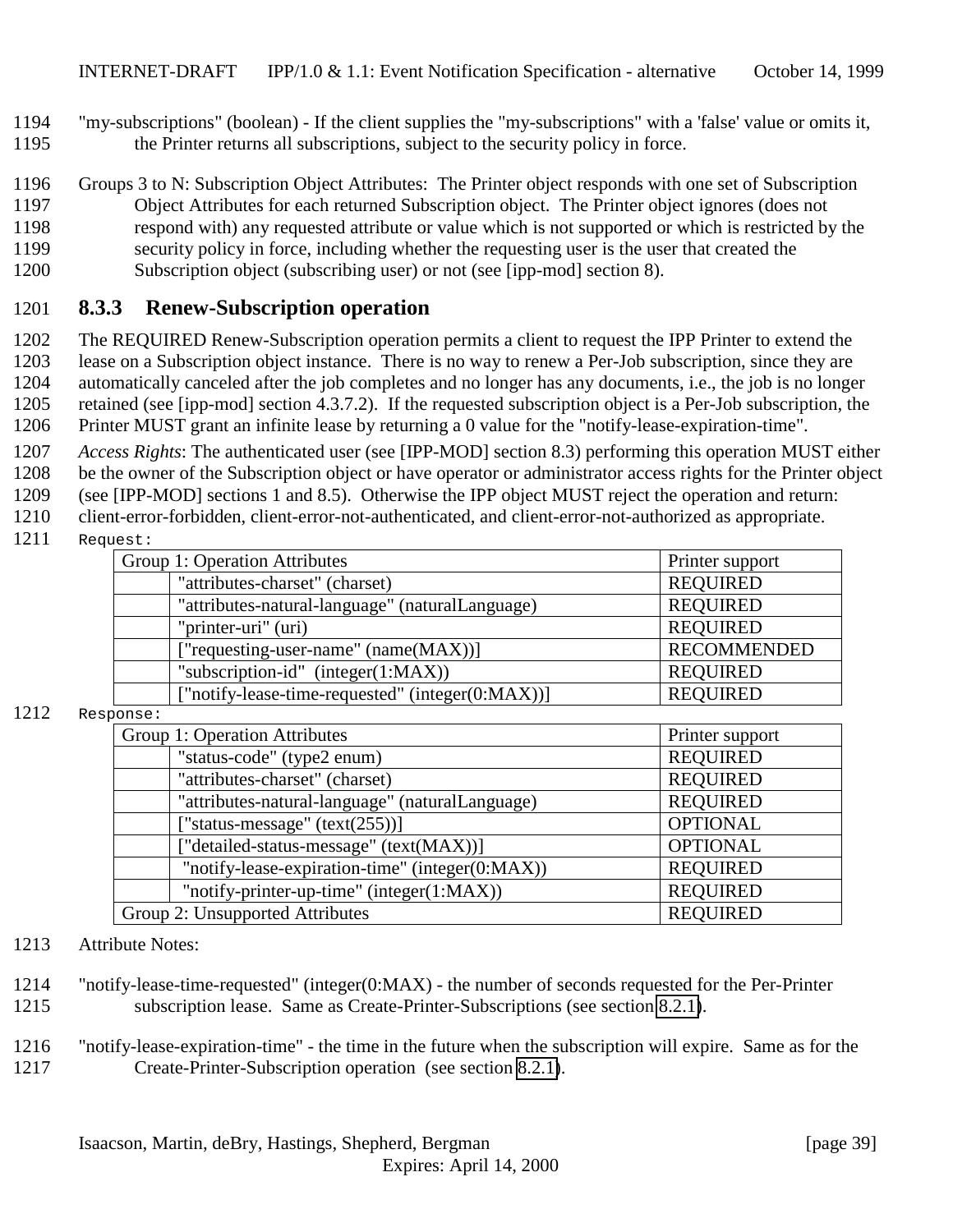<span id="page-39-0"></span>"notify-printer-up-time" - the Printer object MUST return this attribute which is an alias for the Printer's

- "printer-up-time" Printer Description attribute. The client subtracts this value from the "notify-
- lease-expiration-time" value returned in order to determine the number of second in the future that 1221 the subscription will expire (see further explanation in section [8.2.1\)](#page-34-0).
- Note: There is no way to change any of the Subscription object attributes, except the "notify-lease-
- expiration-time" attribute (using the Renew-Subscription operation). In order to change other attributes, a
- client can create a new Subscription object and then use the Cancel-Subscription operation to cancel the old
- one (or do this in the other order, in case there is a limit on the number of Subscription object instances, as
- long as a short window with no Notifications is ok).
- Note: There is no need to renew a Per-Job Subscription, since it is effectively the time that the Job is active (see section [8.1\)](#page-30-0).

## **8.3.4 Cancel- Subscription operation**

The REQUIRED Cancel- Subscription operation allows a client to remove a Subscription object. No more

Notifications are delivered for that Subscription. Once performed, there is no way to use that Subscription

in the future. Subscription-ids should not be reused immediately, so that a stale reference situation is not

- created. Same as for Cancel-Job and job-ids.
- *Access Rights*: The authenticated user (see [IPP-MOD] section 8.3) performing this operation MUST either
- be the owner of the Subscription object or have operator or administrator access rights for the Printer object
- (see [IPP-MOD] sections 1 and 8.5). Otherwise the IPP object MUST reject the operation and return:
- client-error-forbidden, client-error-not-authenticated, and client-error-not-authorized as appropriate.
- Request:

| Group 1: Operation Attributes                   | Printer support    |
|-------------------------------------------------|--------------------|
| "attributes-charset" (charset)                  | <b>REQUIRED</b>    |
| "attributes-natural-language" (naturalLanguage) | <b>REQUIRED</b>    |
| "printer-uri" (uri)                             | <b>REQUIRED</b>    |
| ["requesting-user-name" (name(MAX))]            | <b>RECOMMENDED</b> |
| "subscription-id" (integer $(1:MAX)$ )          | <b>REQUIRED</b>    |
|                                                 |                    |

#### Response:

| Group 1: Operation Attributes                   | Printer support |
|-------------------------------------------------|-----------------|
| "status-code" (type2 enum)                      | <b>REQUIRED</b> |
| "attributes-charset" (charset)                  | <b>REQUIRED</b> |
| "attributes-natural-language" (naturalLanguage) | <b>REQUIRED</b> |
| ["status-message" $(text(255))]$                | <b>OPTIONAL</b> |
| ["detailed-status-message" (text(MAX))]         | <b>OPTIONAL</b> |
| Group 2: Unsupported Attributes                 | <b>REQUIRED</b> |

#### 

# **9 Comparison of Per-Job versus Per-Printer Subscriptions**

Per-Job and Per-Printer subscriptions are quite similar. Either type of subscription can subscribe to Job

- events, Printer events, or both. Both types of subscriptions can be queried using the Get-Subscriptions and
- Get-Subscription-Attributes operations and canceled using the Cancel-Subscription operation. Both types
- of subscriptions create Subscription objects which have the same attributes defined. However, there are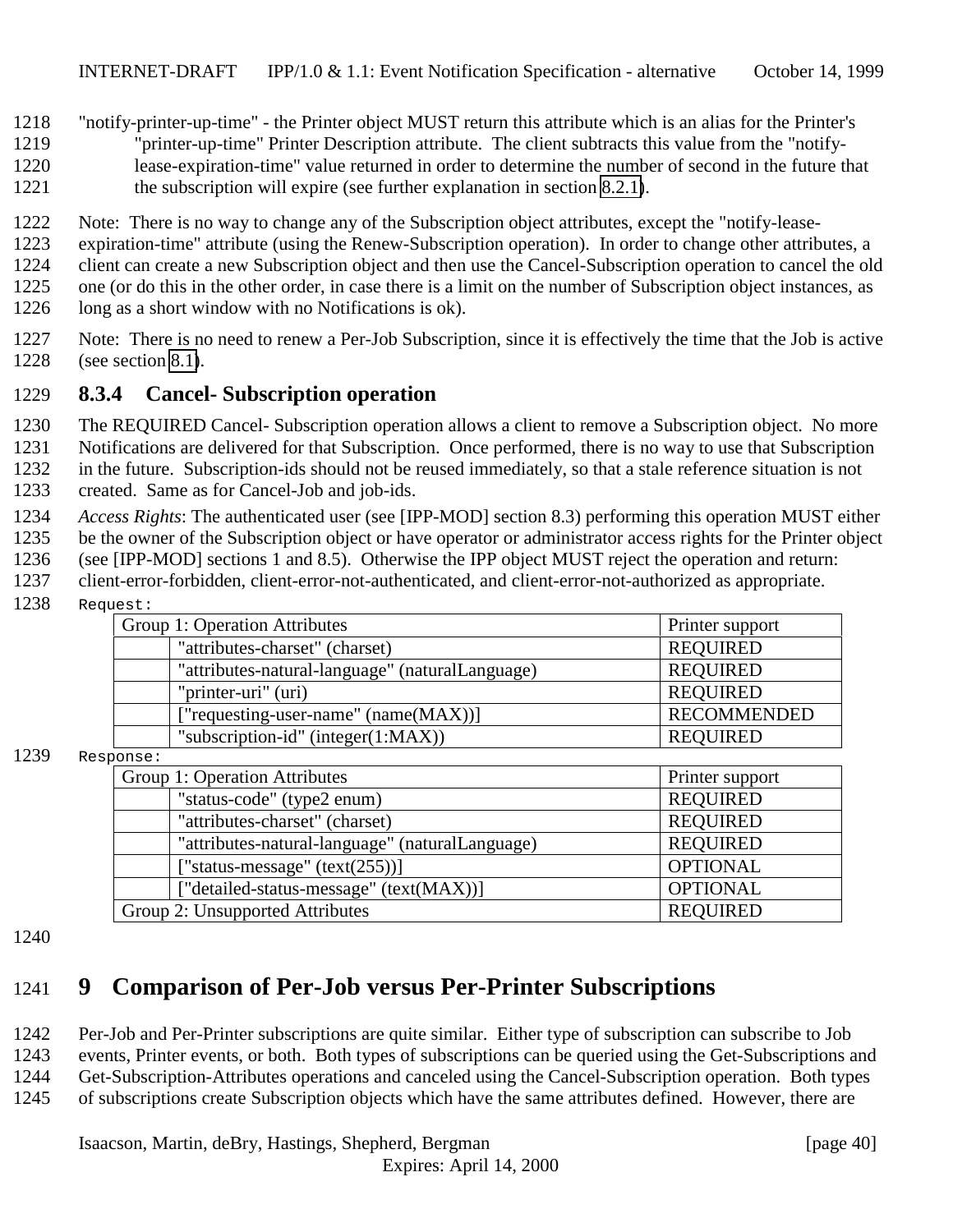- <span id="page-40-0"></span>some semantic differences between Per-Job subscriptions and Per-Printer subscriptions. A Per-Job
- Submission Subscription is established by the client when submitting a job and after creating the job using
- the Create-Job-Subscription operation by specifying the "job-id" of the job. A Per-Printer Subscription is
- established between a client and a Printer using the Create-Printer-Subscription operation. Some specific
- differences are:
- 1251 1. A client usually creates a Per-Job subscription as part of the Job Creation operations (Create-Job, Print- Job, and Print-URI), rather than using the OPTIONAL Create-Job-Subscription operation, especially 1253 since some Printer implementations MAY not support the Create-Job-Subscription operation, since it is OPTIONAL.
- 2. For Per-Job subscriptions, the subscription is only valid while the job is "not-complete" (see sections [7.4](#page-27-0) and [7.5\)](#page-29-0) while for the Per-Printer subscriptions, the subscription is valid until the time (in seconds) 1257 that the Printer returned in the "notify-lease-expiration-time" operation attribute expires.
- 3. Job Events in a Per-Job subscription apply only to "one job" (the Job created by the job creation operation or references by the Create-Job-Subscription operation) while Job Events in a Per-Printer subscription apply to ALL jobs contained in the IPP Printer object.
- 

# **10 Conformance Requirements**

 This section further enhances the Conformance Requirements detailed in [IPP-MOD] section 5. Extensions made to the events herein must be made such that new events or event attributes are backward compatible to clients who implemented early versions of this notification specification.

 It is OPTIONAL to implement this Event Notification specification. If implemented, IPP objects MUST support all of the REQUIRED object attributes as defined in this document in the indicated sections.

 If IPP Notification is implemented, the operations described in this document must be supported as described in Table 8:

| Attribute                                               | Conformance requirements |
|---------------------------------------------------------|--------------------------|
| "job-notify" in Job Creation operations (section 8.1.1) | <b>REQUIRED</b>          |
| Create-Printer-Subscription (section 8.2.1)             | <b>REQUIRED</b>          |
| Create-Job-Subscription (section 8.1.2)                 | <b>OPTIONAL</b>          |
| Get-Subscription-Attributes (section 8.3.1)             | <b>REQUIRED</b>          |
| Get-Subscriptions (section 8.3.2)                       | <b>REQUIRED</b>          |
| Renew-Subscription (section 8.3.3)                      | <b>REQUIRED</b>          |
| Cancel-Subscription (section 8.3.4)                     | <b>REQUIRED</b>          |

#### **Table 8 - Conformance Requirements for Operations**

# **11 IANA Considerations**

IANA will be called on to register URL schemes for notification delivery for use in the "notification-

recipient" attribute, using the same procedures outlined in [ipp-mod].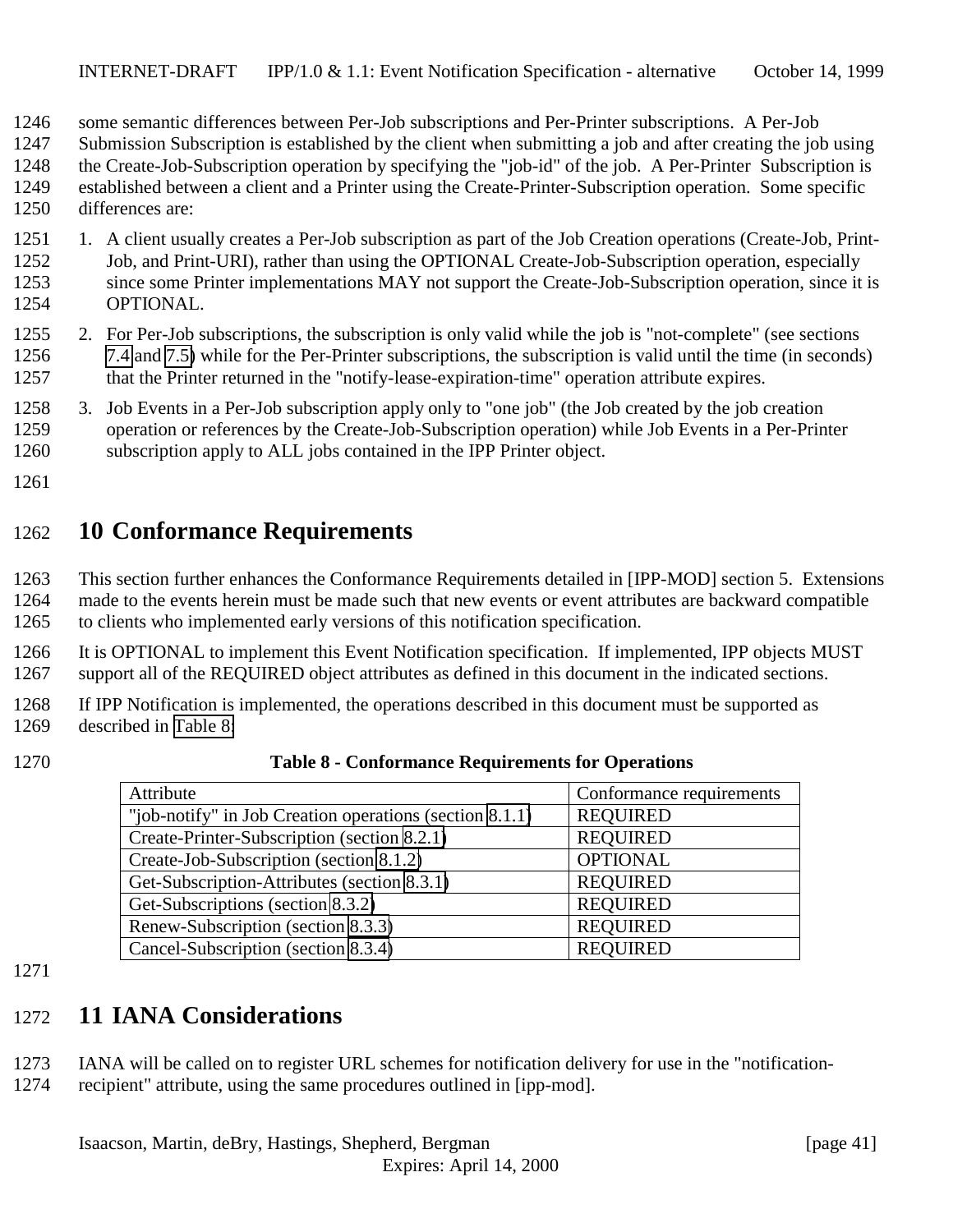# <span id="page-41-0"></span>**12 Internationalization Considerations**

This IPP notification specification continues the internationalization of [ipp-mod] for attributes containing

 text strings and names. A subscribing client can specify a different natural language and charset for each Notification content delivered to a Notification Recipient.

The Human Consumable Notification content is a 'text/plain; charset=utf-8' by default where the

Notification Sender has localized the text message as requested by the subscriber for the intended

Notification Recipient.

# **13 Security Considerations**

By far the biggest security concern is the abuse of notification: sending unwanted notifications to third

parties (i.e., spam). The problem is made worse by notification addresses that may be redistributed to

 multiple parties (e.g. mailing lists). There exist scenarios where third party notification is required (see Scenario #2 and #3 in [ipp-not-req]). The fully secure solution would require active agreement of all

recipients before sending out anything. However, requirement #9 in [ipp-req] ("There is no requirement for

IPP Printer receiving the print request to validate the identity of an event recipient") argues against this.

Certain systems may decide to disallow third party notifications (a traditional fax model).

Clients submitting notification requests to the IPP Printer has the same security issues as submitting an

IPP/1.1 print job request. The same mechanisms used by IPP/1.1 can therefore be used by the client

notification submission. Operations that require authentication can use the HTTP authentication.

Operations that require privacy can use the HTTP/TLS privacy.

The notification access control model should be similar to the IPP access control model for Jobs. Creating

a Per-Printer Notification Subscription object is associated with a user. Only the creator or an operator can

cancel the subscription. The system may limit the listing of items to only those items owned by the user.

Some subscriptions (e.g. those that have a lifetime longer than a job) can be done only by privileged users

(users having operator and/or administrator access rights), if that is the authorization policy.

The standard security concerns (delivery to the right user, privacy of content, tamper proof content) apply

to the notification delivery. IPP should use the security mechanism of the delivery method used. Some

delivery mechanisms are more secure than others. Therefore, sensitive notifications should use the delivery

method that has the strongest security.

# **14 Status Codes**

The following status codes are defined as extensions for notification:

# **1.114.1 'successful-ok-ignored-subscriptions' (0x0003)**

The number of subscriptions supplied in a Job Creation operation (Create-Job, Print-Job, Print-URI)

exceeds either the limit of Per-Job subscriptions supported per job as specified by the Printer's "max-job-

subscriptions-supported" attribute or some implementation-defined limit on the total number of Per-Job

subscriptions for the Printer (if any). The Printer MUST accept the request with this status code, MUST

return the "job-notify" attribute in the Unsupported Attributes Group with only the collection value(s) that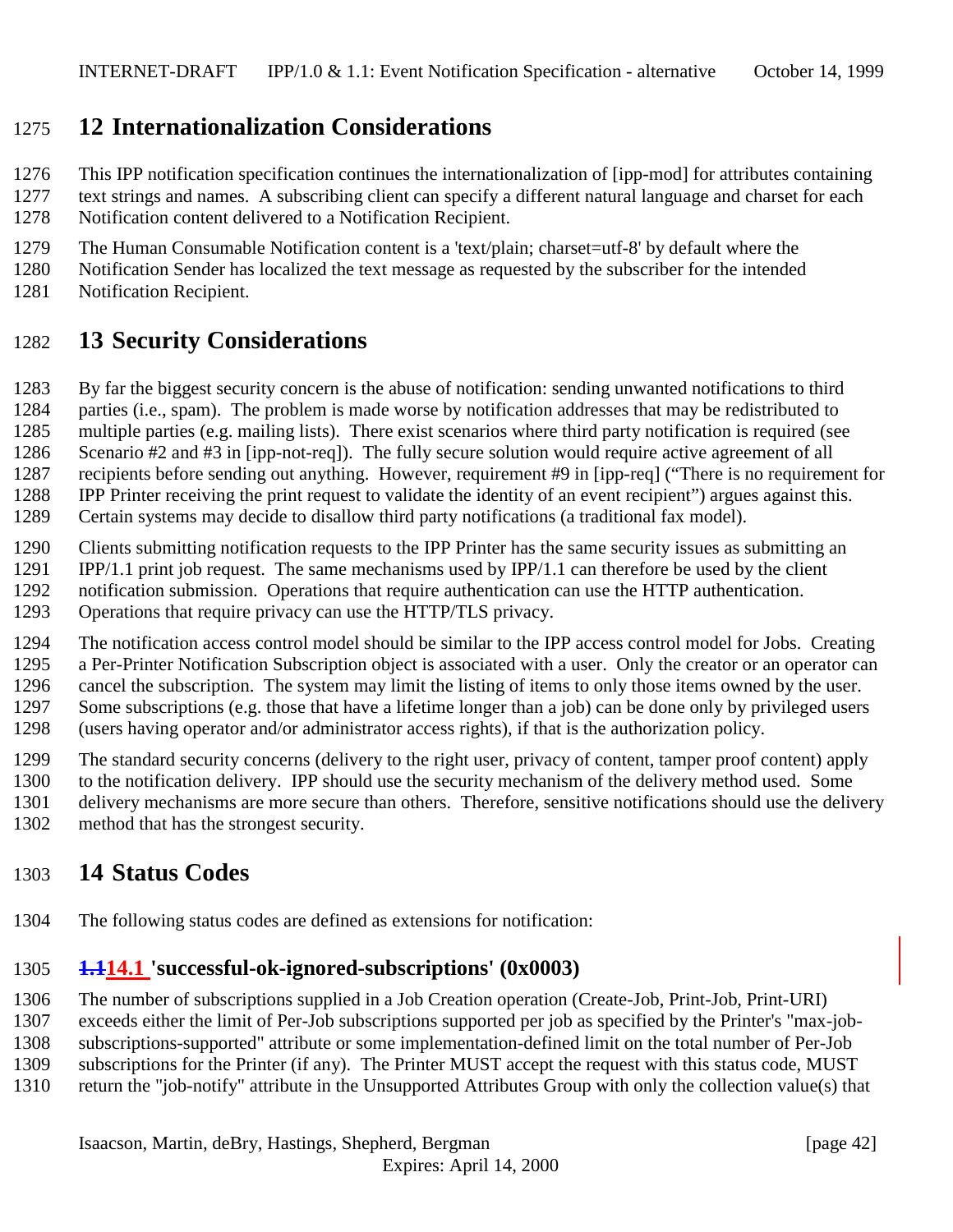- <span id="page-42-0"></span>represent the excess subscriptions that are being ignored, and MUST perform the Job Creation operation
- (see section [8.1.1\)](#page-30-0), since the job can still be printed.
- This status code is returned even if other job attributes are unsupported or in conflict. That is, if an IPP
- Printer finds a warning that would allow it to return 'successful-ok-ignored-subscriptions' and either
- 'successful-ok-ignored-or-substituted-attributes' and/or 'successful-ok-conflicting-attributes', it must return
- 'successful-ok-ignored-subscriptions'. In other words, the precedence for returning success codes is:
- 'successful-ok-ignored-subscriptions', 'successful-ok-conflicting-attributes', and 'successful-ok-ignored-or-
- substituted-attributes'.

## **14.2 client-error-uri-notification-scheme-not-supported (0x04??)**

- The scheme of the client-supplied URI in a "notify-recipient" operation attribute in a Create-Printer-
- Subscription or Create-Printer-Subscription operation is not supported. See [ipp-mod] section 3.1.7.
- There is no corresponding Per-Job subscription error for a Job Creation operation, since the Printer object
- MUST ignore any errors in the "job-notify" operation attribute, MUST return the "notify-recipient"
- attribute in the Unsupported Attributes Group, and perform the Job Creation operation (see section [8.1.1\)](#page-30-0),
- since the job can still be printed.

## **14.3 server-error-too-many-subscriptions (0x04??)**

- The bounded set of concurrent Per-Printer subscriptions supported by the Printer object would be exceeded if this request were accepted.
- Note: There is no corresponding Per-Job subscription error, since the Printer object MUST ignore any
- errors in the "job-notify" operation attribute and perform the Job Creation operation (see section [8.1.1\)](#page-30-0),
- since the job can still be printed.

### **14.4 server-error-too-many-events (0x04??)**

- The client supplied more events in the "notify-events" operation attribute in a Create-Job-Subscription or
- Create-Printer-Subscription operation than the Printer supports, as indicated in its "max-events-supported" attribute (see section [6.4\)](#page-24-0).
- There is no corresponding Per-Job subscription error for a Job Creation operation, since the Printer object
- MUST ignore any errors in the "job-notify" operation attribute, MUST return the "notify-events" attribute
- in the Unsupported Attributes Group with only the excess events that are being ignored, and perform the
- Job Creation operation (see section [8.1.1\)](#page-30-0), since the job can still be printed.

# **15 Additions to the IPP Encoding and Transport Document**

The Subscription object tag needs to be assigned in section 3.7.1 Delimiter Tags:

# **3.7.1 Delimiter Tags**

The following table specifies the values for the delimiter tags: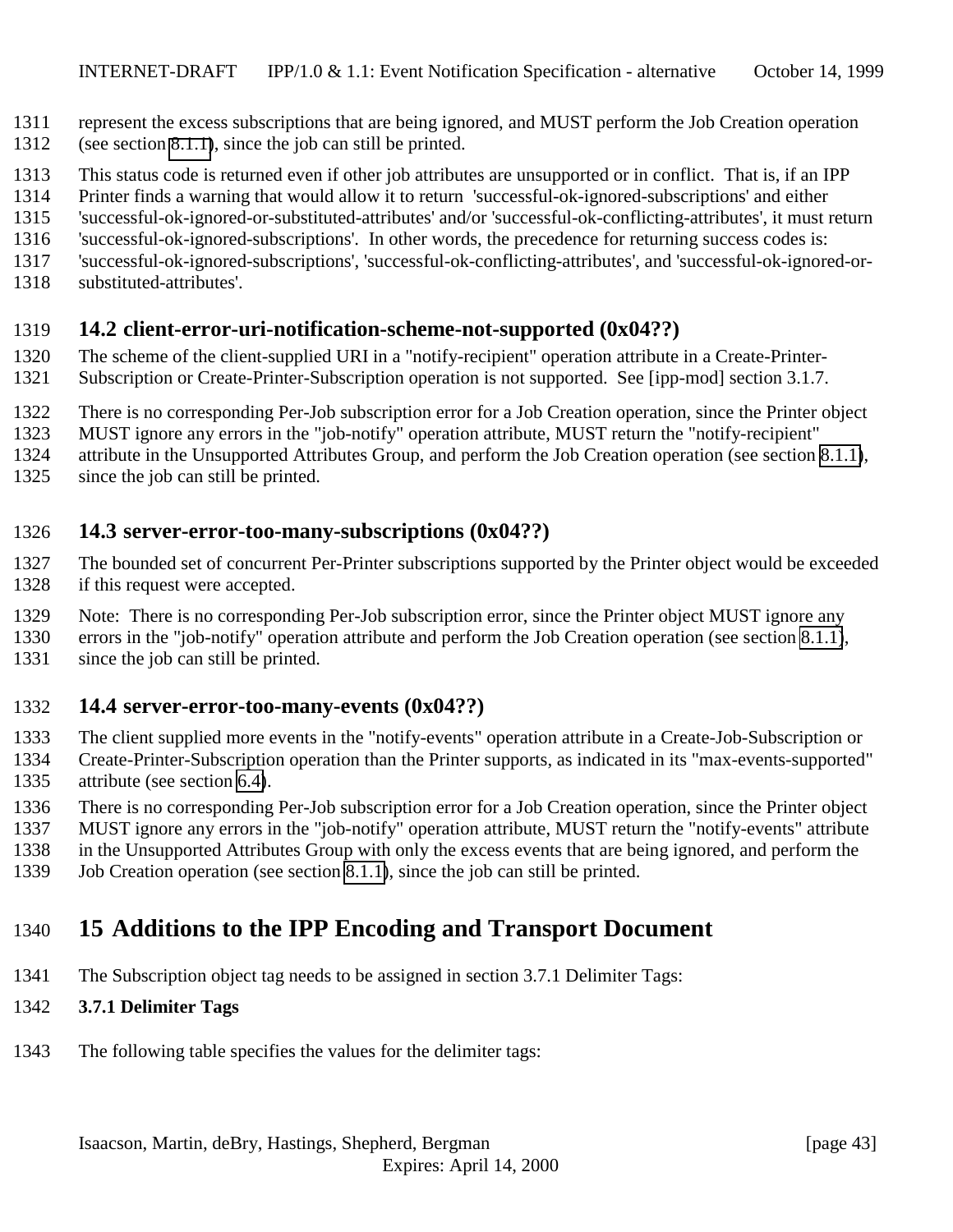<span id="page-43-0"></span>

| Tag Value (Hex) | <b>Delimiter</b>                                   |
|-----------------|----------------------------------------------------|
| 0x00            | reserved                                           |
| 0x01            | operation-attributes-tag                           |
| 0x02            | job-attributes-tag                                 |
| 0x03            | end-of-attributes-tag                              |
| 0x04            | printer-attributes-tag                             |
| 0x05            | unsupported-attributes-tag                         |
| 0x06            | subscription-attributes-tag                        |
| $0x07-0x0e$     | reserved for future delimiters                     |
| 0x0F            | reserved for future chunking-end-of-attributes-tag |

- When an xxx-attributes-tag occurs in the protocol, it MUST mean that zero or more following attributes up
- to the next delimiter tag are attributes belonging to group xxx as defined in the model document, where xxx
- is operation, job, printer, unsupported, subscription.

 Doing substitution for xxx in the above paragraph, this means the following. When an operation-attributes- tag occurs in the protocol, it MUST mean that the zero or more following attributes up to the next delimiter tag are operation attributes as defined in the model document. When an job-attributes-tag occurs in the protocol, it MUST mean that the zero or more following attributes up to the next delimiter tag are job attributes or job template attributes as defined in the model document. When a printer-attributes-tag occurs in the protocol, it MUST mean that the zero or more following attributes up to the next delimiter tag are printer attributes as defined in the model document. When an unsupported-attributes-tag occurs in the protocol, it MUST mean that the zero or more following attributes up to the next delimiter tag are unsupported attributes as defined in the model document. When a subscription-attributes-tag occurs in the protocol, it MUST mean that the zero or more following attributes up to the next delimiter tag are subscription attributes as defined in the [ipp-not] document.

Add a reference to [ipp-not].

# **16 References**

| 1360 | $[ipp-coll]$                                                                                                                              |
|------|-------------------------------------------------------------------------------------------------------------------------------------------|
| 1361 | deBry, R., , Hastings, T., Herriot, R., "Internet Printing Protocol/1.0 & 1.1: collection attribute                                       |
| 1362 | syntax", <draft-ietf-ipp-collection-00.doc>, work in progress, September 9, 1999.</draft-ietf-ipp-collection-00.doc>                      |
| 1363 | [ipp-mod]                                                                                                                                 |
| 1364 | deBry, R., , Hastings, T., Herriot, R., Isaacson, S., Powell, P., "Internet Printing Protocol/1.1: Model                                  |
| 1365 | and Semantics", $\langle$ draft-ietf-ipp-model-v11-04.txt $\rangle$ , work in progress, June 23, 1999.                                    |
| 1366 | [ipp-not-hist]                                                                                                                            |
| 1367 | deBry, R., Lewis, H., Hastings, T., "Internet Printing Protocol/1.1: Requirements for IPP                                                 |
| 1368 | Notifications", <draft-ietf-ipp-not-change-history-00.doc>, work in progress, August 22, 1999.</draft-ietf-ipp-not-change-history-00.doc> |
| 1369 | $[ipp-not-reg]$                                                                                                                           |
| 1370 | deBry, R., Lewis, H., Hastings, T., "Internet Printing Protocol/1.1: Requirements for IPP                                                 |
| 1371 | Notifications", <draft-ietf-ipp-not-03.txt>, work in progress, August 11, 1999.</draft-ietf-ipp-not-03.txt>                               |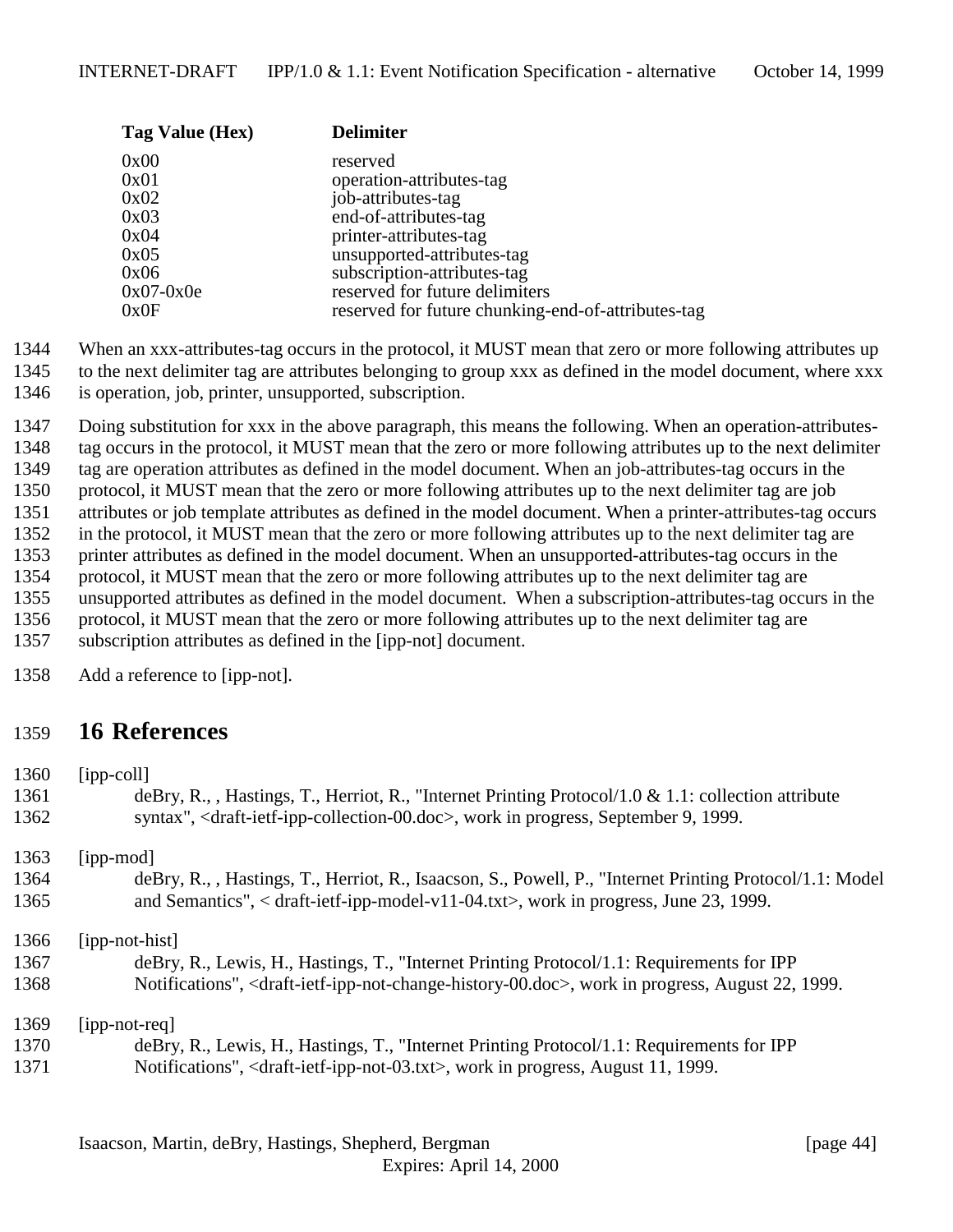<span id="page-44-0"></span>

| 1372 | [ipp-pro]                                                                                                                     |
|------|-------------------------------------------------------------------------------------------------------------------------------|
| 1373 | Herriot, R., Butler, S., Moore, P., Tuner, R., "Internet Printing Protocol/1.1: Encoding and                                  |
| 1374 | Transport", <draft-ietf-ipp-protocol-v11-03.txt>, work in progress, June, 1999.</draft-ietf-ipp-protocol-v11-03.txt>          |
| 1375 | [ipp-prog]                                                                                                                    |
| 1376 | Hastings, T., Bergman, R., Lewis, H., "Proposed Job Progress Attributes for IPP", <draft-ietf-ipp-< td=""></draft-ietf-ipp-<> |
| 1377 | prog.txt> work in progress, May 18, 1999.                                                                                     |
| 1378 | $[ipp-set2]$                                                                                                                  |
| 1379 | Kugler, C., , Hastings, T., "Internet Printing Protocol/1.0 & 1.1: Additional Operations, Set 2",                             |
| 1380 | <draft-ietf-ipp-set2.txt>, work in progress, August 22, 1999.</draft-ietf-ipp-set2.txt>                                       |
| 1381 | [RFC2046]                                                                                                                     |
| 1382 | Multipurpose Internet Mail Extensions (MIME) Part Two: Media Types. N. Freed & N. Borenstein.                                 |
| 1383 | November 1996. (Obsoletes RFC1521, RFC1522, RFC1590), RFC 2046.                                                               |
| 1384 | [RFC2119]                                                                                                                     |
| 1385 | S. Bradner, "Key words for use in RFCs to Indicate Requirement Levels", RFC 2119, March 1997                                  |
| 1386 | [RFC2279]                                                                                                                     |
| 1387 | F. Yergeau, "UTF-8, a transformation format of ISO 10646", RFC 2279. January 1998.                                            |
| 1388 | [RFC2566]                                                                                                                     |
| 1389 | deBry, R., , Hastings, T., Herriot, R., Isaacson, S., Powell, P., "Internet Printing Protocol/1.0: Model                      |
| 1390 | and Semantics", RFC 2566, April 1999.                                                                                         |
|      |                                                                                                                               |

# **17 Author's Addresses**

- Scott A. Isaacson (Editor)
- Novell, Inc.
- 1394 122 E 1700 S
- Provo, UT 84606
- Phone: 801-861-7366
- Fax: 801-861-2517
- e-mail: [sisaacson@novell.com](mailto:sisaacson@novell.com)
- Tom Hastings
- Xerox Corporation
- 737 Hawaii St. ESAE 231
- El Segundo, CA 90245
- Phone: 310-333-6413
- Fax: 310-333-5514
- e-mail: [hastings@cp10.es.xerox.com](mailto:hastings@cp10.es.xerox.com)
-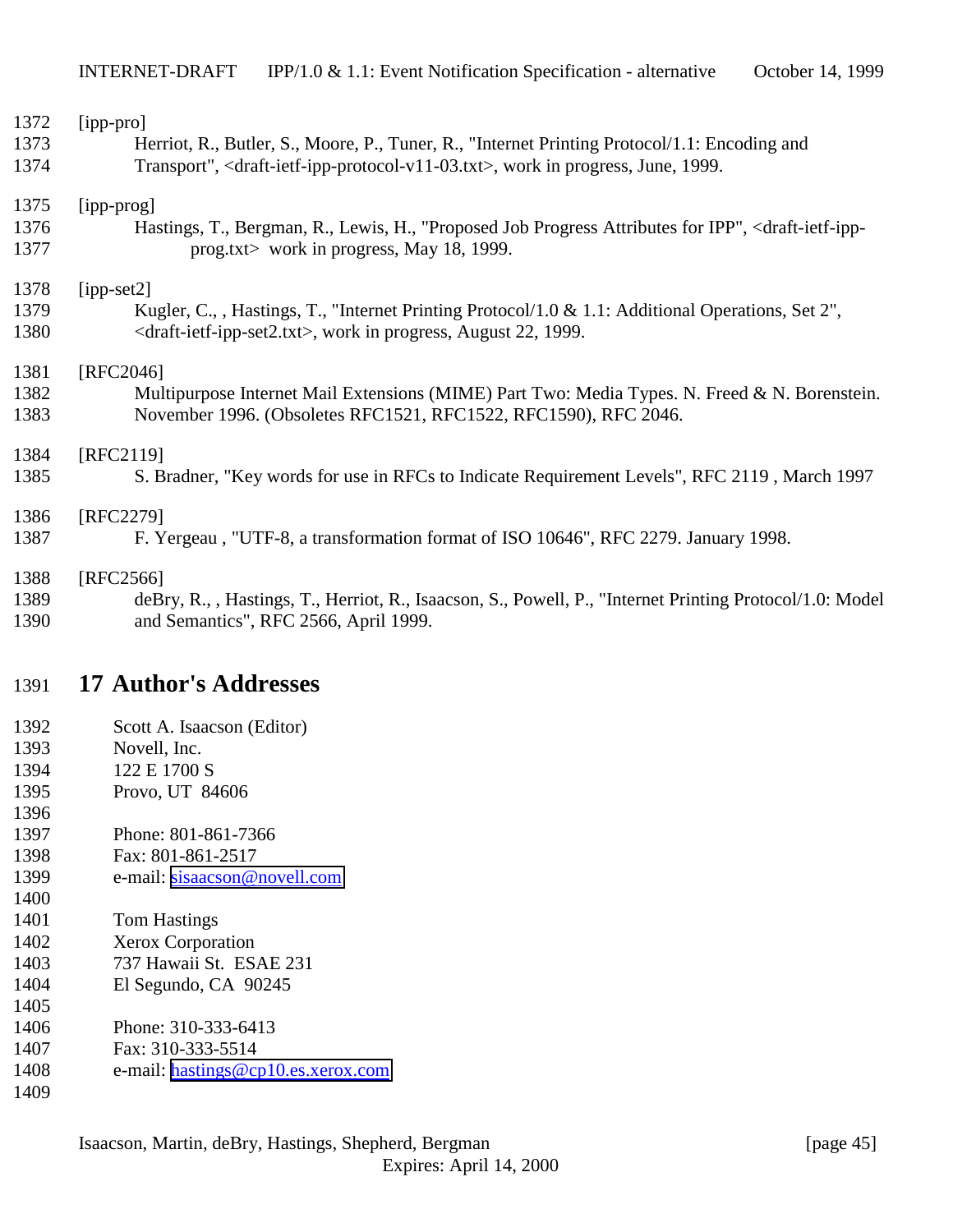<span id="page-45-0"></span>

| 1410 | Roger deBry                                                                 |
|------|-----------------------------------------------------------------------------|
| 1411 | <b>Utah Valley State College</b>                                            |
| 1412 | Orem, UT 84058                                                              |
| 1413 |                                                                             |
| 1414 | Phone: (801) 222-8000                                                       |
| 1415 | EMail: debryro@uvsc.edu                                                     |
| 1416 |                                                                             |
| 1417 | <b>Jay Martin</b>                                                           |
| 1418 | e-mail: jkm@underscore.com                                                  |
| 1419 |                                                                             |
| 1420 | Michael Shepherd                                                            |
| 1421 | Xerox Corporation                                                           |
| 1422 | 800 Phillips Road MS 128-51E                                                |
| 1423 | Webster, NY 14450                                                           |
| 1424 |                                                                             |
| 1425 | Phone: 716-422-2338                                                         |
| 1426 | Fax: 716-265-8871                                                           |
| 1427 | e-mail: mshepherd@crt.xerox.com                                             |
| 1428 |                                                                             |
| 1429 | Ron Bergman (Editor)                                                        |
| 1430 | Dataproducts Corp.                                                          |
| 1431 | 1757 Tapo Canyon Road                                                       |
| 1432 | Simi Valley, CA 93063-3394                                                  |
| 1433 |                                                                             |
| 1434 | Phone: 805-578-4421                                                         |
| 1435 | Fax: 805-578-4001                                                           |
| 1436 | Email: $rbegin@ifnextchar[{\@model{thm}}{\mathbf{c} \times \mathbf{c}}$ Com |
| 1437 |                                                                             |
|      |                                                                             |

# **A. Appendix - Summary of Notification Attribute Usage**

 This appendix summarizes the usage of Notification attributes in the Job operation attribute collection, Job object, Subscription object, Notification content, Job operations, and Subscriptions operations.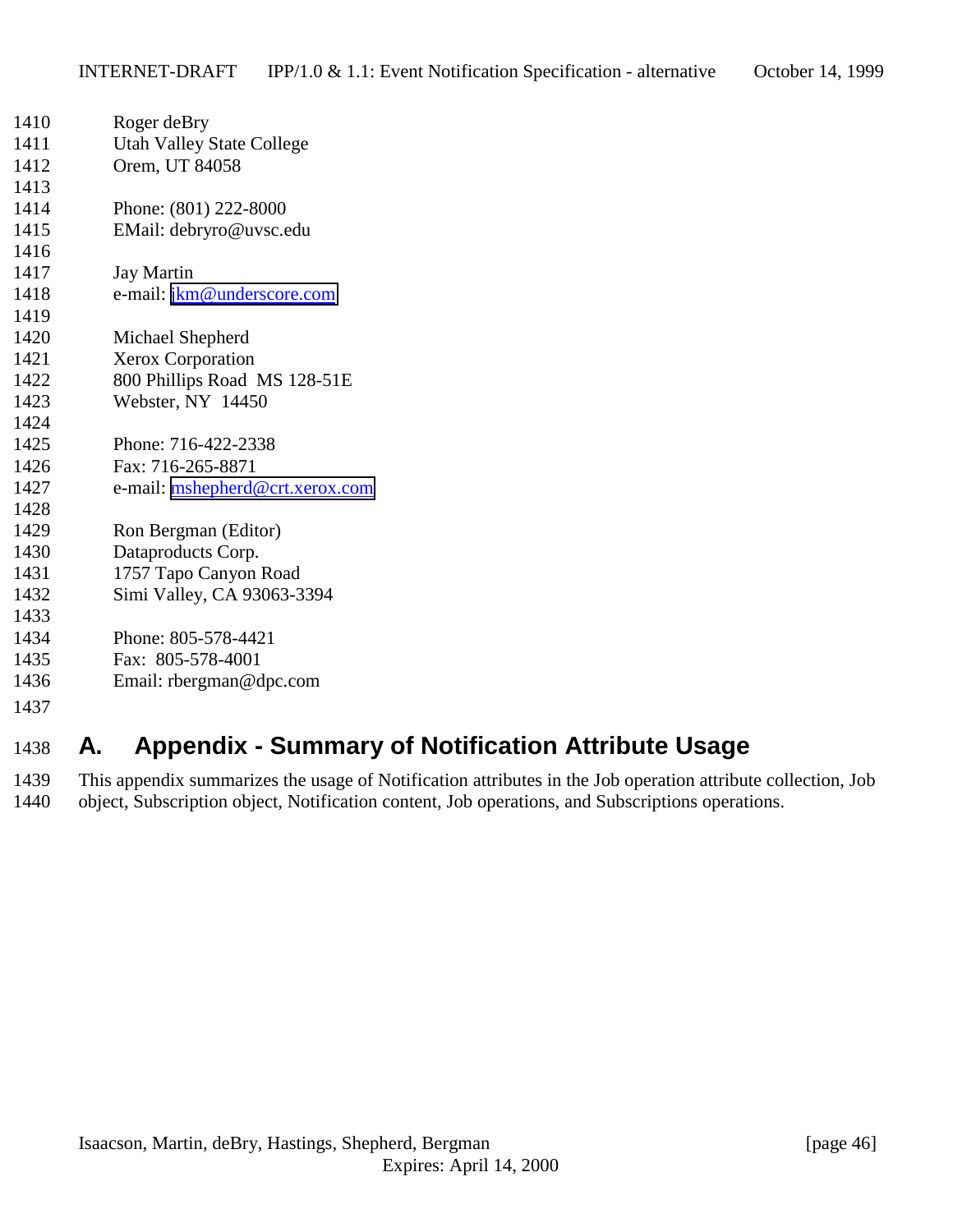|                                                     | Objects     |                  | Notification content               |                                        | Job operations                        |                                     | Subscription operations                 |                           |                            |
|-----------------------------------------------------|-------------|------------------|------------------------------------|----------------------------------------|---------------------------------------|-------------------------------------|-----------------------------------------|---------------------------|----------------------------|
| <b>Attributes</b>                                   | Job         | Subscr<br>iption | Job<br>Notificat<br>ion<br>Content | Printer<br>Notificat<br>ion<br>Content | Job<br>Creation<br>Validate<br>$-Job$ | Create-<br>Job-<br>Subscri<br>ption | Create-<br>Printer-<br>Subscri<br>ption | Renew<br>Subscr<br>iption | Cancel<br>Subscr<br>iption |
| notify-recipient (uri)                              |             | $\mathbf R$      |                                    |                                        | $\mathbf R$                           | $\mathbf R$                         | $\mathbf R$                             |                           |                            |
| notify-events (1setOf type2 keyword)<br>2.          |             | $\mathbf R$      |                                    | 100                                    | [R]                                   | [R]                                 | [R]                                     |                           |                            |
| 3.<br>notify-text-format (mimeMediaType)            |             | $\mathbf R$      |                                    |                                        | [R]                                   | [R]                                 | [R]                                     |                           |                            |
| subscriber-user-data (octetString(63))<br>4.        |             | $\mathbf R$      | $\mathbf R$                        | $\mathbf R$                            | [R]                                   | [R]                                 | [R]                                     |                           |                            |
| attributes-charset (charset)<br>5.                  | $\mathbf R$ |                  | R(6)                               | R(6)                                   | $\overline{R}$                        | $\overline{R}$                      | $\mathbf R$                             | $\mathbf R$               | $\mathbf R$                |
| notify-charset (charset)<br>6.                      |             | $\Omega$         |                                    |                                        | [O]                                   | [O]                                 | [O]                                     |                           |                            |
| 7.<br>attributes-natural-language (naturalLanguage) | $\mathbf R$ |                  | R(8)                               | R(8)                                   | $\mathbf R$                           | $\mathbf R$                         | $\mathbf R$                             | $\mathbf R$               | $\mathbf R$                |
| 8.<br>notify-natural-language (naturalLanguage)     |             | $\overline{O}$   |                                    |                                        | [O]                                   | [O]                                 | [O]                                     |                           |                            |
| 9.<br>notify-lease-time-requested (integer(0:MAX))  |             |                  |                                    |                                        |                                       |                                     | [R]                                     | [R]                       |                            |
| 10.                                                 |             |                  |                                    |                                        |                                       |                                     |                                         |                           |                            |
| 11. notify-lease-expiration-time (integer(0:MAX))   |             | $R^*$            |                                    |                                        |                                       |                                     | Return                                  | Return                    |                            |
| 12. notify-persistence-requested (boolean)          |             |                  |                                    |                                        |                                       | [O]                                 | [O]                                     |                           |                            |
| 13. notify-persistence-granted (boolean)            |             | $\mathbf R$      |                                    |                                        |                                       | Return                              | Return                                  |                           |                            |
| 14. trigger-event (type2 keyword)                   |             |                  | R(2)                               | R(2)                                   |                                       |                                     |                                         |                           |                            |
| 15. trigger-time (integer(MIN:MAX))                 |             |                  | $\mathsf{R}$                       | $\mathbf R$                            |                                       |                                     |                                         |                           |                            |
| 16. trigger-date-time (dateTime)                    |             |                  | [O]                                | [O]                                    |                                       |                                     |                                         |                           |                            |
| 17. request-id (integer (0:MAX))                    |             | $\mathbf R$      | $\mathbf R$                        | $\mathbf R$                            |                                       |                                     |                                         |                           |                            |
| 18. subscription-id (integer(1:MAX))                |             | $\mathbf R$      | $\mathbf R$                        | $\mathbf R$                            |                                       |                                     | Return                                  | ${\bf R}$                 | $\mathbf R$                |

#### INTERNET-DRAFT IPP/1.0 & 1.1: Event Notification Specification - alternative October 14, 1999

1441 Legend: "R" - REQUIRED for Printer to support; "O" - OPTIONAL for Printer to support; "[ ]" - OPTIONAL for sender to send;<br>1442 Return - Printer MUST return; \* - MUST be 0 for Per-Job Subscription objects; (n) means t

Return - Printer MUST return; \* - MUST be 0 for Per-Job Subscription objects; (n) means the value comes from the indicated

1443 Subscription Attribute

1444

Objects Notification Job operations Subscription operations

Isaacson, Martin, deBry, Hastings, Shepherd, Bergman [page 47] Expires: April 14, 2000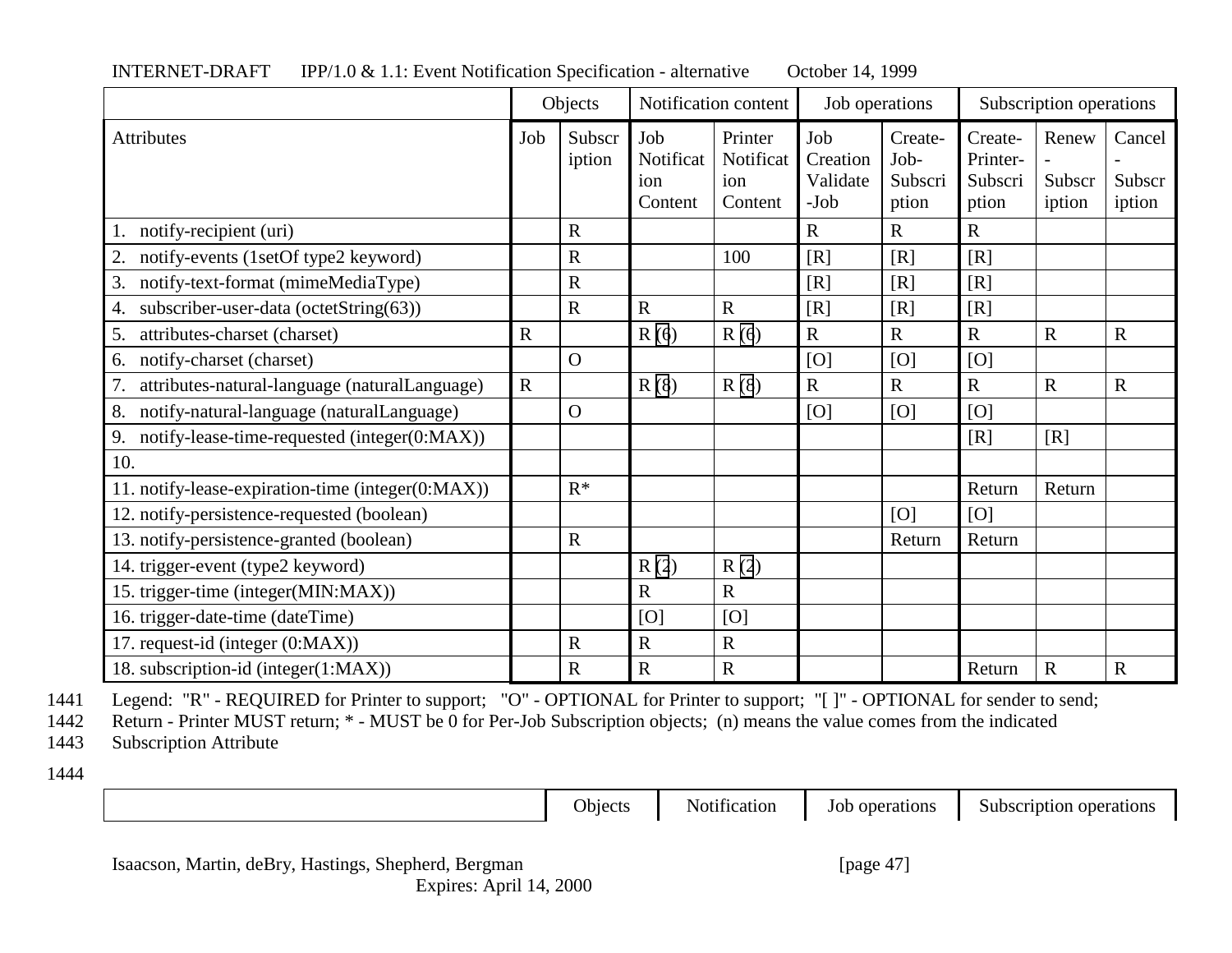| <b>Attributes</b>                                           | Job                   | Subsc<br>riptio<br>n | Job<br>Notific<br>ation | Printer<br>Notific<br>ation | Job<br>Creation<br>Validate<br>$-Job$ | Create<br>$-Job-$<br>Subscr<br>iption | Create-<br>Printer-<br>Subscri<br>ption | Renew<br>Subscr<br>iption | Cancel<br>Subscr<br>iption |
|-------------------------------------------------------------|-----------------------|----------------------|-------------------------|-----------------------------|---------------------------------------|---------------------------------------|-----------------------------------------|---------------------------|----------------------------|
| 19. version-number (integer (0:32767))                      |                       |                      | $\mathbf R$             | $\mathbf R$                 |                                       |                                       |                                         |                           |                            |
| 20. status-code (integer (0:32767))                         |                       |                      | (600)                   | (601)                       |                                       |                                       |                                         |                           |                            |
| 21. job-printer-uri (uri)                                   | $\overline{R}$        |                      |                         |                             |                                       |                                       |                                         |                           |                            |
| 22. printer-uri (uri)                                       |                       | $\mathbf R$          | $\mathbf R$             | $\mathbf R$                 | $\mathbf R$                           | $\mathbf R$                           | $\mathbf R$                             | $\mathbf R$               | $\mathbf R$                |
| 23. printer-name $(name(127))$                              |                       |                      | $\overline{R}$          | R                           |                                       |                                       |                                         |                           |                            |
| 24. job-id (integer(1:MAX))                                 | $\mathbf R$           |                      | $\mathbf R$             | Per-Jb                      |                                       | $\mathbf R$                           |                                         |                           |                            |
| 25. job-name (name(MAX)) [SNMP can truncate]                | $\mathbf R$           |                      | $\overline{R}$          | Per-Jb                      |                                       |                                       |                                         |                           |                            |
| 26. requesting-user-name (name(MAX))                        | $\overline{\text{R}}$ |                      |                         |                             |                                       |                                       |                                         |                           |                            |
| 27. subscriber-user-name (name(MAX))                        |                       | $\mathbf R$          | $\Omega$                | $\mathbf{O}$                |                                       |                                       |                                         |                           |                            |
| 28. job-state (type1 enum)                                  | $\overline{R}$        |                      | $\mathbf R$             |                             |                                       |                                       |                                         |                           |                            |
| 29. job-state-reasons (1setOf type2 keyword)                | $\overline{R}$        |                      | $\overline{\text{R}}$   |                             |                                       |                                       |                                         |                           |                            |
| 30. notify-printer-up-time (integer(1:MAX))                 |                       | $\overline{R}$       |                         |                             |                                       | Return                                | Return                                  |                           |                            |
| 31. job-k-octets-processed (integer(0:MAX))                 | $\Omega$              |                      | [pg/cp]                 |                             |                                       |                                       |                                         |                           |                            |
| 32. job-impressions-completed (integer(0:MAX))              | $\Omega$              |                      | [pg/cp]                 |                             |                                       |                                       |                                         |                           |                            |
| 33. job-media-sheets-completed (integer(0:MAX))             | $\mathbf{O}$          |                      | [pg/cp]                 |                             |                                       |                                       |                                         |                           |                            |
| 34. job-collation-type (type2 enum)                         | $\overline{O}$        |                      | [pg/cp]                 |                             |                                       |                                       |                                         |                           |                            |
| 35. sheet-completed-copy-number (integer(-2:MAX))           | $\Omega$              |                      | [pg/cp]                 |                             |                                       |                                       |                                         |                           |                            |
| 36. sheet-completed-document-number(integer(-               | $\overline{O}$        |                      | [pg/cp]                 |                             |                                       |                                       |                                         |                           |                            |
| 2:MAX)                                                      |                       |                      |                         |                             |                                       |                                       |                                         |                           |                            |
| 37. impressions-interpreted (integer(-2:MAX))               | $\mathbf{O}$          |                      | [pg/cp]                 |                             |                                       |                                       |                                         |                           |                            |
| 38. impressions-completed-current-copy (integer(-<br>2:MAX) | $\overline{O}$        |                      | [pg/cp]                 |                             |                                       |                                       |                                         |                           |                            |

#### INTERNET-DRAFT IPP/1.0 & 1.1: Event Notification Specification - alternative October 14, 1999

1445 Legend: "R" - REQUIRED for Printer to support; "O" - OPTIONAL for Printer to support; [ ]" - OPTIONAL for sender to send; 1446

1447 "[pg/cp]" - REQUIRED in a 'job-progress' or 'job-completed' notification if the corresponding Job attributes are supported ; (nn) - an 1448 alternate source of the data in a Notification.

Isaacson, Martin, deBry, Hastings, Shepherd, Bergman [page 48]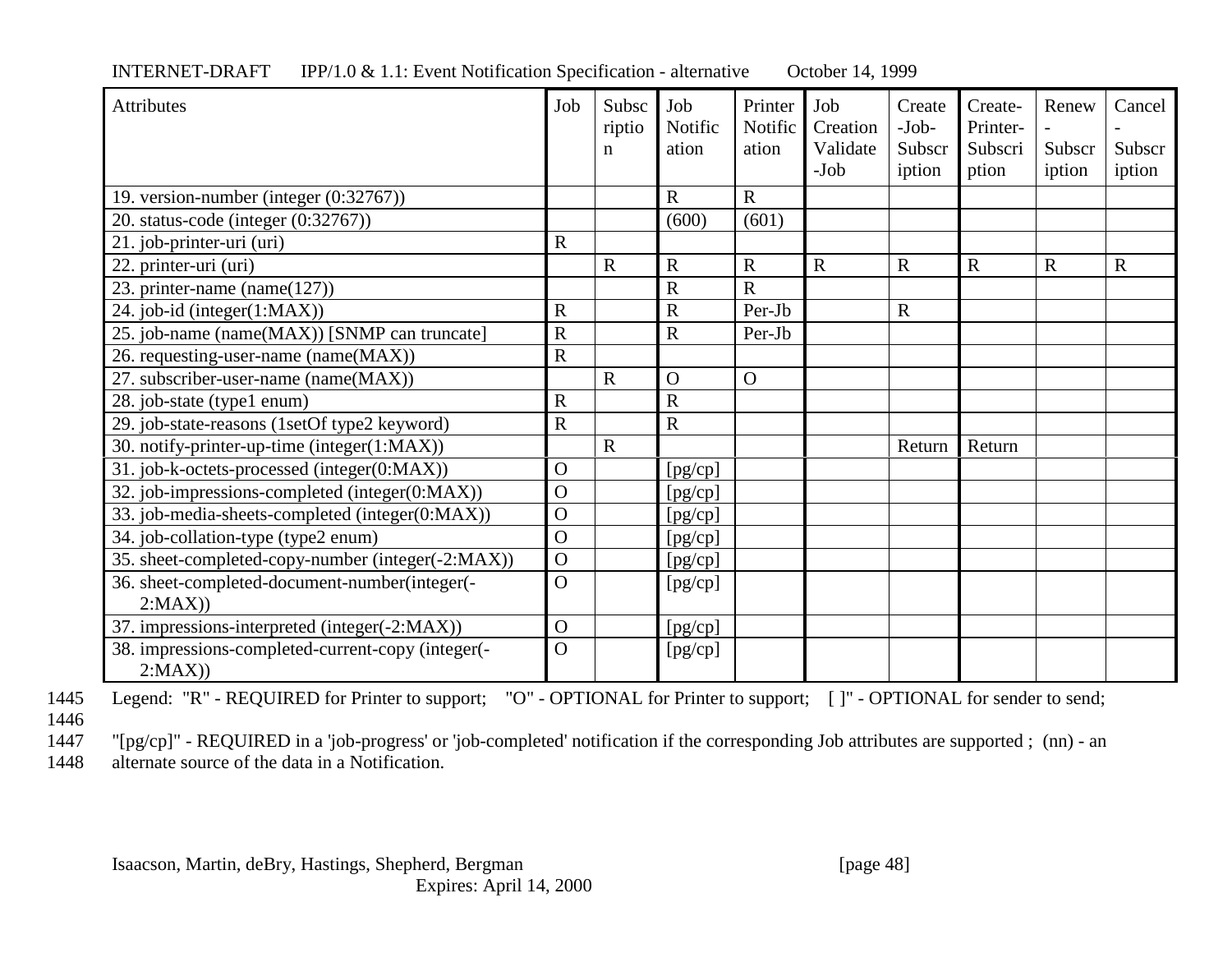|                                                             | Objects          | Notification            |                             | Job operations                        |                                       | Subscription operations                 |                           |                            |
|-------------------------------------------------------------|------------------|-------------------------|-----------------------------|---------------------------------------|---------------------------------------|-----------------------------------------|---------------------------|----------------------------|
| <b>Attributes</b>                                           | Printe<br>object | Job<br>Notific<br>ation | Printer<br>Notific<br>ation | Job<br>Creation<br>Validate<br>$-Job$ | Create<br>$-Job-$<br>Subscr<br>iption | Create-<br>Printer-<br>Subscri<br>ption | Renew<br>Subscr<br>iption | Cancel<br>Subscr<br>iption |
| 39. printer-state (type1 enum)                              | $\mathbf R$      |                         | R                           |                                       |                                       |                                         |                           |                            |
| 40. printer-state-reasons (1setOf type2 keyword)            | $\mathbf R$      |                         | $\overline{\mathrm{R}}$     |                                       |                                       |                                         |                           |                            |
| 41. printer-is-accepting-jobs (boolean)                     | $\mathbf R$      |                         | $\mathbf R$                 |                                       |                                       |                                         |                           |                            |
| 42. notify-schemes-supported (1setOf uriScheme)             | $\mathbf R$      |                         |                             |                                       |                                       |                                         |                           |                            |
|                                                             |                  |                         |                             |                                       |                                       |                                         |                           |                            |
| 43. notify-events-default (1setOf type2 keyword)            | $\mathbf R$      |                         |                             |                                       |                                       |                                         |                           |                            |
| 44. notify-events-supported (1setOf type2 keyword)          | $\overline{R}$   |                         |                             |                                       |                                       |                                         |                           |                            |
| 45. max-events-supported (integer(5:MAX))                   | $\mathbf R$      |                         |                             |                                       |                                       |                                         |                           |                            |
| 46. notify-text-format-supported (1setOf                    | <b>CR</b>        |                         |                             |                                       |                                       |                                         |                           |                            |
| mimeMediaType)                                              |                  |                         |                             |                                       |                                       |                                         |                           |                            |
| 47. max-job-subscriptions-supported (integer(1:MAX))        | ${\bf R}$        |                         |                             |                                       |                                       |                                         |                           |                            |
| 48. max-printer-subscriptions-supported<br>interger(0:MAX)) | $\mathbf R$      |                         |                             |                                       |                                       |                                         |                           |                            |
| 49. notify-lease-time-supported                             | $\mathbf R$      |                         |                             |                                       |                                       |                                         |                           |                            |
| (rangeOfInteger(0:MAX))                                     |                  |                         |                             |                                       |                                       |                                         |                           |                            |
| 50. notify-lease-time-default (integer(0:MAX))              | $\mathbf R$      |                         |                             |                                       |                                       |                                         |                           |                            |
| 51. persistent-jobs-supported (boolean)                     | $\Omega$         |                         |                             |                                       |                                       |                                         |                           |                            |
| 52. persistent-subscriptions-supported (boolean)            | $\Omega$         |                         |                             |                                       |                                       |                                         |                           |                            |
| 53. printer-state-change-time (integer(1:MAX))              | $\mathbf O$      |                         |                             |                                       |                                       |                                         |                           |                            |
| 54. printer-state-change-date-time (dateTime)               | $\mathbf O$      |                         |                             |                                       |                                       |                                         |                           |                            |

#### INTERNET-DRAFT IPP/1.0 & 1.1: Event Notification Specification - alternative October 14, 1999

1449 Legend: "R" - REQUIRED for Printer to support; "O" - OPTIONAL for Printer to support; "[ ]" - OPTIONAL for sender to send;

1450 "CR" - CONDITIONALLY REQUIRED, i.e., REQUIRED if Human Consumable format supported;